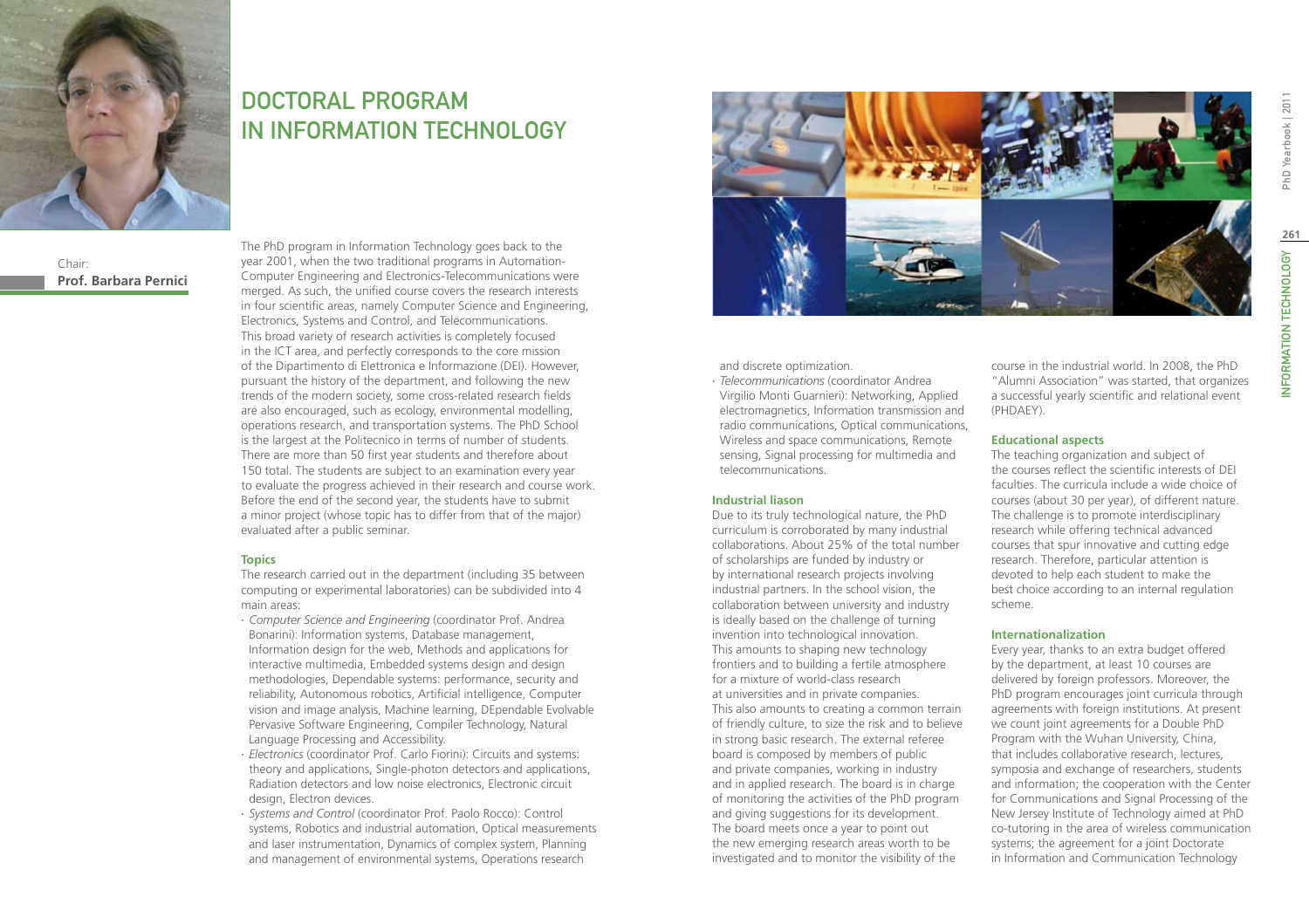between DEI and the TELECOM Paristech (former ERNST), Paris, France; double PhD Program with Drexel University. The PhD program in Information Technology participates in ICO-NEH (International Curriculum Option of Doctoral, e some activities are organized within the Network of Excellence EURO-NF (Network of the Future) and of ACCM, Austrian Centre of Competence in Mechatronics. Every year at least 4 fellowships are assigned to foreign students, selected on the basis of their CV and research interest.

# **Conclusions**

It is quite clear that the core mission is to offer an excellent PhD curriculum, through high quality courses, a truly interdisciplinary advanced education, cutting-edge research, and international and industrial collaborations.

| <b>ADVISORY BOARD</b>                                                                        |
|----------------------------------------------------------------------------------------------|
| Livio Baldi (Numonyx Spa)                                                                    |
| Marc Dacier (Symantec Research Labs Europe)                                                  |
| Alberto Daprà (CRISP, Interuniversity Research Center for Public Services)                   |
| Riccardo De Gaudenzi (European Space Agency)                                                 |
| Stefano De Panfilis (Engineering Ingegneria Informatica Spa)                                 |
| Stefan Debald (Microsoft FAST)                                                               |
| Giuseppe Fogliazza (MCM Spa)                                                                 |
| Flavio Gaj (Unicredit Spa)                                                                   |
| Jana Koehler (IBM Zurich Research Laboratory)                                                |
| Nathan Krishna S. (IBM Zurich Research Laboratory)                                           |
| Luca Tonelli (LMT Europe Srl)                                                                |
|                                                                                              |
|                                                                                              |
|                                                                                              |
|                                                                                              |
| <b>Prizes and awards</b><br>In 2010 the following awards have been obtained by PhD students: |
| Chorafas Foundation Award: Alberto Dalla Mora, Federico Maggi                                |

# **Prizes and awards**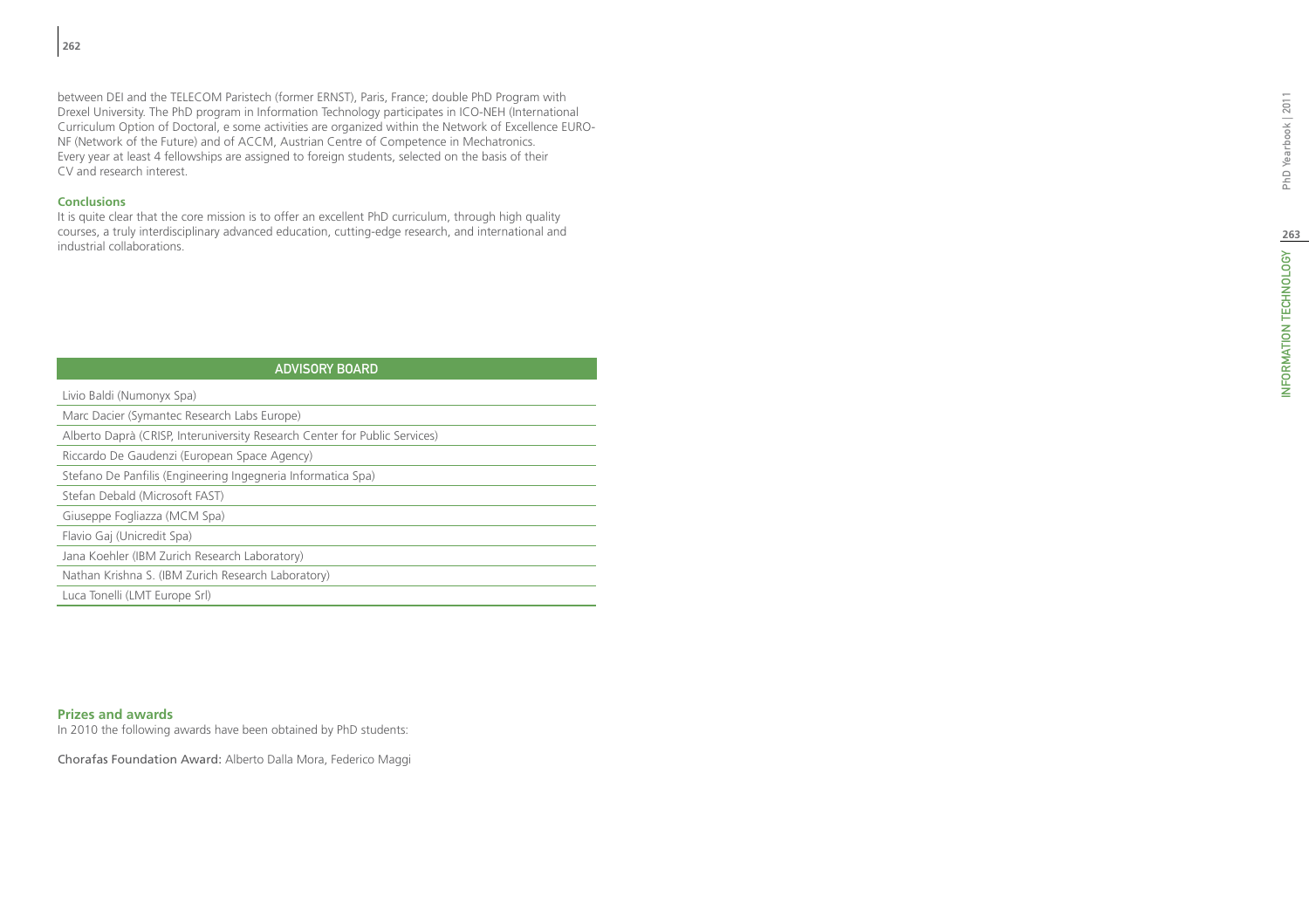# METHODOLOGY AND ADVANCED ELECTRONIC Architectures for High Performance Digital Processing

# **Andrea Abba**

Today in many areas of modern science, from medicine to astronomy, from biotechnology to security, from climatology to environmental monitoring, from physics to communications, measuring signals with very high efficiency is a primary task for processing systems. In this, the term efficiency is linked to the specific application, such must be understood as a resolution when measuring signals from radiation sources in medicine and physics, and instead as bit-rate and bit-error-rate in communication systems. A fortiori, the methodology by which we proceed to implement the measure is closely related to the application. This makes it impossible to set a research of digital signal processing in general terms of methods and techniques as that would confine the work to an abstract level. Conversely should embrace a bottom-up process starting from case studies that allow applications to induce and focus in general terms the followed methodology. Therefore, my research activity dealt with different application scenarios. Surely, as a paradigm of how to

develop this inductive process, I mainly focused my research in a strategic application area in modern physics and medicine, namely the high resolution measurement of signals from radiation sources.

In recent years, digital signal processors have been impulsive alternatives to traditional analog systems for implementation of research progress in many fields of use of radiation analysis, from chemistry of matter to medical and astronomical investigations, from environmental monitoring to security systems. The massive interest in these systems stems primarily from their inherent adaptivity, the versatility of calibration and the potential to achieve signal-to-noise ratio very close to the optimal value predicted by the theory. The use of devices for "digital signal processing", including DSP and programmable logic FPGA, maximizes the measurement accuracy associated with the events detected and minimizes the power dissipation with respect to analog solutions. Moreover, digital processing allows adaptive data elaboration according to noise spectrum, disturbance presence and position of each pulse in the sequence to be processed. The types of signals and their distribution characteristics in amplitude and time require the development of innovative systems both at hardware and software level. The massive evolution of digital processors for radiation measurements has put in evidence the extreme convenience to develop more and more sophisticated



**1. Prototype of the emulator of detection system**

techniques for emulating acquisition systems up to simulate the physical radioactive source. Several advantages trigger this trend, starting from improvement of experimental conditions in absence of radioactive source and detecting apparatus, which means health safety of experimenters and possibility to perform remote experiments independently from the presence of the radioactive source and detection system. Also quality of the experiment is positively affected. In fact, the availability of the configurable virtual signal source simplifies testing of processors, allows absolute and fair comparison among different processing techniques, permits to directly evaluate algorithms and adjust the processing flow, opens the way to the existence of central banks of experimental data to be accessed remotely. But, radiation source emulation is the first step in the concept of these

emulation systems. I present a digital fully configurable architecture that performs the function of signal generation for emulation of radiation detectors and front-end electronics and the function of signal processor. The combination of a complex

it is possible to conjugate high time resolution and a small measurement time, which allows a high measurement rate. Experimental tests show the feasibility of the method and a time accuracy better than 4 ps rms.

for small animals studies. By the way, this is also a fundamental scenario of pharmacology research. The activity has been carried out both in terms of hardware and software (see Figure 3) taking into account also the engineering aspects of development strategies.



**2. The processor converts an energy spectrum into an analog signal similar to the output of a real detection system**

and dedicated hardware architecture with a firmware environment that combines heterogeneous computing scenarios, allows to create in hardware a virtual platform that faithfully represents the complete detection-acquisition-processing chain (see Figure 1 and Figure 2).

Building on the analysis of signals from radiation detectors, several general and innovative techniques Two prototypes were realized in sampling, interpolating, triggering signals have been developed.

I have presented a method conceived for measuring time intervals with accuracy of few picoseconds, which is based on phase measurements of oscillating waveforms. The oscillation is generated by triggering an LC resonant circuit, whose capacitance is pre-charged. By using high Q resonators and a final active quenching of the oscillation,

Medical imaging has been a real reference task of my research that was in charge to develop signal processing electronics of a new Anger camera to be used in clinical and research environments in specific applications where high overall spatial resolution and system compactness are required. The camera is based on the use of a matrix of Silicon Drift Detectors (SDDs) coupled to CsI(Tl) crystals. during the project, with 5x5 cm2 and 10x10 cm<sup>2</sup> FOV. They offer a high intrinsic spatial resolution (< 1mm), an overall spatial resolution of  $\sim$  2.5 mm @ 5 cm and appropriate sensitivity. The developed camera is compact, very versatile and has a potential to be employed in several imaging applications, for clinical studies on humans, for small organs imaging

in adults and infants, and could be incorporated in systems for both planar and SPECT acquisition

PhD Yearbook | 2011

**3. Multi-channel processor for medical imaging purpose**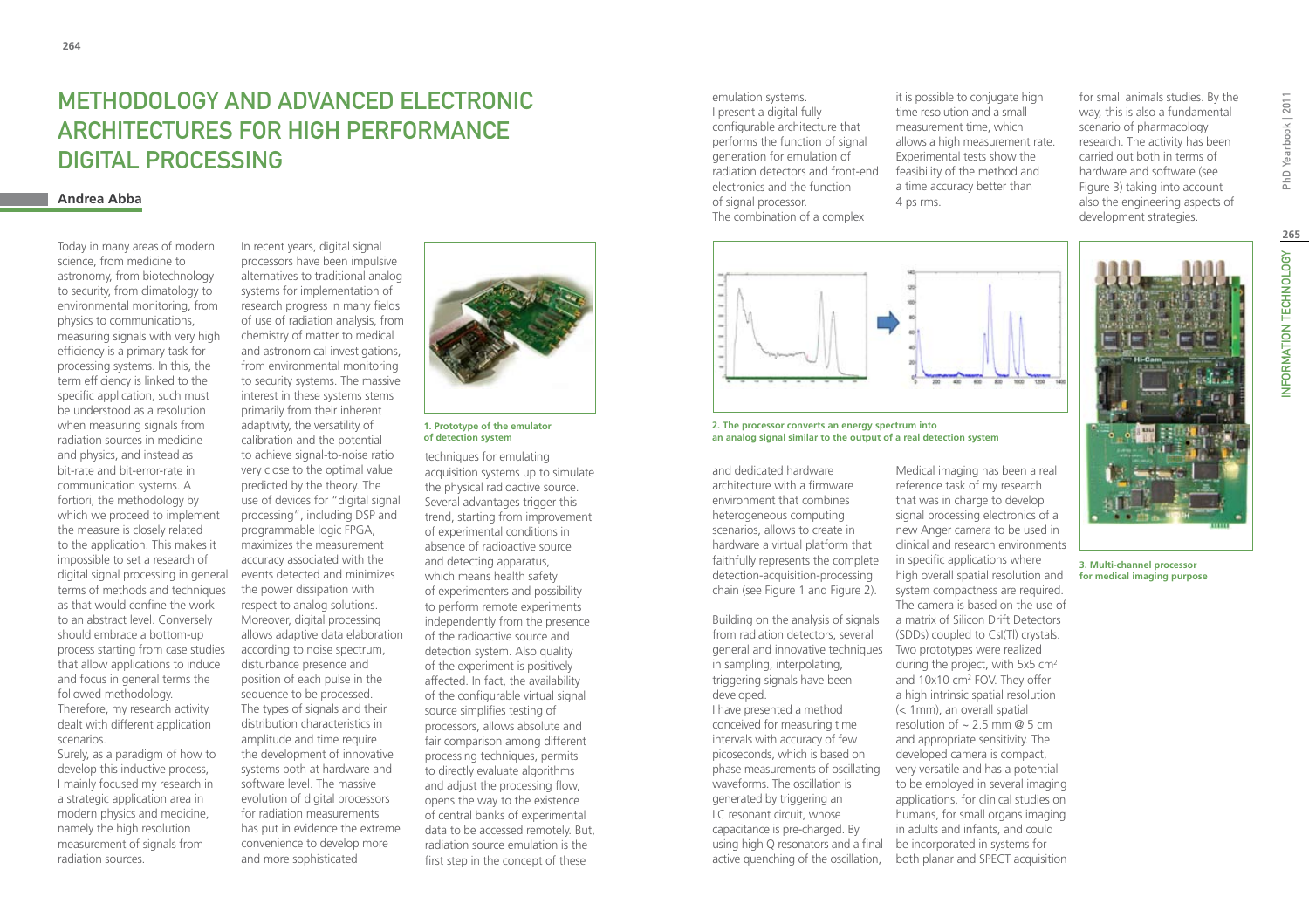# A data quality based methodology to improve sentiment analyses

# **Donato Barbagallo**

Most companies concur that the Web has become an invaluable source of marketing information, as a very large, rich, and constantly updated knowledge base. Moreover, word of mouth, that found its great renaissance in Web applications such as social networks, is the primary factor behind 20 to 50 percent of all purchasing decisions. Its influence is greatest when consumers are buying a product for the first time or when products are relatively expensive, factors that tend to make people conduct more research, seek more opinions, and deliberate longer than they otherwise would. And its influence will probably grow: the digital revolution has amplified and accelerated its reach to the point where word of mouth is no longer an act of intimate, one-on-one communication. Today, it also operates on a one-to-many basis: product reviews are posted online and opinions disseminated through social networks. Some customers even create Web sites or blogs to praise or punish brands.

Monitoring the Web is seen as a real-time alternative to costly paper-based marketing surveys. Furthermore, automated monitoring can provide continuous as opposed to occasional feedback.

Unfortunately, managers also believe that existing tools are immature and, since critical decisions would be taken on the basis of Web monitoring information, they are admittedly cautious. In particular, they have pointed to a need for objective evaluations of the quality of the data produced by automated Web reputation analyses and for evidence of their dependability for decision making. The literature lacks such evidence. In particular, there is a lack of scientific approaches providing vendor-independent evaluations of data quality. The main reason for this literature gap is a technical difficulty of data quality analyses in this domain. In short, assessing the quality of Web-based reputation analyses requires algorithms to assess the quality of the input data, an indepth knowledge of the technical architecture of the software tools supporting such analyses and, ideally, a reference tool that provides a high-quality output that can be considered a benchmark for comparisons. The tools supporting the automated analysis of Web data are very complex and building a reference tool represents an open research challenge.

It is necessary to observe that data quality is a key variable for these tools, since these analyses are subject to errors

due to the non-structured and semi-structured nature of Web data. In particular, extracting an opinion from a text and assessing the degree to which the opinion is positive or negative is technically error prone. Anyway, the automated interpretation of natural language is still subject to error, but has reached enough quality to find broad application in document management and knowledge management applications. In this respect, Web information raises new challenges related to the low quality of text of Web conversations. Past contributions focus on web data reliability, based on the age of data, and do not consider the quality of content.

If text comes from official information, such as online newspapers, it can be assumed to be reliable, mostly wellwritten and easy to interpret. If it comes from Web 2.0 sites, such as microblogging, it must be cleaned before interpretation. This data cleaning component represents the first critical component that is missing in most existing tools and will be implemented and tested as part of this research work.

Furthermore, as well pointed out in a special report published by the Economist on February

27th 2010, one of the biggest challenges for future ICTs is overcoming the massive information overload due to the increasing availability of data acquisition and exchange. As a consequence, the definition of feasible methods able to both assess the quality of the information and to evaluate its relevance to specific tasks is crucial.

In the relevance evaluation, semantic tools are assumed to provide more dependable evaluation compared to nonsemantic tools. However, this research will test this assumption. Testing has been performed with and without the data cleaning module. The software necessary to activate the semantic interpretation of natural language and perform related quality tests represents the second component that is missing in current literature and will be implemented and tested as part of this research work.

A third component is missing in both the literature and existing as part of this research to test the impact of the reputation of Web sources on the quality of the results of our analyses. To the best of our knowledge, there is a lack of literature dealing with the dependability of the data that are being analyzed and on the weighing functions that balance the different trustworthiness and reputation of Web sources.

Trustworthiness on the Web is often identified with popularity: this equation led to the success of the PageRank algorithm even if it does not necessarily conveys

tools and has been implemented of the quality of semi-structured dependable information since highly ranked Web pages could be spammed. To overcome this issue, new algorithms are based on hub and authority mechanisms in the field of Social Network Analysis (SNA). Especially when considering services such as forums, in our approach we assume that it is important to evaluate even a single contribution: SNA can be used to evaluate each author's trustworthiness. The selection of sources providing dependable information has been scarcely based on the definition of methods for assessing both software and data quality. However, the concept of reputation is the result of the assessment of several properties of information sources, including correctness, completeness, timeliness, dependability, and consistency. It should be noted that the data quality literature provides a consolidated body of research on the quality dimensions of structured data, their qualitative and quantitative assessment, and their improvement. The analysis and unstructured data and of trust-related quality dimensions, and, in particular reputation, are however still an open issue. The three software components that have been developed as part of this research can provide interesting insights from both a practical and scientific standpoint. The output of this thesis is a tool, called

> SentiEngine, that performs sentiment analyses considering all the variables discussed. The tool presents several innovative aspects: ∙ a methodology to design semantic models that are

analyzed by sentiment analysis tools.

The reuse of well-established techniques and the design of an effective model are two fundamental steps for the quality of the final analyses.

- ∙ A set of algorithms that perform sentiment analysis in the case of Web 2.0 data, whose performance have been compared with a market benchmark tool, which is outperformed in experiments.
- Web information sources. The analyses presented in this chapter have shown how research result performed by the well-known Google search service present some mismatch with metrics indicating the participation of the users, while metrics concerning traffic and timeliness are concordant.
- dashboard that support users in the selection of relevant content, by assessing the reputation of Web information sources.

terms of precision in several ∙ A framework to assess ∙ The design of a mashup-based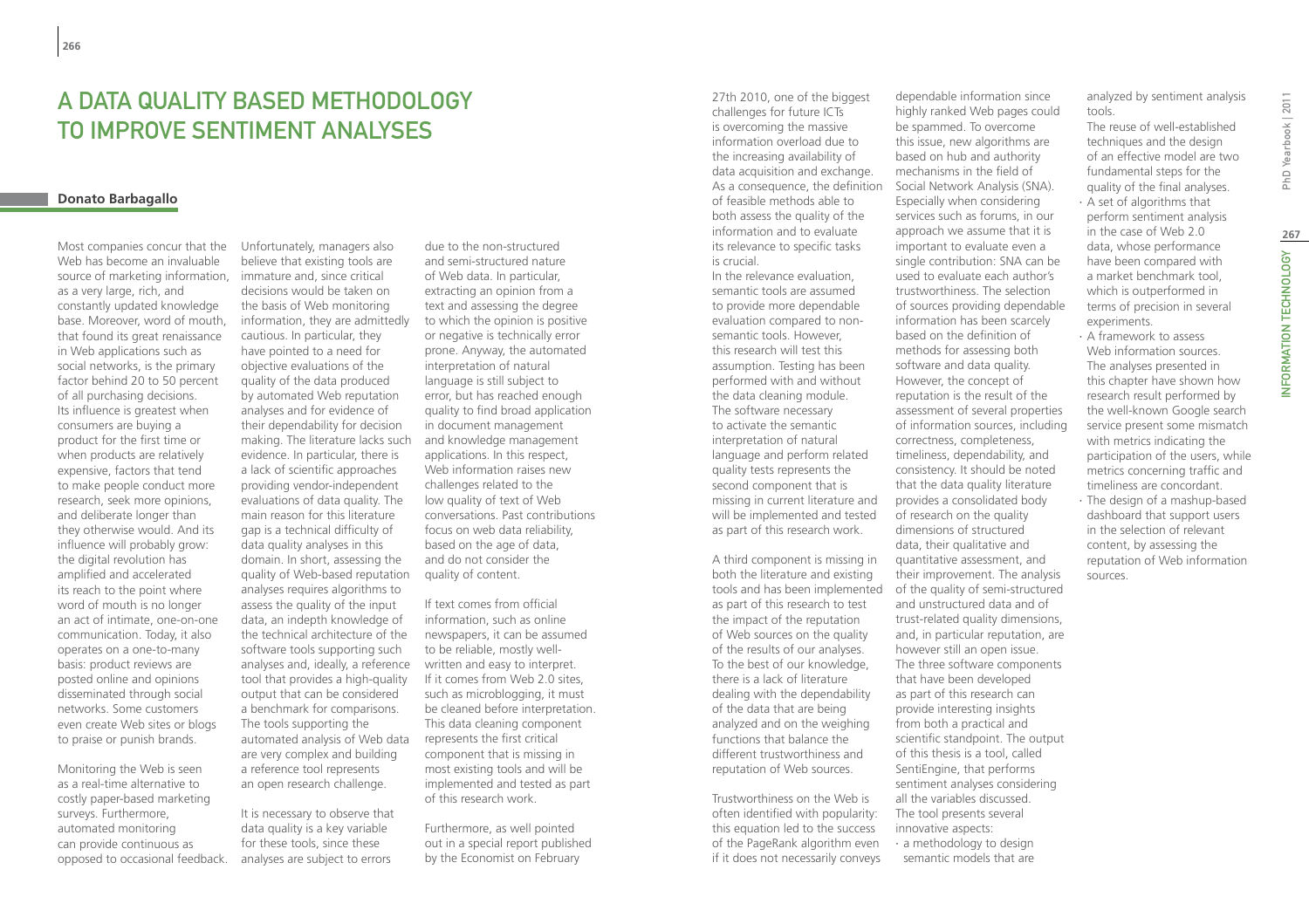# Enabling Reasoning upon Streaming Data

# **Davide Francesco Barbieri**

Streaming data is an important class of information sources, which is gaining more interest as the Web increases in size in terms of data amount and traffic generated per second. Examples of data streams are Web logs, click streams, locations of mobile users, feeds, sensor data, stock quotations, and so on. Streaming data is received continuously in real-time and can not be stored due to the amount of memory the recording process would need. The data items in a stream can be either implicitly ordered by arrival time, or explicitly associated with timestamps. Streams can not be treated as persistent data to be stored and queried on demand, but rather as transient data to be consumed on the fly by continuous queries. Continuous queries, after being registered, keep analyzing such streams, producing answers triggered by the streaming data and not by explicit invocation. The problem of managing and querying this particular kind of data has been solved in the last decade through the development of a particular class of database systems, known as Data Stream Management Systems (DSMSs), which are capable of querying portions of simple relational streams, applying a selection criteria to them. DSMSs and Complex Event Processors (CEPs) cannot perform complex reasoning tasks. Reasoners,

on the other hand, can perform complex reasoning tasks, but they do not provide support for managing *rapidly* changing worlds. While reasoners scale up in the classical, static domain of ontological knowledge, reasoning upon rapidly changing information has not been deeply investigated so far. In this thesis, data stream and reasoning technologies will be combined, starting from the terminology. Database (DB) and Knowledge Engineering (KE) communities often use different terms to indicate the same concepts. DB community distinguishes among schema and data, whereas KE community distinguishes among *factual*, *terminological*, and *nomological* knowledge. The notion of data is close to the notion of factual knowledge, and similarly the notion of schema is close to the notion of terminological knowledge. Nomological knowledge is information about rules defining actions and action-types and governing relationships in a given culture or society (e.g., when it rains, traffic gets slower); this notion is somehow captured by constraint languages for DBs, but it is mainly peculiar of KE. From now on, the concept of ``*knowledge*'' will refer both to terminological and nomological knowledge (thus the notion of database schema is included in

the terminological knowledge), while ``*data''* will be used as a synonymous of factual knowledge. Knowledge and data can change over time. In order to classify knowledge and data according to the frequency of their changes the notion of ``*observation period*'' is introduced, defined as the period when the system is subject to querying. In the context of this work, knowledge is considered **invariable during the observation period**; only streaming data can change. Of course, knowledge is subject to change, but this part of evolving knowledge is not subject to observation. The combination of reasoning techniques with data streams gives rise to **Stream Reasoning**, an unexplored, yet high impact, research area. Central to the notion of stream reasoning is a paradigmatic change from persistent knowledge bases and user-invoked reasoning tasks to transient streams and continuous reasoning tasks. For example, in the context of traffic monitoring, invariable knowledge includes terminological knowledge (like address data - e.g. street name, civic number, city name, ZIP code, etc.), and defines the *conceptual schema* of the application. The description of how the world is expected to change (e.g., given traffic lights

are switched off, some streets are closed during the night, traffic jam happens more often when it rains or when important sport events take place), also falls in the invariable category of knowledge. Traditional databases are suitable for capturing a relatively small quantity of knowledge in their schema and huge datasets of both invariable data and event driven changing data whose mean time between changes is slow or medium. Periodically changing data can be modeled by means of triggers One of the main targets performing the updates. In the database world Data Stream Management Systems (DSMS) have represented a paradigm change because they move from persistent relations to transient streams, with the innovative assumption that streams can be *consumed* on the fly (rather than stored forever) and from user-invoked queries to *continuous queries*, i.e., queries which are persistently monitoring streams and are able to produce their answers even in the absence of invocation. DSMSs can support parallel query answering over data originating in real time and can cope with burst of data by adapting their behavior and gracefully degrading answer accuracy by introducing higher approximations. Current reasoners are suitable

for capturing large and complex knowledge, but at the cost of small datasets. Complex forms of periodically changing data can be modeled by means of rules. However, standard reasoners cannot cope yet with dynamic knowledge, as they consider static RDF graphs to carry out reasoning tasks, even though there is a potential interest for giving up with one-time semantics in RDF repositories and to explore the benefits provided by continuous semantics. of this thesis is to provide reasoners an access protocol for heterogeneous streams. As RDF is the most accepted format to feed information to reasoners, this thesis will introduce *RDF streams* as an extension of the RDF data model. An RDF-based representation of heterogeneous streams represents a paradigm shift that can facilitate interoperability between different systems, since SPARQL (the the standard language defined by W3C for querying RDF graphs) can query multiple

sources of RDF graphs. In this thesis a new language named *Continuous SPARQL* or simply *C-SPARQL*) will be introduced, defined as extension of SPARQL. The purpose of this extension is to provide a facility to seamlessly select RDF triples from both streams and RDF

repositories, providing support for continuous querying (and, therefore, reasoning) over data streams and rich background knowledge.

The implementation of an execution environment for C-SPARQL is needed in order to evaluate the system performance and to validate the techniques proposed. In this thesis, a C-SPARQL execution engine will be designed, taking query optimizations into account. In particular, a materialization technique will be studied in order to prevent useless computations of the entailments already computed at a previous step of the continuous query evaluation.

To evaluate the system real-world scenarios and data will be used whenever possible. The streaming data used for the tests will be also used to show some examples of RDF stream generation starting from a raw or relational data stream.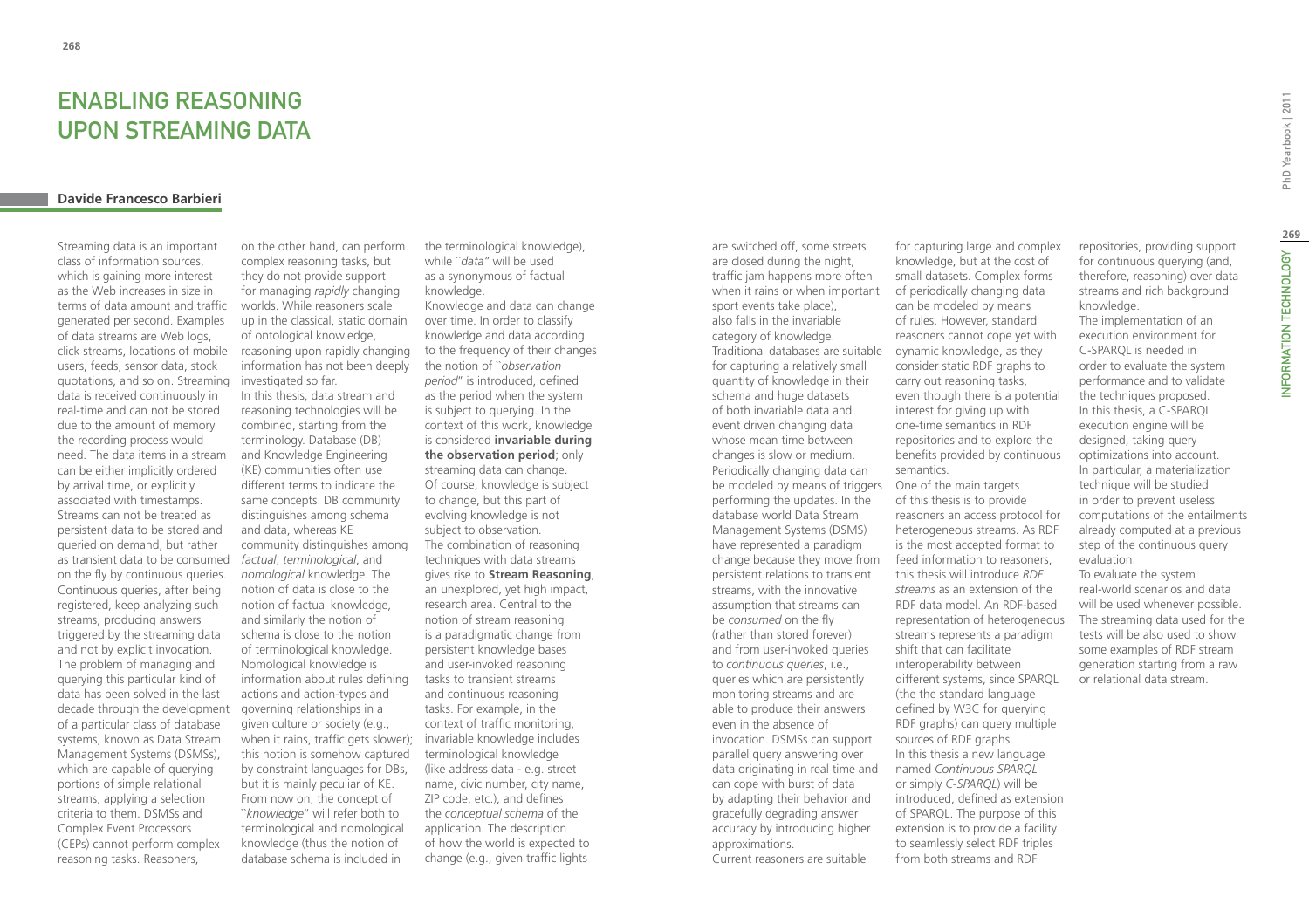# Developments in side channel attacks to digital cryptographic devices: differential power and fault analysis

# **Alessandro Barenghi**

Due to the growing employment of computing platforms to manage, store and elaborate sensitive data, the issue of warranting confidentiality while these procedures are performed is now of prime interest. The employment of cryptography is the main means through which the aforementioned confidentiality is ensured, thus proper attention must be devoted to the study of reliable, practically implementable cryptosystems, together with the techniques required to embody them in physical devices. One of the great challenges of deploying a cryptographic algorithm on the field, is to take into account the possible attack channels which derive from its physical realization: in fact, despite the theoretical soundness of the standardized primitives, it is possible to breach the security provided by the most sound algorithms, in the case their implementation leaks information on a side channel, be it timing, power consumption or a malfunctioning of the computing circuit. The interest throughout the academical community is high, since the exposure of hardware and software platforms to side channel attacks has been considered very marginally, and the industrial interest is high as well, since current mobile devices are largely exposed to this kind of threats.

The so-called side channel attacks are usually split into two categories, active and passive, depending on whether the attacker needs to actively disturb the execution of the cryptographic primitive on the device (hence these attacks are also called fault attacks) or relies only on the observation of the leaked information without any physical intervention. The overall contents of this thesis is to overview the state of the art in the field of active and passive side channel attacks, and to propose some advancements in both directions. The final purpose is to give a better understanding of this quickly evolving research field, to fill some still rather unexplored when considering a possible areas, to exploit unemployed techniques and possibly to suggest viable countermeasures to defeat the attacks.

The first part of this thesis will present two practically feasible attack techniques on the two most widely adopted cryptographic primitives, the RSA asymmetric key cryptosystem and the AES symmetric key cryptosystem.

The new attack based on injecting faults during the RSA encryption primitive, is able to successfully decrypt a message without any knowledge of the secret key whatsoever.

The attacker only needs to obtain a faulty and a correct encryption of the same message and the plaintext can be recovered in a few minutes computation on a common desktop.

This thesis also presents a new attack technique able to practically recover the whole expanded key of any instance of the AES, regardless of the length of the key schedule, the number of rounds of the cipher and the key scheduling strategy employed to expand the original cipher key.

A key point to deem these fault attacks a realistic threat even attacker having access only to limited resources, is to develop a practical, non-invasive, nontamper evident technique. This thesis presents the results of the research on the employment of a reduced power supply voltage in order to gracefully induce faults in a computing device. The results obtained show that it is possible to induce well controlled single bit faults in an ARM926 processor, regardless of the system on chip it is embedded in, provided accurate enough supply voltage control is available to the attacker. In the case a completely passive

attack is desired,



it is possible to successfully which is useful in order to lead **1. The spread on a single fault caused by the AES cipher**



### **2. Map of the intensity of the EM emissions of a chip while computing the AES cipher. Clearer zones show where the emissions are stronger.**

infer the value of the secret key, stored in a non-extractable way, from the analysis of the power consumption of the cryptographic device that is employing it. This kind of analysis relies on correlating the power consumption during the execution of an operation of the algorithm under attack involving directly the secret key. Knowing the switching activity that will be triggered by a specific value of the key, it is possible to infer the actual value employed in the circuit through collecting a reasonable number of measurement from different runs of the algorithm, in order to compensate for the measurements variations.

The new contribution in this thesis is to determine that the correlated consumption, this thesis also presents contributions in the field of efficient implementation of cryptoschemes for both common use and brute force attacks.

The protection of data at rest is one of the most common scenarios where high throughput and low cost cryptographic accelerators are desired. Through exploiting the properties of the IEEE P1619 standardized mode of operation for data encryption, it is possible to utilize common graphical accelerators in order to speed up the encryption of large quantities of data.

This thesis presents results regarding the obtained speedup in hard disk encryption using nVidia GT200 GPU cores, obtaining beneficial effects on the encryption throughput at a low cost.

It is also possible to exploit the large amount of computational power provided by GPUs to perform fast brute force attacks to weak ciphers. In this work it is presented a fast, bit-sliced implementation of the DES cipher, able to reach several millions of encryptions per second on a single graphic card, thus bringing a practical brute force attack to DES in the realm of practical feasibility, with only a small amount of commodity hardware.

recognised as difficult to attack. The effectiveness of side channel attacks is better justified if they are compared to mathematical cryptanalytic techniques. To the purpose of completing the evaluation of the strength and performance of the most commonly employed ciphers,

the attack, is carried over a very narrow frequency band of the spectrum of the recorded consumption signal. This in turn has made possible to employ digital signal processing techniques aimed at suppressing a vast amount of measurement noise, thus leading to a tenfold reduction in the number of measurements needed to perform a successful attack against a \$3\$2-bit CPU running a software implementation of AES, a scenario widely

Yearbook | 2011 PhD)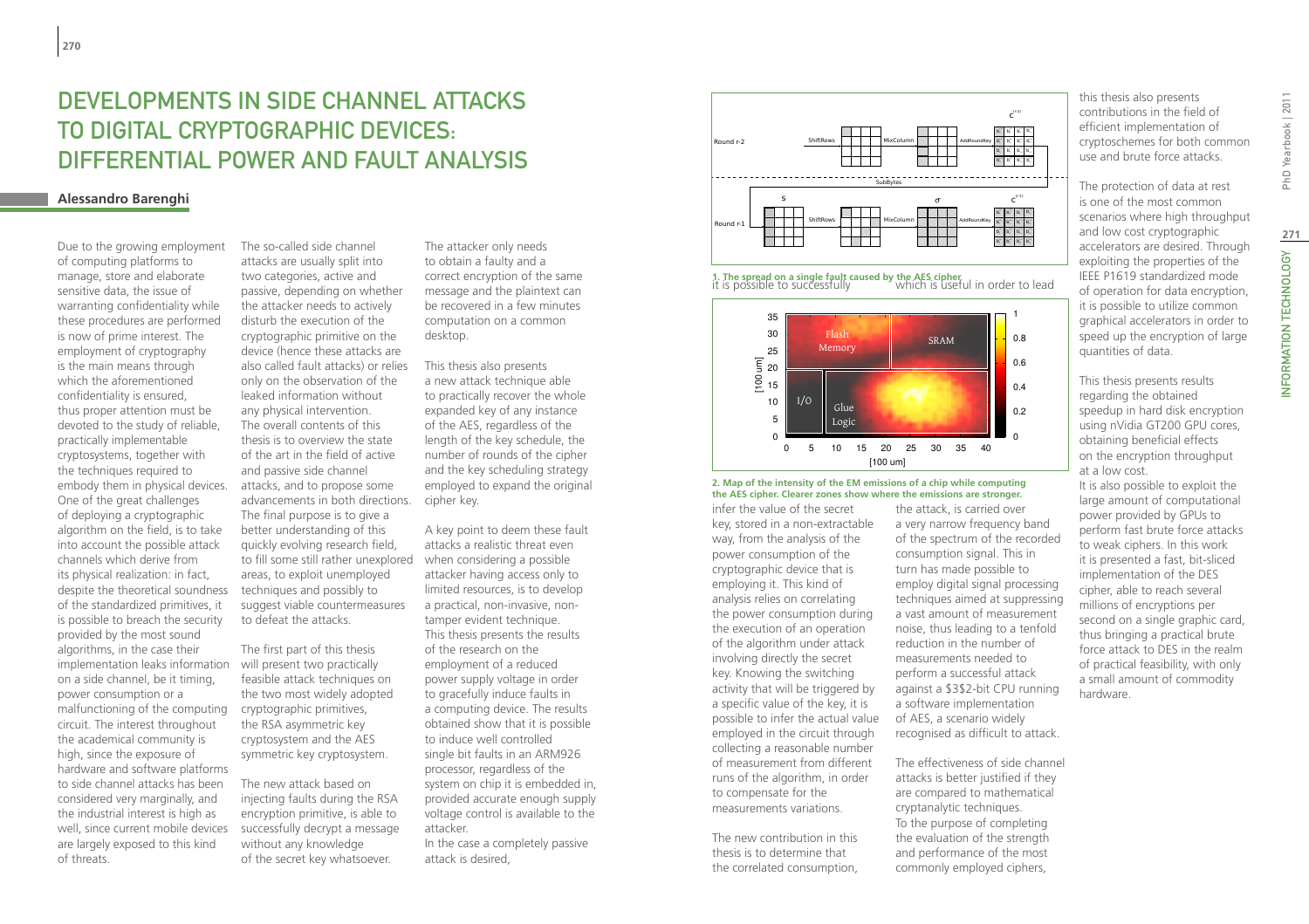# Pilot-aided carrier recovery in the presence of phase noise

# **Luca Barletta**

In digital communication systems carrier recovery is required if the signal is detected coherently. Basically, two different approaches help to deal with the carrier recovery at the receiver: the first one is represented by the insertion of a pilot tone in the transmitted signal that allows the receiver to reconstruct, employing a PLL, the carrier waveform; the second one consists in the estimation of the carrier parameters exclusively based on the modulated signal, and takes the name of suppressed carrier transmission. We focus our attention on the latter approach, as this is prevalent in practice.

Noise in oscillators represents a major issue to deal with, because of its dramatic impact on the frequency spectrum of the oscillator. This phenomenon is known as *phase noise*, and it deeply affects the BER performance of communication systems, acting as a multiplicative noise in single-carrier systems and as an inter-channel interference in multi-carrier systems. In the high signal-to-noise ratio regime, the phase noise dominates the performance causing a floor in the system's BER performance, thus the synchronization problem is dominated by the compensation of the oscillator's phase noise. Typically, the synchronizers

adopted in suppressed carrier systems fall into one of the following categories: in dataaided synchronization known symbols (referred as *pilot* symbols) are time-division multiplexed with data symbols to help the carrier estimation; in non-dataaided synchronization (known also as *blind* synchronization) the receiver operates a nonlinearity prior to the phase estimation in order to remove the phase modulation carried by the data sequence; finally, in decision-aided synchronization the estimator operates either a hard or a soft decision on the partially synchronized data sequence.

with high spectral efficiency, the growing of the constellation cardinality causes the narrowing of the *S*-curve of the phase detector of the conventional PLL scheme. The use of a decision-directed scheme makes the receiver prone to the phenomenon of *cycle slips*. In order to combat the cycle slip phenomenon, in this work we adopt a pilot-aided modulation: pilot symbols are inserted in the data stream to provide an absolute carrier phase reference, that helps to restore the correct working point of the *S*-curve of the phase detector and consequently to lower the probability of having a cycle slip.

Data-aided parameter estimation, known as pilot symbol assisted modulation (PSAM), has been originally analyzed by Cavers in the context of channel amplitude estimation in the presence of Rayleigh fading. Clearly, although this work focuses on carrier phase estimation, one can advantage the use of pilot symbol to jointly estimate many parameters, such as channel amplitude, frequency offset, and so forth.

In communication systems working of the single-carrier system when The key issue we address is the derivation of the optimal filter that estimates the actual phase of the carrier by taking advantage of the available pilot symbols. We analyze the *mean-square phase error* (MSPE) performance a continuous sequence of equally spaced blocks of pilot symbols is multiplexed with the payload data stream. We mostly focus on the basic case where pilot symbols are isolated, and then generalize our results in the case where blocks of pilot symbols are transmitted maintaining the pilot rate fixed.

> One of the main result of this work is the full comprehension of the role played by the aliasing of the carrier spectrum, induced by the down-sampling of the carrier phase implemented by pilot symbols. This result puts light on the design of the pilot rate and on the cyclostationary

nature of the recovered phase, hence of the MSPE performance. The major shortcoming of the article by Meyr et alia is that of neglecting the aliased components of the carrier to be recovered, making its results useless in the regime of bad carrier and/or good channel.

With reference to the AWGN channel, for the case of purely phase modulated (PM) pilot symbols, we propose an analysis based on the discrete Wiener-Hopf method, whose timecontinuous counterpart descends from the paper by Bode and Shannon, that serves to derive the optimal pilot filter in the MSPE sense. We explicitly derive the optimal pilot filter by exploiting the cyclostationary nature of the underlying system model. Then we find a suboptimal and low complexity solution that approaches the optimal MSPE performance. When pilot symbols are both phase and amplitude modulated (PM-AM), we show that the system model is no longer cyclostationary and then we resort to the Kalman theory for deriving the optimal time-varying pilot filter. We demonstrate how the Kalman and the Wiener-Hopf by the phase noise and its approaches lead to the same results in the cyclostationary case. We also propose a suboptimal time-invariant filter that approaches the optimal MSPE performance. For both the PM and PM-AM pilot symbols, we work out specific results in the popular case where phase noise is modeled as random phase walk, focusing our attention on the 1-causal and on the unconstrained-length realization

of the optimal filter.

We finally take into consideration the problem of pilot-assisted carrier recovery on the ISI channel by analyzing the post-equalization carrier spectrum. Specifically, we analyze the impact of the equalization of the pilot symbols on the post-equalization carrier spectrum in two cases: the first one is where the phase noise impairment is dominated by the receive oscillator, and the second one is where both the transmit and the receive oscillators provide comparable phase noise contributions. We specialize results for the two-ray channel, that is often encountered when modeling point-to-point microwave radio links. We then argue on how this analysis allows to use pilot symbols in time domain in the problem of carrier recovery in the multi-carrier scenario.

In chapter 2 some basics on the Wiener and on the Kalman theories are recalled, in order to present the mathematical tools and the notation that are used in the subsequent chapters. In chapter 3 we firstly formulate the problem that is addressed in this work, and describe the channel impairment represented impact on the final error-rate performance. Then, by considering a transmission over the AWGN channel, we propose the solution of the problem in the following cases:

- ∙ periodic transmission of isolated and phase-modulated pilot symbols,
- ∙ periodic transmission of isolated and phase-amplitudemodulated pilot symbols, ∙ periodic transmission of blocks of consecutive phase-

modulated pilot symbols. Moreover, we advance the solution to a simplified model where the phase noise is assumed to be constant in each block of pilot symbols. In chapter 4 the popular case of first-order random-walk phase noise is widely analyzed. We present the model of the firstorder phase noise and obtain the statistical characterization that serves to find the optimal estimator. Then we derive closed-form expressions of the optimal pilot filter and its MSE performance in the case of phase-modulated pilot symbols. The optimal MSE performance is compared with the performance of a sub-optimal filter. For the case of phase-amplitudemodulated pilot symbols, the optimal one-step-ahead predictor and the optimal smoother are derived from the Kalman theory, and their MSE performance is compared with that of a suboptimal time-invariant filter.

In chapter 5 we analyze the problem of carrier recovery on the ISI-AWGN channel. We study the impact of the ISI channel and of the AWG noise on the carrier spectrum, that is of fundamental importance in order to determine the optimal pilot filter. In chapter 6 we apply the results

derived in chapter 5 to the multi-carrier modulation (OFDM). We propose a pilot scheme that allows to tackle the phase noise impairment in the time domain. Finally we compare the error-rate performance of our proposed carrier recovery scheme with an other present in the literature. Finally, conclusions are drawn in chapter 7.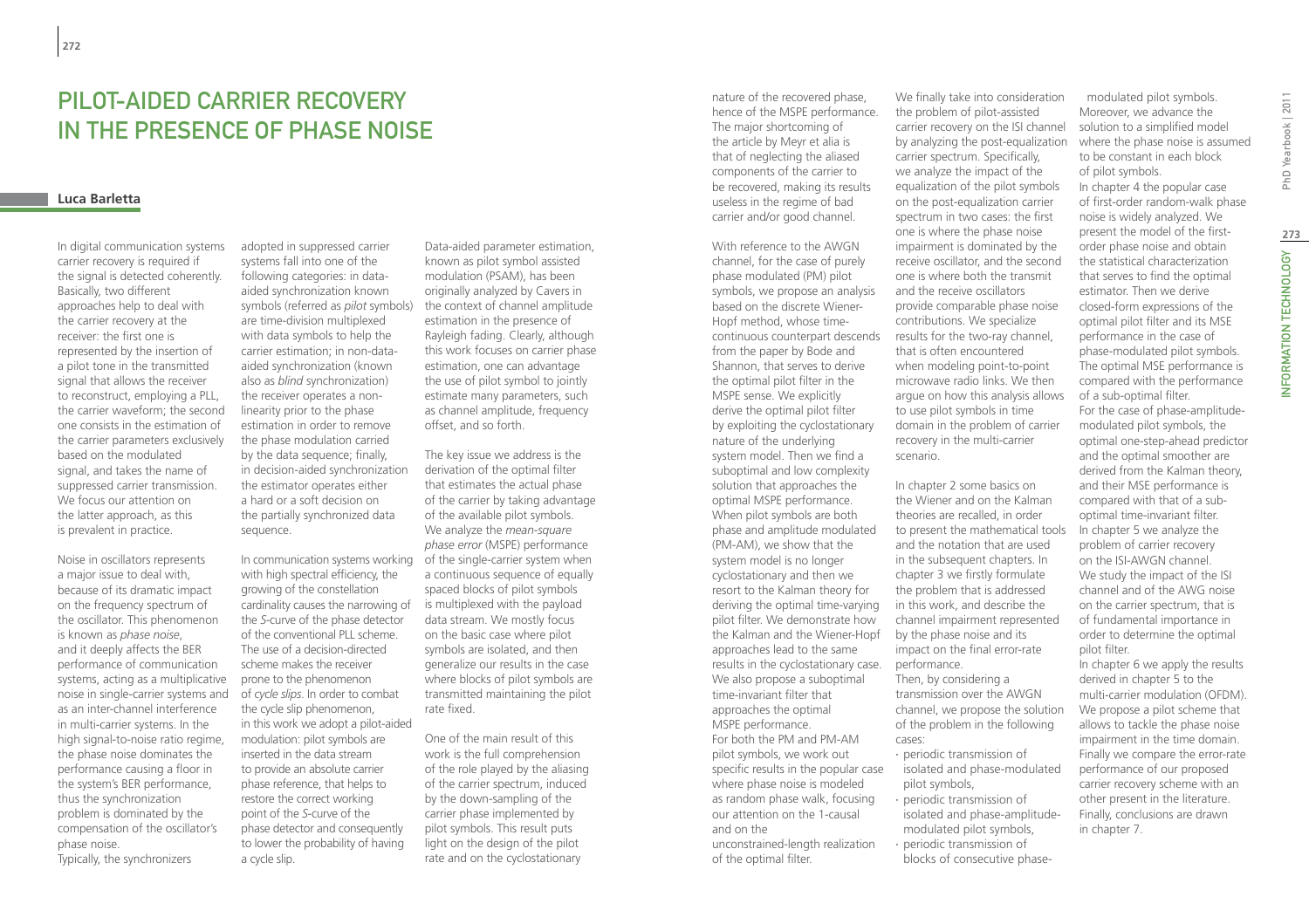# NAVIGATION STRATEGIES FOR EXP<br>AND PATROLLING WITH AUTONOM<br>MOBILE ROBOTS<br><sup>Nicola Basilico</sup> and Patrolling with Autonomous Mobile Robots

Autonomous mobile robots are a promising technology that inspired, during the past years, different research activities At the lower abstraction level, devoted to address the several challenges posed by the complex interactions between the robots and their environment. Intuitively, an autonomous mobile robot can perform a task without continuous human supervision. One of the most important advantages of this technology is that autonomous mobile robots can be employed for tasks that would be difficult, dangerous, or simply boring for humans.

Designing autonomous mobile robots that can execute a task without any human supervision can be very useful in a large number of applications. Indeed, there are situations in which the human telecontrol is impossible or it is simply not convenient. Moreover, the human intervention can be subject to errors that can worsen the execution performance or even compromise the successful completion of the task. For these reasons the need for a stronger level of autonomy, that can be denoted as *full autonomy*, has become important. A fully autonomous robot integrates in its control architecture a planning system that can operate at two different levels of abstraction. At the higher level, a a given task or mission, namely

global task is specified and the robot has to find out the set of actions to achieve it. the robot computes the set of low-level operations to perform a given action. A rough distinction between the two levels can be outlined by saying that at the higher one the robot has to autonomously determine *what* to do by making corresponding *decisions*. Differently, at the lower level it has to determine *how* to execute such decisions by computing the corresponding *plans*. This thesis is about techniques to design strategies, i.e., to equip mobile robots with the ability to make decisions at the higher planning level. An interesting approach to deal with this kind of problems is to exploit techniques from Artificial Intelligence and from Decision Theory. Generally speaking, a mobile robot can be modeled as an intelligent agent, able to interact both with the environment and with other agents populating it. Decision-theoretic models can then be applied to capture the agents' objectives, define how to measure the goodness of a decision, and compute a strategy. This dissertation focuses on the problem that an autonomous mobile robot faces when deciding how to exploit its mobility to complete

on the problem of deciding *where to move*. We refer to this problem as the definition of the mobile robot's *navigation strategy*.

A navigation strategy can be broadly defined as *the set of techniques that allow an autonomous mobile robot to answer the question "where to go next?", given the knowledge it possesses so far.*  For example, in exploration a robot's navigation strategy could be to randomly select next locations or to simply follow a pre-computed trajectory. In general, the navigation strategy significantly impacts on the task execution's performance. Therefore, the problem is to define *good* navigation strategies, i.e., strategies that allow the robot to perform its task maximizing some performance metric or criterion. Despite their importance, a general satisfactory characterization of the problem of defining navigation strategies is still missing. General methods that can address wide ranges of applications and that can simplify experimental evaluation of navigation strategies have not been exhaustively studied. However, since navigation strategies are a fundamental component for autonomous mobile robots, different works

in literature dealt with them. The mainstream approach followed so far seems to adopt *ad hoc* solutions specifically tailored for the particular situation in which the robot is deployed, without any attempt to define a more general theoretical framework. Although many solutions have been proved effective in practice, this trend presents limiting drawbacks. First, it is difficult to compare different strategies with the aim, for example, of selecting the best one for a given situation. Moreover, modifying a strategy for being employed in different contexts or for improving it can require significant efforts. This demand for comparability and flexibility encourages the study of more general applicationindependent frameworks where the problem of defining navigation strategies can be cast. a robot with effective navigation

The objective of this dissertation is to contribute along this direction by tackling the problem navigation strategies. of defining navigation strategies from a more general perspective. We start from the idea that defining navigation strategies is a decision-theoretical problem and that several advantages can be obtained when applying techniques coming from this field. Following this approach, we will derive new original and interesting results within

the scope of two applications, namely exploration of unknown environments (for map-building and for search and rescue) and surveillance. Decision theoretical models are characterized by established formal foundations that can enable the development of more general and flexible navigation strategies. For example, some decision theoretical models allow one to easily combine together different criteria to drive the decision-making process or to model complex scenarios characterized by some degree of uncertainty or by the interaction with other agents. Exploiting general models also simplifies the task of evaluating and comparing different strategies. From this dissertation, it emerges that the employment of decision-theoretic techniques can, from the one hand, provide strategies and, from the other hand, contribute to develop more flexible and comparable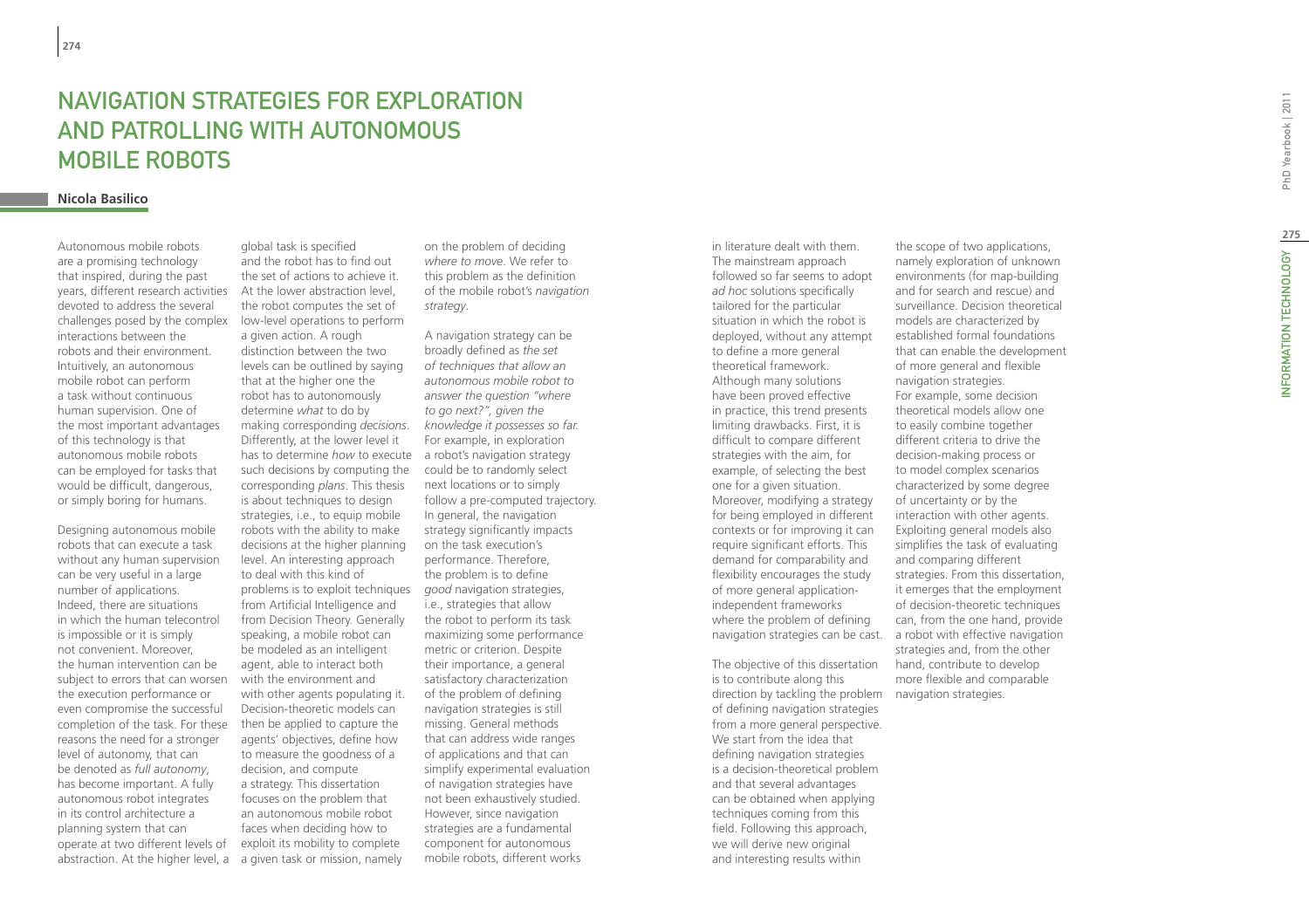### **Maddalena Binda**

In the last few decades, the profuse research activity on solution processible semiconductors, particularly focused on organic semiconductors and quantum dots, has opened the new fascinating perspective of a low-cost electronics, easily conformable to large area applications and in principle compatible with very unconventional substrates, like light and flexible plastic ones. Nevertheless, it is in light exploiting applications that these materials show the most alluring potentialities, thanks to their typical luminescence in the visible range of the spectrum and to their high absorption coefficients. Indeed, the first profitable employment of solution processible semiconductors at the commercial level has been in the field of ultrathin displays, where OLED-based screens emerge for the ultrabright colors, the high contrast ratios and the low power consumption. Besides being exploited as light emitters, molecular semiconductors can be employed with good success as light harvesters for either signal detection or electrical power generation: in this thesis work, both these goals have been addressed. Particular attention has been

paid to the development of solution processed photodetectors and solar cells capable of efficiently operating in the near-infrared (NIR) range of the spectrum, which is not trivial given the chemical accessibility and stability issues affecting low bandgap compounds. Despite being quite similar in the architecture and in the working principle, photodetectors and solar cells are instead very different in the way they are operated (with or without a bias applied, under pulsed or continuous wave illumination,…), thus requiring the attention to be focalized on different parameters from time to time. In the first part of the thesis, the development of fast and efficient organic photodetectors for the NIR is described. Stability of the operation in air, which is a very uncommon feature when dealing with organic materials, is also demonstrated for these devices. To this stage of the work, a planar configuration for the photodetectors has been exploited: indeed, besides being more suitable in the characterization process of new materials due to their ease of preparation, planar structures possess some key features like the compatibility with the TFT technology, the freedom in the choice of the metal electrodes and the low intrinsic



**1. Prototype of an organic nearinfrared photodetector directly deposited onto the cut-end of a Plastic Optical Fiber (POF)**

capacitance, that could make them preferable with respect to the more popular "sandwichlike" geometries for particular applications. The good results that have been achieved are the fruits of an optimization work carried on both at the chemical level, by suitably tailoring the solubility of the dye, and at the device level, by tuning the active layer composition and controlling its interaction with the substrate. The active material optimized in the first part of the work has been then exploited in vertical photodetectors, where remarkably high sensitivity. competing with the best examples from the literature, has been achieved by providing the devices with an additional organic layer for dark currents



**2. Sketch of an organic-based pixel for X-rays detection. The indirect detection of X- radiation is performed (PET) substrateby coupling an organic visible light detector with an inorganic scintillating crystal**

suppression. Finally, in the last part of this section, the peculiarity of organic materials of being virtually depositable on every kind of substrate has been exploited to realize a working prototype of photodetector directly deposited on the end cut of a plastic optical fiber (POF) (Figure 1), meant for being employed in data transmission systems.

In the second section of the thesis, a specific application is addressed, concerning the development of a prototype pixel for X-ray detection based on coupling the organic photodetector with an inorganic CsI(Tl) scintillator (Figure 2). The pixel is meant to be the first step towards the realization of a flat digital panel to be exploited for medical imaging



**realized onto a flexible PolyEthylene** 

purpose, aiming to profit from the peculiarities of organic electronics in terms of lowcost large-area processibility. Starting again from the active material optimized in the first part, a preliminary study that demonstrates the feasibility of X-ray detection through the scintillator/photodetector assembly has been carried on. Then, efforts have been dedicated to improve the sensitivity of the pixel by selecting more suitable organic dyes, better matching the emission spectra of the scintillator, and by suitably addressing dark currents suppression. The successful realization of pixel detectors both on glass and on plastic substrates (Figure 3) has demonstrated again the

feasibility of organic devices realization onto different insulating substrates, thus positively addressing large area digital panel sensors. In the third and last section, the development of solution processed hybrid organic/ inorganic solar cells based on a lead sulfide nanocrystals active material is described. Infrared light collection up to  $\lambda$  =1400nm has been demonstrated. Oxidation processes involving the nanocrystals film have been induced, studied and exploited as an effective way of improving the performance of the cells both in terms of open-circuit voltage and fill-factor. The physical mechanisms responsible for such improvement have been deeply investigated, stressing the key role of current leakage and interfacial charge recombination phenomena in limiting the efficiency of the cells.

**277**

INFORMATION TECHNOLOGY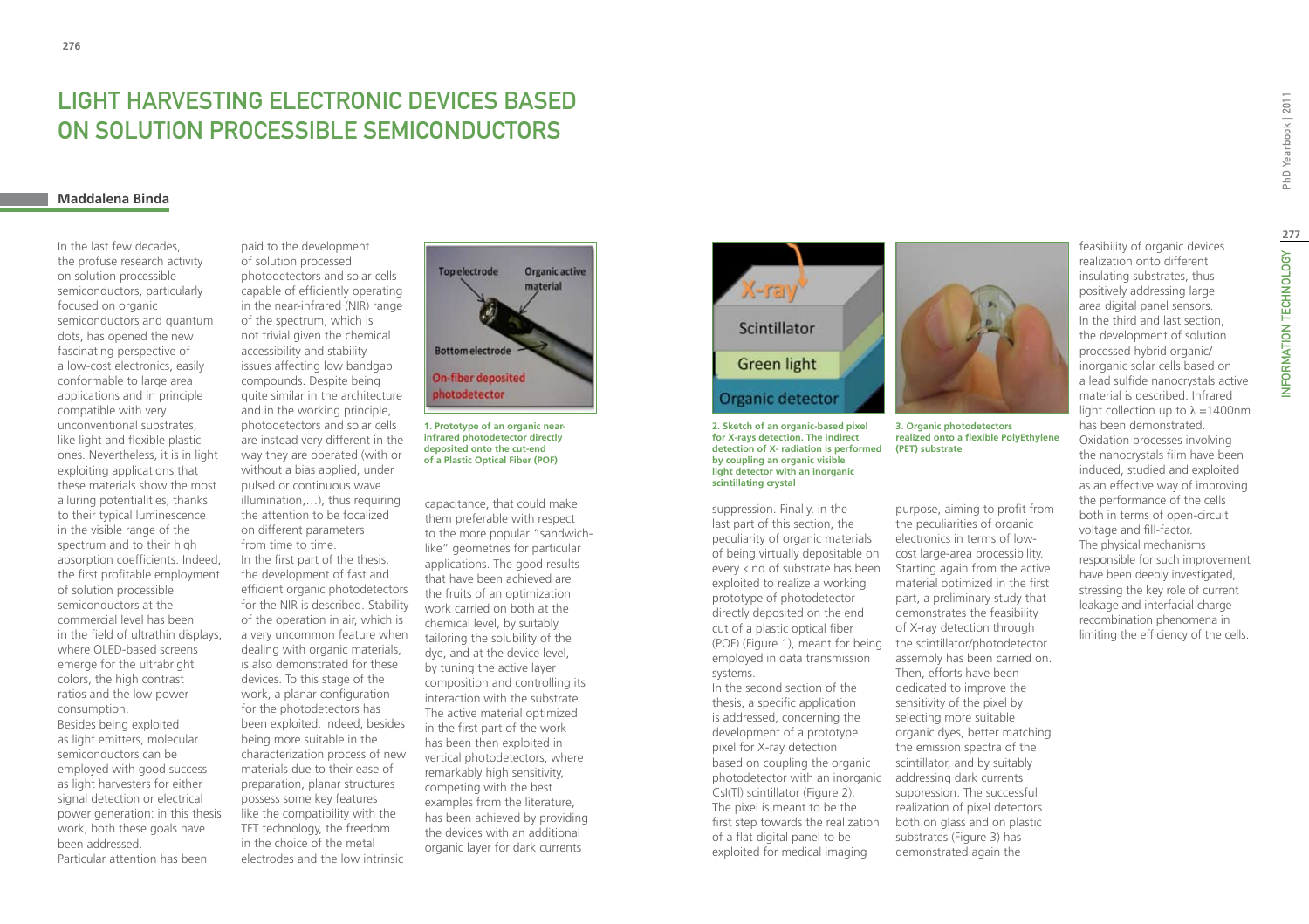# Time Dependent Phaenomena in Chalcogenide Materials for Phase Change Memories

# **Mattia Boniardi**

In the overall Non-Volatile Memory (NVM) panorama, the current mainstream Flash memory technology is expected to reach fundamental physical standstill, preventing it from being scaled down to the next technology nodes, below 25 nm, in the respect of the Moore Law. Therefore, by the first years of the 21<sup>st</sup> century, several solid-state emerging technologies have been proposed, aiming to maintain the current scaling trends for the non volatile memory devices. Most of them rely on a storage operation mainly based on variable resistive elements, even though driven by very different physical principles and on a wide variety of materials. Among these technologies the Phase Change Memory (PCM) shows several interesting features such as fast read/write operation, low voltage operation and superior endurance properties, as well as great scaling potential. So it is claimed to successfully meet scalability, reliability and performance specifications.

This doctoral work is focused on the Phase Change Memory (PCM) technology, and in particular on certain time dependent phaenomena involved in the amorphous phase of the material employed in the PCM operation. Such material is a chalcogenide compound made by germanium, antimony and tellurium, the  $Ge_2Sb_2Te_5$ , or simply GST. The

PCM operation basically relies on the ability of GST to reversibly change its phase between two states by means of proper electrical pulses applied to the memory cell. Such states are the crystalline, low resistive state, associated to the logic 1 bit and the amorphous, high resistive state, associated to the logic 0 (see Fig. 1).

While the crystalline phase is microscopically and electrically stable against time, the amorphous one is metastable and gets involved with two subsequent phaenomena, namely the structural relaxation and then the crystallization mechanisms. Both phaenomena are classified as time dependent and thermally activated and both are involved with the electrical stability with time of the reset state of the PCM device. The deep comprehension of their fundamental physics is very attractive for the microscopic level description of the reliability mechanisms related to the amorphous state of the material that are involved in data retention and in the stability of reset and partial reset states. Despite structural relaxation and crystallization having been considered for long time as two basically different mechanisms, mainly due to their opposite effects on the memory cell electrical parameters, within this thesis work they will be

described for the first time into a unified framework, providing a microscopic common interpretation to them based on thermodynamic arguments and on multi-phonon interactions. Such interpretation will provide new insights from both the application and the amorphous physics comprehension standpoint. A temperatureaccelerated investigation of the amorphous phase of GST oriented to its defect state spectroscopy, supported by its analytical modeling, will be straightforward for the common interpretation of the two phaenomena in the framework of the Meyer-Neldel rule, also known as the compensation law for the Arrhenius phaenomena. Such study aims to provide a microscopic picture of the thermally-activated barrier evolution during the two subsequent time dependent processes. This doctoral thesis is also oriented toward the array characterization and modeling

at the statistical level. This is considered as an attractive activity for multi-megabit PCM array research and development, in which Numonyx, now Micron Technology, plays a leading role. An extensive statistical study of the structural relaxation phenomenon will be presented, aided by the full characterization of a PCM demonstrator chip of

the 180 nm technology node. A structural relaxation variability study on chip will be reported, allowing reliability predictions on the stability of the amorphous state evolution with time at the retention time specifications, on a large population of cells. The investigation, which is made

variability among the studied large population of cells.

Finally one of the most recent trend in the PCM research and development is the new material investigation: in fact it is widely recognized that the reliability and performance of such technology

and on the other hand to investigate and potentially enlarge the possible application spectrum for the PCM technology, at its debut on NVM market. A study made on different alloys will lead to identify some composition trade-offs dictated by the resulting electrical parameter





**1. PCM cell working principle and TEM image**



**2. Simulated discrete defect distribution and non-autocorrelated SR experiment due to random defect nature in the amorphous network**

here on the full reset state for all cells, can be easily extended to all the possible resistance levels within the program window. aiming to be a useful physicsbased guideline for resistance drift statistics investigation in multilevel cell devices. A Montedistribution (see Fig. 2) within the amorphous active volume of cells will be the straightforward way to the statistic description of the amorphous resistance drift

strongly depend on the particular phase change compound material.

Carlo modeling of discrete defect on one hand some physics-based So the last part of the work will be dedicated to the Ge-Sb-Te compound system investigation (see Fig. 3), aiming to provide guidelines for phase-change material choice as a function of different applications, to best meet their reliability and performance specifications

**3. Ge-Sb-Te compound system diagram**

trends among reliability specs, like program window, switching voltage, structural relaxation, crystallization and endurance. Among performance specs the time duration of the set operation is the most challenging parameter to study since it may allow to meet DRAM performance requirements, enabled by a high set speed material and hence to provide large replacement capabilities for the PCM technology.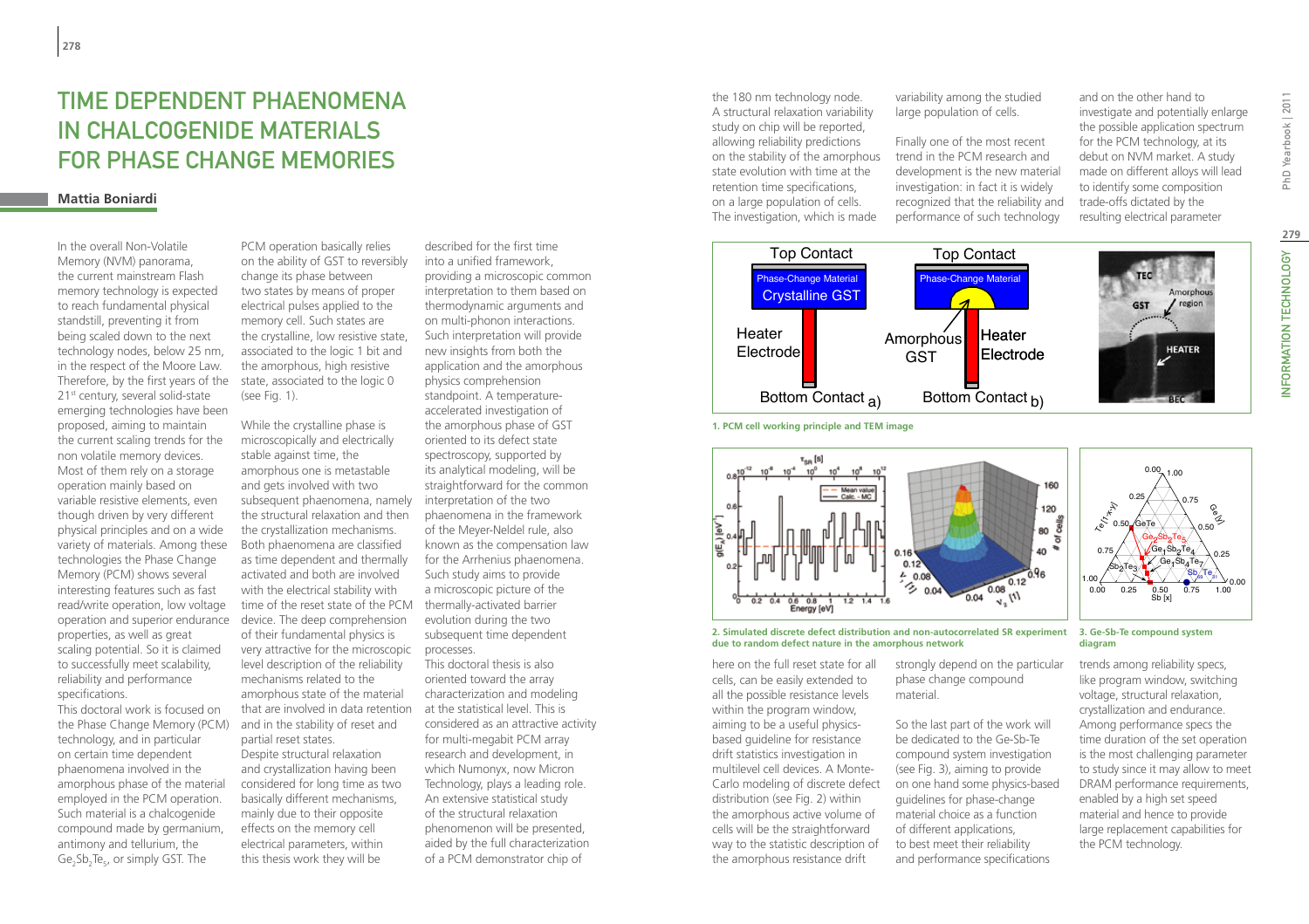# **FI ECTRICAL CHARACTERIZATION AND MODELING** of resistance switching NiO-based random access memories

# **Carlo Cagli**

Although in recent years there has been a huge increase in the storage capacity of integrated memories, still the technological solutions remained almost the same. If by one side SRAM and DRAM holds the record for programming speed, paying back their volatility in terms of conspicuous consumption, on the other side, flash memory represents currently the sole leader for the non-volatile storage, but it shows poor performances in terms of speed and endurance when compared with its alter-ego DRAM and SRAM. As we approach the scaling limit imposed by physics to flash technology, the research is making more and more efforts towards the development of new devices that are able to combine the characteristics of flash technology with the performances of faster memories, overcoming the scaling limits that will soon afflict the floating gate devices. Among many competitors, metal oxides-based resistive switching memories (or resistive RAM: RRAM), represent a great promise in terms of low cost and very high performance (writing time less than 1ms, low operating voltages, and high endurance). In particular the possibility to create 3D arrays, as shown in fig. 1, attracts much attention.

This thesis is entirely focused on the study of RRAM memories based on nickel oxide. The working principle of these devices is based on the so-called resistive switching, discovered in the late sixties. Many metal oxides (as chalcogenides, organic of debate, just as the exact materials, perovskiti and others as well), including binary oxides of transition metals such as NiO or  $HfO_2$  and TiO<sub>2</sub> are able to reversibly change their resistance according to proper polarization. The RRAM memory cell has an extremely simple structure, similar to that of a flat and parallel plates common capacitor: is based on evidences that the oxide is sandwiched between the set transition is enabled by two metal electrodes that act as top and bottom contacts. Applying a current ramp across the two contacts, reached a certain threshold voltage, the electrical resistance drops abruptly. This phenomenon is very similar to a breakdown, and is known as forming process. A thin conductive filament (CF) is formed through the oxide shunting the two electrodes, causing the sharp drop of resistance (SET state). From this condition, applying a voltage ramp across the cell, the high current flowing through the CF causes its partial dissolution, restoring the high resistance state (reset state). The low resistance state can the be reached again polarizing the cell with a current ramp.

From this stage, the device can switch between high and low resistance (respectively the state of RESET and SET) with the same mechanism. The proper nature of the CF and its structure is still matter mechanism of the resistive

switching, however it is possible to find different models in literature that try to explain this phenomenon.

In this thesis two models, for set and reset operations, were developed. The first one the so-called threshold switching. The latter is a characteristic effect well known to happen in chalcogenide materials, and consists in the field-driven tunneling conduction activation through the trap centers of the material. This activation is induced by the electric field that lowers the potential barrier between adjacent traps. Reached a certain lowering, the electrons flow hopping through the traps, constituting a purely electronic filament. The dissipated power generates a sudden temperature increase, which in turn leads to a stable CF formation. The temperature has a fundamental role in the reset mechanism as well: the current flowing through the CF determines its increase and thus



 $\tanh$  ample of 3D arrays, in principle achievable with RRAM. 1. Example of 3D arrays, in principle achievable with RRAM.<br>With this architecture very high memory density could be obtained **With this architecture very high memory density could be obtained**

CF restoring the high resistance. Both models accurately reproduce the experimental measurements and provide useful time as a function of the tools for reliability and retention predictions.

Based on these models, the thesis develops in detail these critical issues. In particular the study of the intermediate states of resistance has led to further development of modeling and description of the resistive switching, allowing for strong improvements in retention predictions. Accurate temperature measurements demonstrated that the conduction mechanism in the CF slowly drift from being metallic-like, in the set state, to semiconductor-like, in the reset states. This study allowed the evaluation of a critical microscopic parameter,

the diffusion (or oxidation) of the showing how the time-to-fail is related to the initial CF diameter. From this relationship it has been possible to calculate the retention resistance. Statistical measures on a large number of samples have validated this model. Moreover telegraph noise in high resistive states was described and modeled. Its impact on retention, in terms of reading disturb, was assessed.

namely the CF effective diameter, structures (see Fig. 2). Along with the characterization and modeling work described so far, an accurate experimental work was performed. It consisted in the design and synthesis of self-assembled core-shell Ni-NiO RRAM memory cells. The nanowires were synthesized by elettroplating of nickel in an alumina template and were magnetically aligned and assembled in cross-latch

PhD Yearbook | 2011

**2. a) Schematic of a NW-based memory cell, showing alse the 4 contacts (A to D) b) SEM micrograph of one device**

 $(a)$ 

 $(b)$ 

B

2 um

The operating principle of these devices is quite similar to that of planar cells, but the switching oxide consists of the thin NiO layer surrounding the nanowire. The point of contact between two nanowires constitutes the memory cell. With this approach, one can in principle obtain arrays of highly scaled memory, without being constrained by the lithography limits at extremely low costs. An accurate electrical characterization of these devices allowed us to demonstrate for the first time the resistive switching through the thin NiO shell layer surrounding the nanowire. This work constitutes therefore a fundamental demonstration of the feasibility of a self-assembled RRAM device.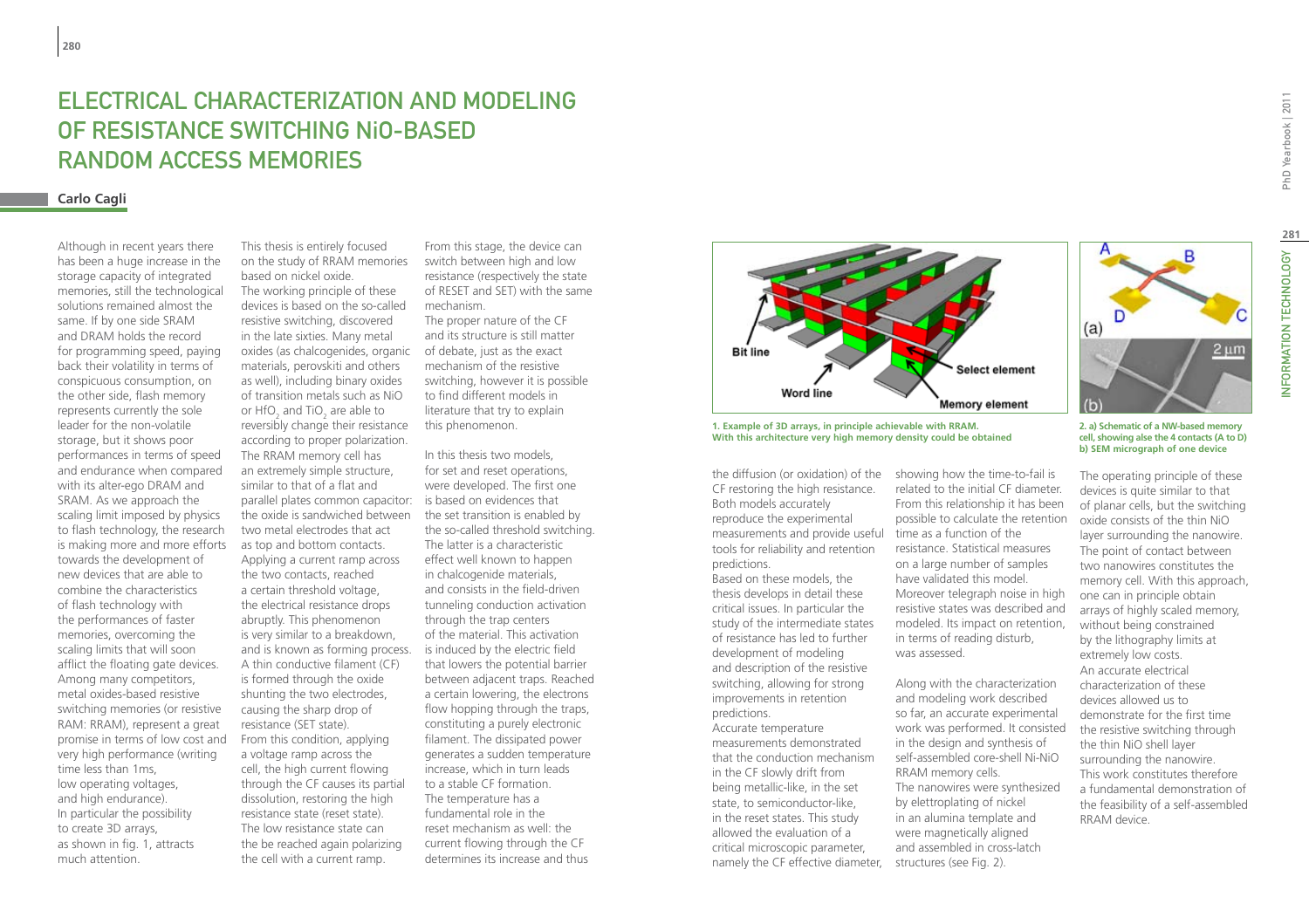# CONFIGURABLE HARDWARE SOLUTIONS TO COMPLEX MOLECULAR BIOLOGY PROBLEMS

### **Fabio Cancarè**

Since its birth, the main goal of Bioinformatics has been to retrieve significant biological information by processing raw experimental laboratory data. If until some years ago the main problem that bioinformaticians were facing was to obtain useful raw biological data, in the last few years the main problem has become the management of the huge quantity of the relevant available data and, in particular, their processing in a reasonable amount of time. Many bioinformatics algorithms, in fact, are characterized by a high computational complexity and their execution on a generic workstation can be quickly overwhelmed by an increase in size of the input data. A solution to this problem could be the implementation of the target bioinformatics application exploiting recent digital technologies such as reconfigurable hardware (FPGA), graphical processing units applied to general purpose computing (GPGPU) and multicore/many-core processors. These devices can, in fact, greatly improve the temporal efficiency of any algorithm characterized by a certain degree of parallelism. If, on one hand, these devices can provide speed-ups of one, two and sometimes three orders of magnitude, on the other hand

they require the modification of the application source code to make it compatible with the chosen hardware architecture. Sometimes altering the source code is equivalent to insert some keywords (pragmas) within the code; most of the times, however, the code must be partially or completely restructured in order to expose the parallelism and/or to make use of a programming language that can be compiled targeting the chosen hardware architecture. Thus, it is worthwhile to think about the application and the effort of coding it; this is particularly true when the bioinformatician has little or no knowledge about FPGAs, GPGPUs and multi-core/ many-core processors. This thesis work analyzes the field of bioinformatics with the goal of understanding the characteristics of the algorithms employed and providing general methods to accelerate them; the analysis focuses on the basic tuning together with a biology fundamental algorithms, those that have been conceived 20-30 years ago but that are still widely used, as well as on the more recent methodologies able to derive knowledge from highthroughput DNA microarrays. As Moore's law looses validity in the microprocessors field and scientists demand for computational power increases,

tradeoff between having a faster The methodology for accelerating domain-specific hardware accelerators will assume a primary role in most scientific researches; this is particularly true in the Bioinformatics area since computational power increases are needed not only for running new applications, but also for running the old ones that involve comparisons against the data stored in publicly available datasets whose size doubles every 12-18 months. The first innovative contribution of this thesis work is a methodology for accelerating bioinformatics applications. a bioinformatics algorithm is composed of: (i) literature analysis; (ii) analysis of the existing algorithm implementation; (iii) design of alternative implementations based either on FPGAs, GPGPUs or many-core processors; (iv) the building of the alternative implementations based on libraries of existing basic components; (v) finecounterparts; (vi) results gathering. The methodology has been applied to several different bioinformatics applications, grouped in two different classes: classical bioinformatics applications and high-throughput DNA microarray applications. For what concerns the former

class of algorithms, the thesis

has focused on the BLAST algorithm, the CLUSTAL-W algorithm and the Chou-Fasman algorithm (both the classical and the improved version). For what concerns the latter class of algorithms, the thesis has focused on the Multifactor Dimensionality Reduction (MDR) algorithm, as well as on some variations of the MDR algorithm itself.

The results obtained while implementing the classical bioinformatics applications considered are the following: the BLAST algorithm has been implemented using a Xilinx Virtex-4 FPGA and is characterized by an average speed-up of 32.14x with respect to the sequential C implementation. The Clustal-W algorithm has been implemented in CUDA-C using an Nvidia Tesla C1060 GPU; the average speed-up obtained is 30.6x with respect to the sequential C implementation. Finally, the Chou-Fasman and the Chou-Fasman improved algorithm have been implemented in CUDA-C using an Nvidia Tesla C1060 GPU. Both the implementations are characterized by a twoorders of magnitude speed-up with respect to the starting implementations. For what concerns the second class of algorithm, an explanation of what DNA microarrays are is needed. DNA microarrays are devices composed of arrays of microscopic spots called probes that, interacting with biological samples of DNA oligonucleotides, are able to detect a wide range of DNA related information like gene expression and single nucleotide

polymorphisms (SNPs). In the last few years the development of this kind of devices has lead to DNA microarrays able to detect hundreds of thousand features at the same time; on the other hand, however, the statistical analysis methods employed to process such data have not kept pace with the technological methods used to generate it, and thus need to be substituted by new computational methods able to both process the new raw data efficiently and also to take into consideration different ways to process them that were not employed in the past due to their computational requirements. Since DNA microarrays are used for several different purposes, it was decided to focus on one specific application involving them: how genetics features and environmental factors determine the susceptibility to complex common multifactorial diseases. In contrast with Mendelian diseases, which are caused by a single genetic variant and which can now be early diagnosed and fought thanks to genetic testing, complex common multifactorial diseases are caused by the interaction between multiple genetic variants and environmental factors; genetic variants contribute to determine disease susceptibility by interacting among them in a non-additive fashion; environmental factors, instead, constitute disease triggers and inhibitors. The actual limit to the exploitation of the available data is mainly imputable to the lack of tools able to automatically seek models and structures of interaction among gene variants and environmental factors that

influence phenotypic expression. To overcome these limitations, research in the field of data mining led to techniques, like the Multifactor Dimensionality Reduction algorithm, able to automatically explore the space of possible non-linear interactions between multiple variables, in total or partial absence of a model of the underlying system behavior, which is the case of several complex biological systems. On the other hand, such techniques are computationally expensive and time consuming to the point of severely limiting their application in the medical genetic field. Thus it was decided to implement the MDR algorithm exploiting all the hardware technologies considered in this thesis work. The first implementation is tailored for many-core processors. It was validated using an Intel 32-core processor and the maximum speedup obtained was 14.7x with respect to the sequential C-implementation. The second implementation is written in OpenCL and can be run by any OpenCL compliant GPU. It was validated using an Nvidia Tesla C1060 GPU and the average speed-up obtained is 71.2x. The third and last implementation is based on a Xilinx Virtex-5 FPGA and is able to achieve an average speed-up of 60.9x. During the development of the hardware accelerators a components library has been built. It contains a set of hardware cores and software routines that can be reused while implementing bioinformatics applications.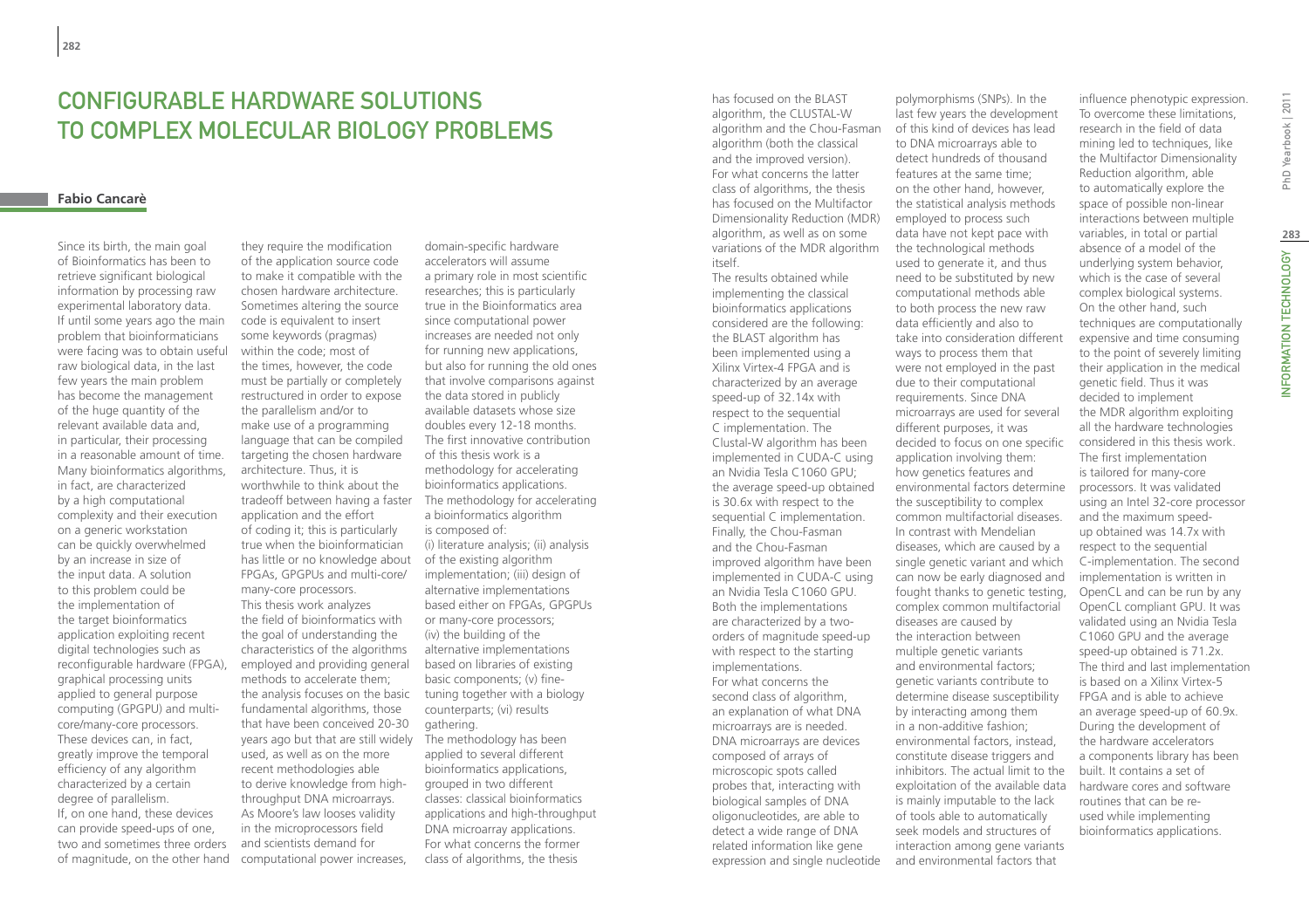# An Approach to Develop Self-assembling Self-adaptive Service Oriented Applications

### **Luca Cavallaro**

Service Oriented Architectures (SOAs) are a flexible set of design principles that promote interoperability among loosely coupled services belonging to multiple business domains. Applications are typically composed out of existing services possibly made available by third party vendors. This opens a series of new scenarios that are unimaginable under the closed world assumption, which mandates that developers know a priori all the components involved in the system and can model and plan their interactions. On the one hand, an organization does not control each part of the application and, hence, failures and service unavailabilities should be taken into account. On the other hand, new interesting services can become available thus enabling new features or providing equivalent services with better quality. Therefore, an interesting challenge in this context is the possibility of building self-adaptive service oriented systems, where loosely coupled component services can be selected at runtime and replaced by others when needed.

The possibility of the application to self-adapt by replacing some of its component services opens new scenarios and presents new challenges to developers, making

them relax the traditional closed world hypothesis. This assumption mandates that developers know a priori all the components involved in the system and can model and plan their interactions. The inability to rely on this hypothesis called for some research on service oriented architectures that progressively relaxed this assumption. Literature proposed in recent years many frameworks that allow to design a service oriented application with reconfiguration in mind . However more steps towards open world are still needed. In facts all of the existing frameworks still rely on the hypothesis that a self-adaptive service oriented application development process can still be divided in two main parts: a design time phase, in which a developer analyzes the application requirements. the component services that will be used to fulfill those requirements and the possible reconfigurations of the application, and a runtime phase, in which the foreseen reconfigurations can take place when needed. The hypothesis that the reconfigurations that can happen at runtime are only those foreseen at design time is limiting in the context of self-adaptive service oriented

applications. Since component services used by the application are owned by third parties, there is no guarantee that those services that were selected as possible replacements for a failed one will be still working at the time when they have to be used. Moreover, since new services may become available during the application runtime, it would be desirable to consider them in the reconfiguration process, as they may provide a better quality of service with respect to those already considered at design time. In this work we propose a solution to this limitation based on Service-Tiles, a self-assembly methodology and a runtime framework, exploiting the notion of tile-based systems for an introduction to tilebased systems, which allows a developer to cope with this uncertainty and to build effectively self-adaptive service oriented applications. Tile-based systems define computations as processes that assemble atomic units called tiles. Each tile can be composed only with certain other tiles, according to the symbols they carry. The resulting assembly process is similar to building a jigsaw puzzle with the pieces from a given box .

Working in the same line, Service-Tiles offer a self-assembly mechanism which, starting from partial information and constraints, that can be specified translate operations that the at design time, builds a system composing available services that respect those constraints. The partial information specifies a subset of services, known at design time, that should be included in the system, while the constraints may specify both functional or non-functional properties the whole application should have. Given these pieces of information (which can be assimilated to tiling systems symbols), a suitable composition is assembled using available services, which may include services discovered at runtime.

The ability of using services discovered at runtime and previously unforeseen by the system designer proposes the additional problem of the lack of standardization of their interfaces. In fact newly discovered services may offer interfaces different from those that the composition designer expected to interact with. To cope with this problem our work features an approach for automatically enabling the dynamic replacement of conversational services by adapting the interfaces a client expects to the interfaces actually of service interfaces, often available. The approach is based on the synthesis of {\em

mapping scripts}, finite length sequences of instructions, which client is assuming to invoke on the expected service into the corresponding sequences made available by the service that will be actually used. Such mapping scripts are then interpreted by adapters that intercept all service requests issued by the client and transform them into the requests the services are able to fulfill. The aforementioned approaches are coherently integrated into a framework that allows an efficient automatic replacement of services. We show that the resulting solution does not assume, as many other approaches in literature do, a complete knowledge of the application can be available during its development. Instead, it allows to build a system specifying a subset of the needed information

at design time and demanding the specification of the rest at runtime, when it is available. Moreover it fully exploits the Service-Tiles possibility of integrating services unforeseen at design time into the application, by overcoming the unrealistic assumption about the standardization found in literature, and

introducing the possibility

of dynamically generating mapping scripts. We implemented the framework in a prototype that opportunely combines the service assembly generative phase and the mapping script construction, offering a terse model of the composition, which results in a very efficient computation. This efficiency allows us to use the composition model and framework also to enable the application to self-adapt to component services failures, unavailabilities and to changes in the application context recomputing, partially or totally, a new solution when needed.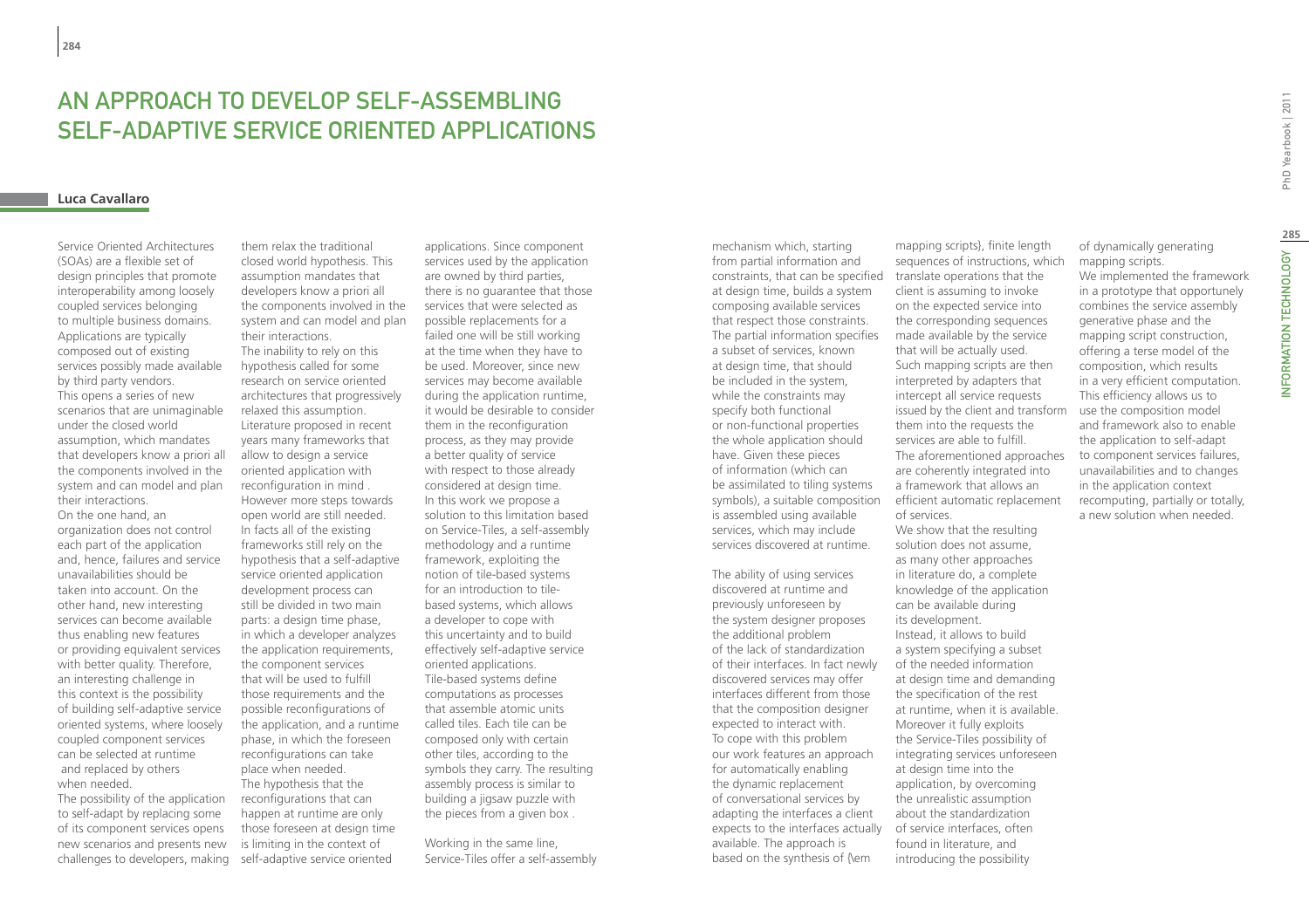# **ON COORE<br>AND MIXE<br>WITH NON<br><sup>Stefano Coniglio**</sup> ON COORDINATED CUTTING PLANE GENERATION and mi xed -integer programs WITH NONCONVEX 2-NORM CONSTRAINTS

This thesis addresses two fields of mathematical programming: integer linear programming and mixed-integer nonlinear programming.

In the first part, we address cutting plane generation, which is among the state-of-the-art techniques for solving integer linear programming problems to optimality. Specifically, we propose a novel cutting plane generation scheme to improve the practical performance of the method. We first give a brief introduction to cutting plane methods, outlining the main ideas on which such techniques rely, and highlighting their practical relevance in modern codes for solving mixed-integer linear programming problems. Then, we review some of the most relevant papers on cutting plane generation, describing which techniques are commonly applied when implementing them. We present the typical approach for cutting plane generation, i.e., that of first generating many cuts that maximize a certain objective function (e.g., cut violation), which are then selected according to different criteria. Among those, we focus on cut diversity. We describe how, in the literature, many authors have observed the benefits that are obtained, in terms of the speed of convergence, when generating a set of diversified cuts.

Motivated by this analysis, we consider two cut selection criteria: cut violation and a measure of diversity between successive cuts, and propose a cutting plane generation scheme that generates a cut that simultaneously meets both criteria. Specifically, we propose a multi-objective separation problem that generates a maximally violated cut which also maximizes a measure of diversity with respect to the cuts that were previously generated. We refer to this new scheme for cutting plane generation as sequential cut coordination since, by generating cuts which directly depend on the sequence of the previous ones, a form of coordination among them is introduced. Different versions of the multi-objective separation problem are considered and investigated. Experiments on two starting with an introduction relevant combinatorial problems show that, when comparing our scheme to the classical one, we manage to close a given fraction of the duality gap in a considerably smaller number of rounds, generating fewer cuts, and obtaining a final relaxation which is numerically more stable. In the second part, we address mathematical programs with one or more nonconvex

2-norm constraints. Such problems typically occur in data mining applications that

involve orthogonal distances, i.e., distances from a point to its orthogonal projection onto a hyperplane. We present two relevant data mining problems of such type, namely Exact 2-norm Linear Classification and k-Hyperplane Clustering. We consider mathematical programming formulations for both, and describe the common properties that allow for reformulations where one or more nonconvex 2-norm constraints are involved. We prove that, by defining and solving both problems using different norms, we obtain lower and upper bounds that are within a factor of approximation of the optimal value of the original problem.

We then consider spatial branchand-bound methods to tackle the type of problems under study, to this type of algorithms in the context of nonlinear optimization. We address the aspects of the standard method that are critical with respect to our problems. Then, we discuss the application of different convex relaxations and branching rules from the literature, highlighting their drawbacks, and propose a novel spatial branch-andbound method that is based on iteratively enriching a disjunctive programming formulation which approximates the nonconvex

feasible region by approximating its complement with an iteratively enlarged polyhedron. The efficiency of our method is assessed via computational experiments on the Exact 2-norm Linear Classification problem. We conclude the work by proposing an efficient metaheuristic for the k-Hyperplane Clustering problem to tackle large-size instances. The algorithm is based on iteratively trying to improve on a current solution by reassigning a set of promising points to different clusters, relying on a criterion for identifying a set of good candidates. The number of such points is adaptively decreased or increased along the iterations, based on the quality of the current solution, thus allowing to escape from local minima, also applying two features of Tabu Search. Computational experiments on randomlygenerated medium and large-size instances confirm the efficiency of the algorithm. Experiments on real-world data mining and image processing problems are also reported and illustrated in detail.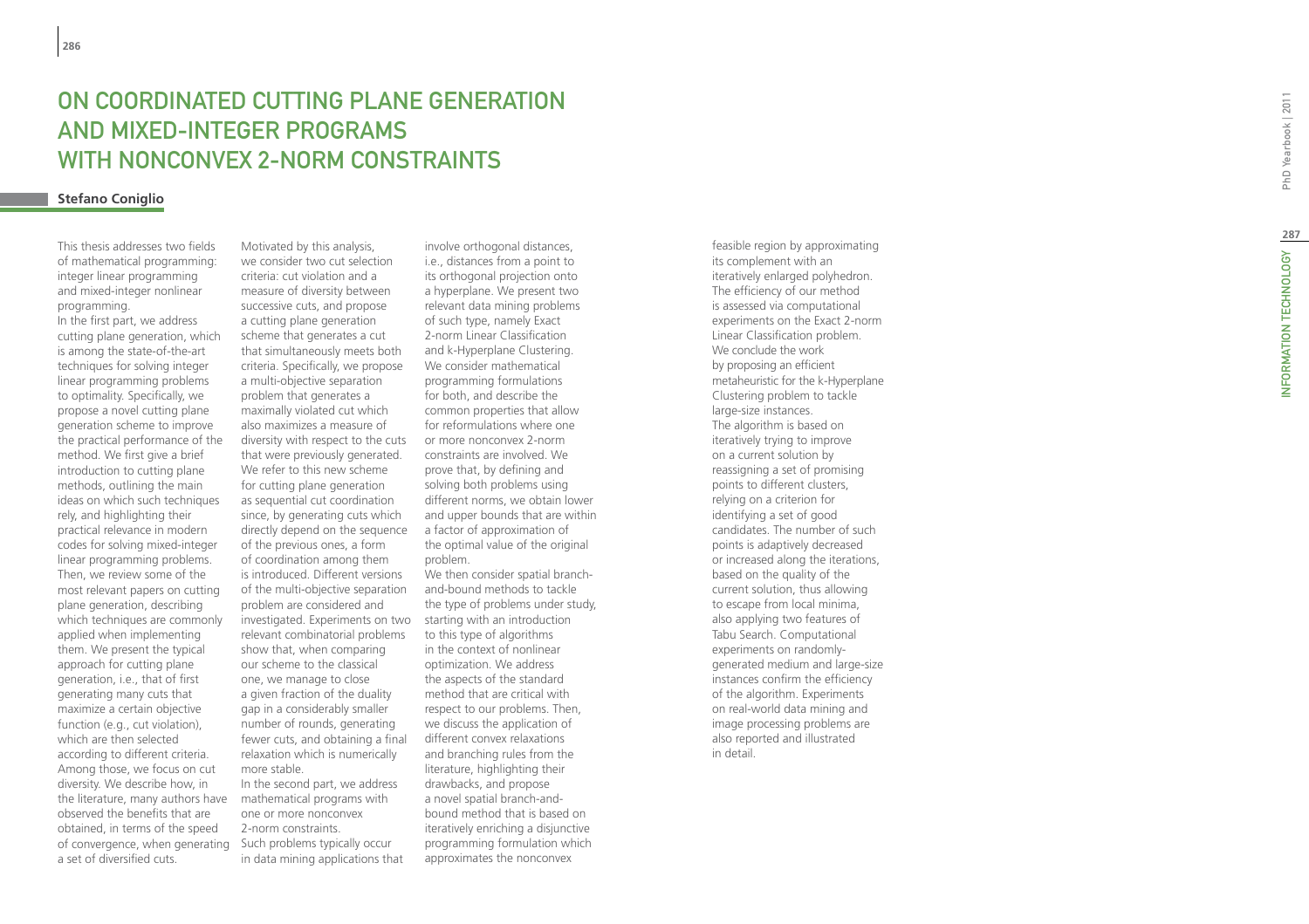# Guidance and control for planetary landing

# **Delia Desiderio**

General architectures for autonomous entry, descent and landing of a probe on another planet usually consist of three main components, namely a guidance law, a navigation system and a trajectory tracking controller. Guidance is the process of deciding how to steer to the desired target. Navigation is the process of determining the vehicle's position, velocity, and attitude in space. Control is the process of implementing the guidance commands to achieve changes in thrust vector. In the first part of the thesis a particular guidance navigation and control (GNC) system is considered: the one used in ExoMars, a future ESA mission for the exploration of Mars. The study and the analysis of the terminal descent phase of that mission have been realized in the framework

of a collaboration project with Thales Alenia Space Italy. In the second part of the thesis the attention is turned to some aspects of the GNC, in particular to the guidance and control problems associated with the descent dynamics of a vehicle during the landing phase. The tradeoff between analytical and numerical solutions to the guidance problem has been discussed exploiting the flatness property of the system. Moreover a flatness based approach is proposed also for the design

of the trajectory tracking controller. In the third part of the thesis the analysis of the static and dynamic performance is considered. To this aim the Bode's sensitivity integral and an its analogous for time-varying systems have been considered.

### **1.1 Aim and results of the thesis**

The research work described in this thesis deals with some aspects of the Guidance, Navigation and Control (GNC) problem, that is the design and implementation of a suitable guidance law, the development of a navigation system and the design of a trajectory tracking control law.

The GNC problem plays a leading role in the framework of interplanetary missions for the entry in atmosphere, the descent and the landing of a probe on another planet. In fact the integrity of the payload depends on the GNC system, and hence the outcome of the mission too. The main problems concerning the GNC systems are: the definition of a guidance law that takes into account the mission constraints but that is easily to implement on board with a low computational cost; the design of control laws that allow the tracking of the trajectories returned by the guidance system in non stationary conditions; the design of a dedicated

filter providing the position and attitude in space of the vehicle, useful for the controller operations (navigation system). The aim of the thesis, after the analysis of the state of art and the study of the current methodologies, is the development of new tools in order to improve the existing results in the GNC framework. To this aim three principal work steps has been done:

- 1. The study of the GNC system of an ESA mission (ExoMars) considering, in particular, the landing phase.
- 2. The development of guidance and control laws, considering the descent dynamics of a vehicle during the landing phase.
- 3. The analysis of the dynamic performance and the tradeoff between the static and the dynamic performance of the closed-loop system.

To sum up, for each work step, the following results have been obtained:

- 1. The nominal and robust analysis of the descent and attitude loops of the vehicle in ExoMars.
- 2. The design of suitable guidance laws, the tradeoff between the analytical and the numerical solutions to the guidance law and the design of trajectory tracking control laws.
- 3. The computation of a new

index for the analysis of the dynamic performance, starting from an analogue version for time-varying system of the Bode's sensitivity integral.

### **1.2 Outline of the thesis**

The three principal issues, before described, form the three parts of this thesis. Hence in the first part the ExoMars mission is considered as a case study of a GNC system, in the second part the design of the guidance and control system for the landing phase are provided and in the third part the performance analysis is described. An overview of the contents of the chapters is given below.

# **Part I: ExoMars.**

- ∙ In Chapter 2, after a literature review of the GNC problems, the ExoMars mission and the terminal descent phase are described. In particular the on board instrumentation and the GNC architecture are presented and some simulation results are reported.
- ∙ In Chapter 3 the analysis of the terminal descent phase of ExoMars is realized. First of all, the nominal analysis, considering both the attitude and the control loop, is carried out. Secondly the robustness analysis of the both control loops is realized by means of Linear Fractional Transformations and μ-analysis. Finally the worst case analysis is provided thanks to the differential evolution method. **Part II: Guidance and control**

# **for planetary landing.**

∙ In Chapter 4 the mathematical model for the descent dynamics of the vehicle during the landing phase is computed. In order to facilitate the solution of the guidance and control

problem the flatness property is introduced and applied to the descent dynamics. Finally the mathematical model of the tracking error system is computed.

∙ In Chapter 5 the guidance problem is considered. After a literature review, an analytical solution to the guidance problem is computed. Numerical schemes with pseudo-spectral and polynomial approximations, that involve the minimization of a suitable cost function as index of static performance, are also computed. Simulation results show first the comparison of the numerical methods and then the comparison between the analytical and the polynomial numerical solutions. The aim is to find conditions in which the analytical solution imply static performance comparable to that obtained with the numerical methods. This is an important issue because the analytical solution is very simple in term of implementation and can allow a possible re-targeting of the landing site on line.

∙ In Chapter 6, after a literature review about the two degree of freedom controllers, the two designed trajectory tracking controllers are presented. The nonlinear one consists of a feedforward part based on differential flatness and a linear feedback part of extended PID type. The linear one is designed on the linearized tracking error dynamics and then applied to the nonlinear system. The simulation results are realized in different conditions in order to appreciate the difference of the two controllers and, in particular, the robustness of the nonlinear one.

### **Part III: Performance analysis.**

∙ In Chapter 7 a literature review about the analysis of the performance limitations by means of the Bode's sensitivity integral is provided. The principal theorems about this topic and suitable examples are then reported. Moreover the problem of find a tradeoff between the dynamic performance, computed thanks to the Bode's sensitivity integral, and the static performance, expressed, for example, by an optimal cost obtained by the minimization of a suitable cost function, is discussed with other appropriated examples. ∙ In Chapter 8, after a brief

literature review about a possible extension of the Bode's sensitivity integral for timevarying systems, the stability properties and the notion of relative degree for timevarying systems are provided. In particular the linear timevarying systems are considered and the basic definitions and some mentions to the Lypaunov exponents theory are reported. An analogue of Bode's sensitivity integral for time-varying systems, present in the literature, is recalled and a new result on finite horizon is shown. Finally, considering the guidance and control system designed in Part II, the analysis of the static and dynamic performance is provided. In Chapter 9, finally, some concluding remarks on the work

performed are reported and some possible future developments are provided.

INFORMATION TECHNOLOGY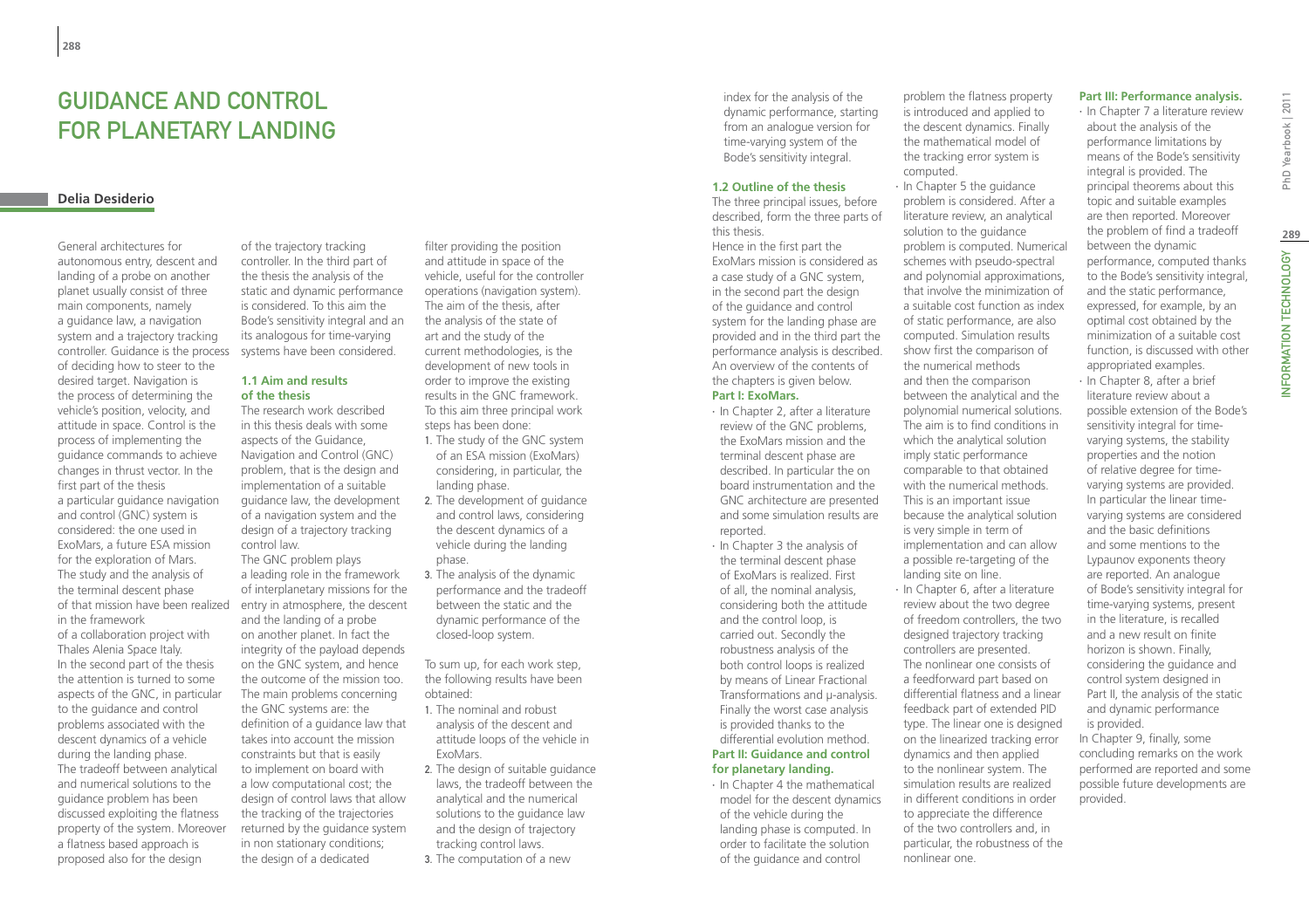# SYNCHRONIZATION AND DATA DISTRIBUT OPTIMIZATION FOR DISTRIBUTED S Memory Multiprocessor s

# **Andrea Di Biagio**

In the last decade, the trend in processor design moved from complex single processor systems to chip multiprocessors (CMP) exposing a high degree of hardware parallelism. Starting from the early 2000's, the costs involved in the design and fabrication of new generations of complex uniprocessors eventually became too high. Exploiting the intrinsic instruction level parallelism (ILP) required more and more complex out of order logic to be implemented on chip, thus leading to an unacceptable increase in the number of transistors and consequently to a dramatic increase in power consumption. Eventually, processor vendors moved from solutions based on complex and power-costly out-of-order single processor systems, to solutions based on chip multiprocessors implementing multiple levels of shared caches thus giving birth to a new trend in hardware design.

Recent trend in highly parallel architectures has been towards a class of machines known as Non-Uniform Memory Access (NUMA). A NUMA machine is a implementing more than one system bus, each serving a group of processors called node. In such architectures, each processor has faster access to local memory (i.e., memory

associated to its node) than to remote memories. Since access times depends on the memory location relative to a processor, the performance of parallel programs strongly depends on the amount of bus traffic due to remote accesses.

intensive data parallel applications writing parallel code for generic performances programmers have requires that programmers usually slower but shared among case of general purpose GPUs On the other hand, the increased programmability and hardware parallelism of today's modern general purpose graphic processing units (GPGPUs) eventually lead to a raise in the interest for this class of multiprocessor architectures as low-cost accelerators for a wide range of highperformance applications. Modern graphic devices are able to support computational traditionally handled by CPUs or dedicated coprocessors. A general purpose GPU consists of a cluster of independent multicore processors each implementing a fast explicitly managed local memory (EMM). In order to achieve good to explicitly manage data locality, choosing whether to place data in local memories or leave them on a global memory which is all multiprocessors in the system.

In recent years, languages like Fortress, X10 and High Performance Fortran have

been proposed to improve the programmability of NUMA machines. On the other hand, languages like Compute Unified Device Architecture (CUDA) and OpenCL have been proposed by the industry to support the programmability of modern general purpose GPUs. All these languages provide a set of high-level functionalities to both guide the runtime dissemination of threads over a set of available processing elements and specify the memory distribution for array data structures.

However writing parallel programs for NUMA machines and general purpose GPUs is in general more complex than shared memory multiprocessor since they fail at hiding the complexity of the underlying multiprocessor systems exposing too many hardware details to the programmer. In the case of NUMA machines, writing efficient parallel programs explicitly manage the physical distribution of memory in the underlying system. A similar problem arise in the in which programmer has to explicitly manage multiple address space and complex memory hierarchies.

The main goal of this dissertation is to improve the programmability of both general purpose GPUs and NUMA machines simplifying the complexity of writing parallel programs for such architectures. Rather than focusing on one of the aforementioned languages which in general expose too many hardware details to the programmer, this dissertation focuses on OpenMP which is a simple and well known parallel programming standard for shared memory multiprocessor systems. In addition, OpenMP has been recently proved to be a viable solution to program NUMA machines when suitable extensions are employed. Hence, the dissertation provides the following contributions towards the proposed goal: An OpenMP to CUDA translation scheme to improve the programmability of general purpose GPUs; A technique to improve the performance of synchronizations due to data aggregation in parallel programs; A technique to improve memory locality in OpenMP applications that benefit NUMA machines.

Moreover, this dissertation provides an experimental study of the programmability of general purpose GPU architectures by means of application scenarios from the cryptographic field.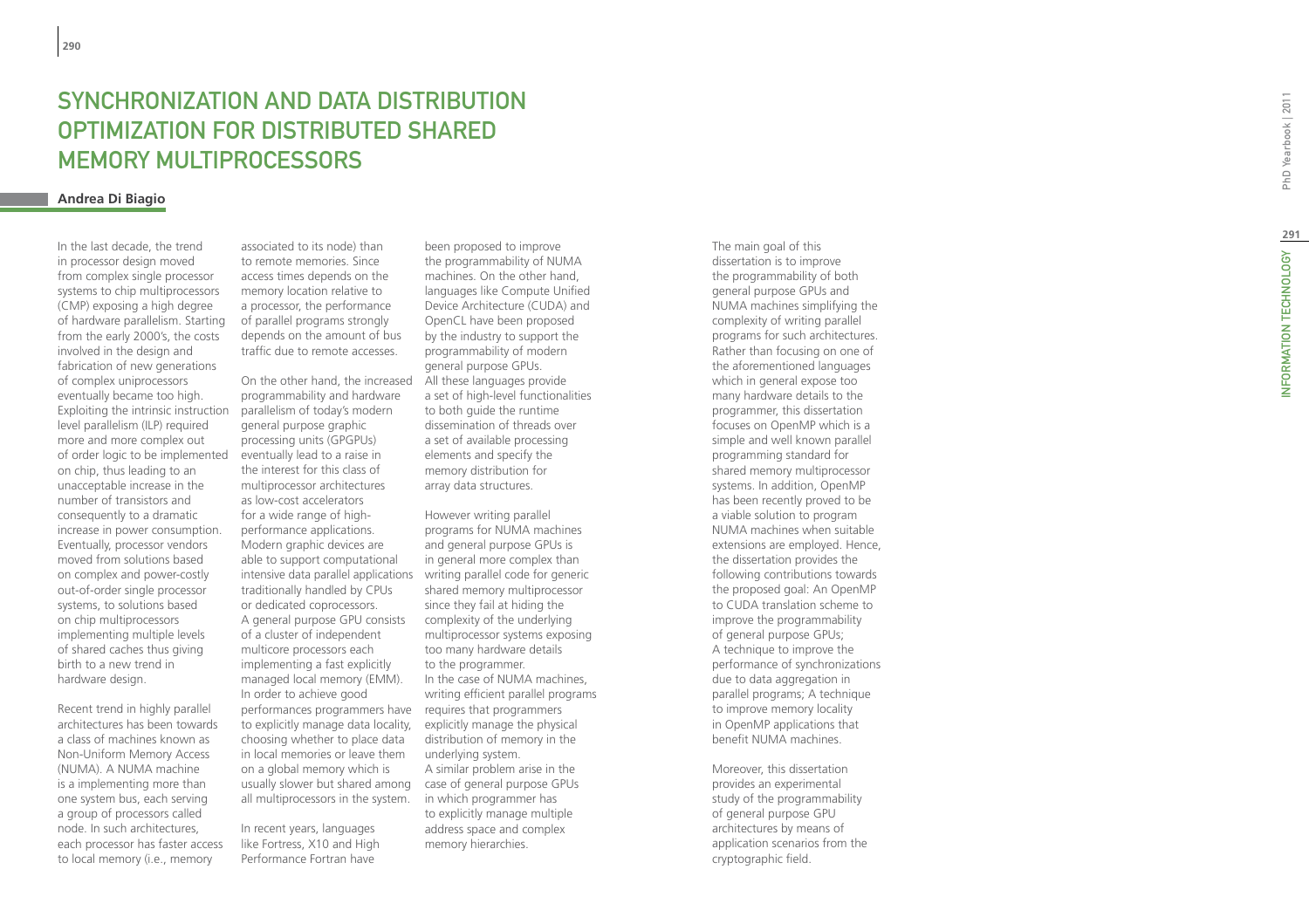# SFI F-ORGANIZING METHODS and Models for Software Development

# **Daniele Joseph Dubois**

The current research trends in Software Engineering are focusing on the development of new techniques to deal intelligently and efficiently with the design of systems that are able to evolve overtime and adapt to rapid changes of their requirements. Typical solutions that are being investigated are systems that are able to self-adapt at run-time to unpredictable changes in their execution context, unexpected behavior, changes in the application requirements, and so on. These operations have been traditionally done manually, but, due to the increasing complexity of modern systems, more efficient and automated alternatives must be necessarily investigated. In this context, considerable research efforts have been already done to transfer to complex software systems some characteristics of natural systems. An example of natural system of inspiration is the Autonomic Nervous System: in a human body there are many processes that a person is unaware of and they are essential to provide a constant maintenance of the body. Another example is the organization of insect colonies such as the search of the optimal path from the anthill to the food source in ant colonies, or the blinking

Autonomic Computing proposed Adaptation in autonomic synchronization phenomenon in fireflies colonies. These ideas have been then transposed as a new computing paradigm called *Autonomic Computing* in which the maintenance and the decisions of a generic system occur spontaneously, with no or minimal manual intervention, thus making possible to deal with situations characterized by a high intrinsic complexity. According to the definition of by IBM all autonomic systems should exhibit the so-called self-\* properties, that are: *selfconfiguration*, which represents the capability of the system to re-configure itself if necessary; *self-optimization*, which represents the capability of the system to modify its behaviors in order to improve the efficiency in reaching its goals; *self-healing*, which represents the capability of the system to automatically detect a malfunction and to possibly fix it; *self-protection*, which represents the capability of the system to detect security violations and to possibly block them. To achieve these properties several research lines have been developed, each one focusing on different aspects that are required to engineer these systems. The two basic aspects we have identified are the following. First, an architectural framework that may be used to

give autonomic capabilities to existing applications or that is able to support the development and the deployment of new autonomic applications regardless their behavior. Second, the autonomic logic that instruments the application: it can be an algorithm or a policy in terms of rules that may trigger systemlevel changes and represents the autonomic behavior of the system.

systems may be obtained using two different approaches. The first one is the *top-down self-adaptation* in which an additional supervision layer is added to the system. This way the system is conceptually separated into a *monitor* (supervision layer) and a *managed resource* (the former system) organized as a control loop: the monitor analyzes the state of the resource using sensors, and, according to a policy that depends on the application, performs corrective actions using an actuator. The second approach is *bottomup self-adaptation*, often called *self-organization*, in which the adaptation is obtained through interactions of system elements, without adding any additional layers to the system. With this approach system elements cooperate at the same level using only local information and inter-element communication.

The main difference between these two approaches is that in top-down adaptation the system elements have welldefined roles (monitor and resources) at different levels, meaning that they have access to different knowledge and have different capabilities; while in the bottom-up adaptation each element may behave both as a monitor and as a resource, but at the same level, meaning that different elements have the same importance and the same type of access to the environment and to the system knowledge.

In this thesis we will focus on algorithmic and architectural aspects of autonomic systems that adapt themselves using self-organizing techniques, where self-organization is defined as ``*An increase of order which is not imposed by an external agent (not excluding environmental interactions)*". A characteristic of selforganization that is interesting for software systems is that the entities participating in this activity usually make decisions and perform actions autonomously, based on local knowledge, without an explicit coordination.

system *emerges* from these local actions, thus showing a scalability that holds the promise of significant progresses In fact, right now most of in the way software systems could be designed and operated. For this reason we assume to deal with software architectures that have the following characteristics: *distributed*: composed of different interacting elements; *high number of elements at the same hierarchical level*:

the system should have at least one level which is composed of hundreds/thousands of elements;

*high uncertainty and dynamism*: the system is heavily perturbed due to internal/external changes that are difficult to predict; *no elements alone are essential*: the system keeps working if a small fraction of random elements at the same level is removed. With respect to self-organization

The re-organization of the whole to identify typical commonalities our first research hypothesis is to demonstrate that selforganization is able to provide good solutions to selected problems in computer science under the architectural assumptions stated above. In particular, we want to show that they inherit the advantages of self-organization that are observed in the natural world. The second hypothesis of this work is to demonstrate that in selected cases the selforganization design guidelines we propose simplify the adoption of self-organizing approaches in the development process of real systems. These design guidelines consist of a software engineering approach to use self-organization in the development of real systems of self-organizing algorithms and a way to map them into existing autonomic systems. self-organizing algorithms are described in a generic way that does not point out at their selforganizing essence; moreover most descriptions tend to be fairly generic, meaning that a system designer has to face with implementation problems that are not captured by the original algorithmic description.

Possible examples include synchronization issues, race conditions, interaction timings, and so on. The final contribution that this work shows is the design, development, and simulation of several self-organization

algorithms that may be used to solve several problems in autonomic systems such as load-balancing problems, traffic optimization in publishsubscribe systems, and energy optimization in data centers. Moreover, an analysis of their constituent self-organization aspects in the form of selforganizing principles will be proposed. These principles will be used as building blocks to model existing selforganization algorithms as well as for supporting the design of new ones. The most important principles will then be mapped to some design patterns that will be used to help bring such algorithms into real software architectures. This has the advantage of easing the design and development of self-organizing approaches since different instances of the same pattern may share the same code and contain only information of a single selforganizing aspect of the whole application. Finally, the proposed contribution is completed by a presentation of some guidelines to support the modeling, validation, and implementation phases of the development process.

**293**

INFORMATION TECHNOLOGY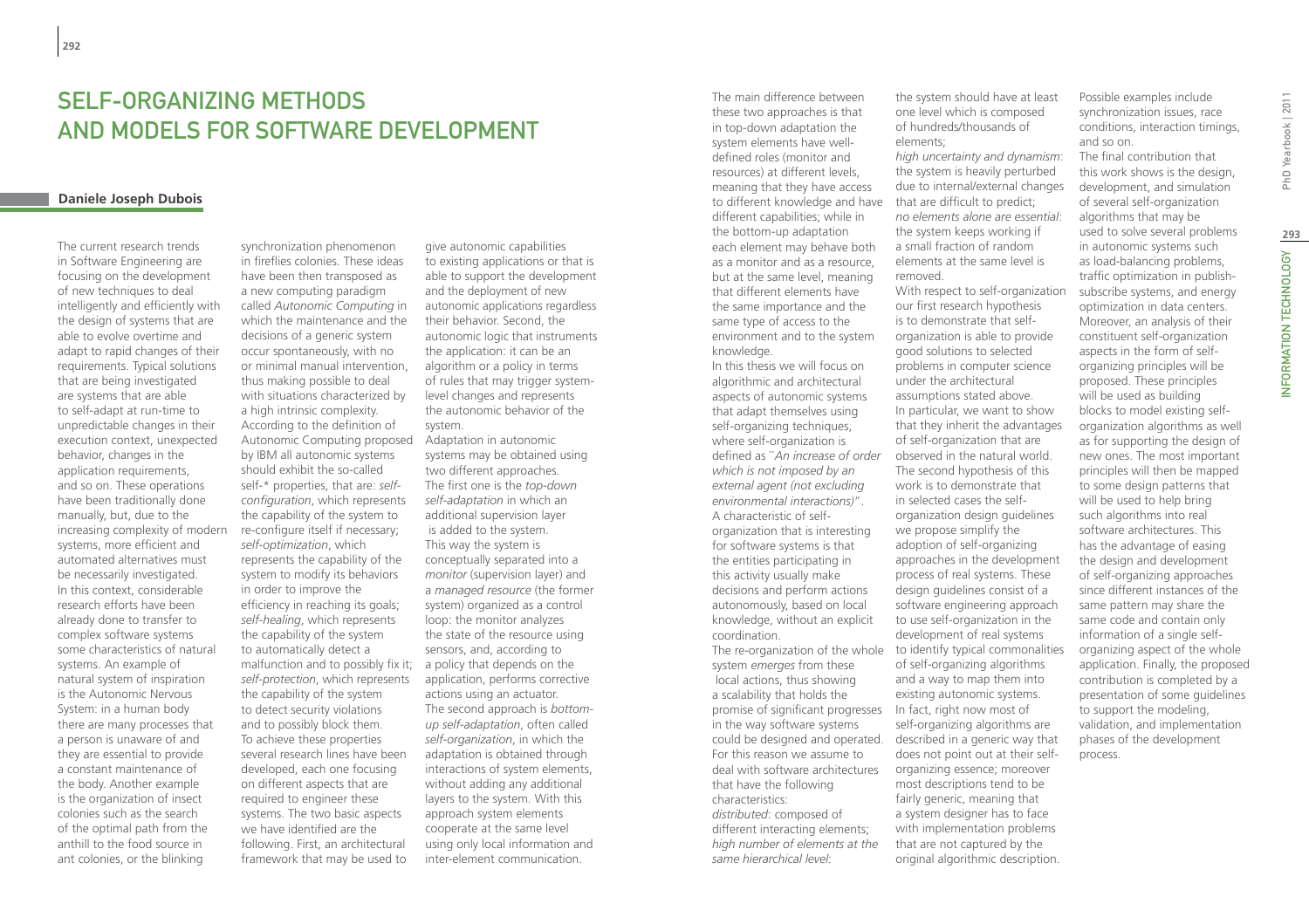# "VLSI photonic devices for all-optical signal processing"

# **Carlo Ferrari**

**294**

This doctoral dissertation concerns the identification and analysis of photonic integrated circuit architectures for optical signal processing devices in telecommunication and interconnect networks. The development of optical components capable of processing information in the optical domain is strategic to overcome the energy and interface capacity bottlenecks, which are increasingly constraining the performance scaling of electronics. To this aim, photonic devices with very large scale of integration (VLSI) are necessary to provide the link capacity and density required by optical interconnection, to aggregate different functionalities within the same device and to ensure an efficient physical and logical integration with electronics.

The purpose of this work is to spot innovative integrated signal processing devices and single out key signal processing tasks in which photonics can really assist electronic processing. Moreover, efforts are directed towards demonstrating that novel functionalities and applications can be introduced in conventional devices, without modifying their architecture, to enrich the range of processing tasks that can be achieved by the same component. Integrated devices for all-optical buffering,



**1. Integrated ring resonator optical waveguides for all-optical buffering and wavelength conversion. (a) Top-view microscope photograph of a fabricated silicon coupled resonator optical waveguide with embedded thermal control; the footprint of each ring is 40 x 56 μm2 . (b) Photograph of a silicon optical chip on the mounting fixture used for characterization.**

optical signal equalization and nonlinear signal processing are presented and discussed, with particular focus on slowlight devices, which hold great potential for time-domain processing of signals and for enhancing the efficiency of nonlinear interactions. The development of optical buffers capable of temporarily storing and adjusting the timing of data streams or packets for flexible and transparent switching nodes, optical packet routers and clock distribution in optical interconnects is the first topic addressed in the dissertation. Solutions for optical buffering can become of real interest only if large delays are associated with wide bandwidth, full reconfigurability, low loss and tolerable signal distortion. High storage density, integration

and compliance with electronics are also key requirements for efficient buffering. In this perspective, a novel integrated slow-light delay line architecture based on directly coupled ring resonators is demonstrated. It is shown that coupled resonator optical waveguide (CROW) delay lines offer continuous and hitless control on the delay of a modulated data stream by exploiting a gating mechanism, whose activation can be achieved by an electrical control circuit embedded on chip. Different fabrication technologies for optical buffers, namely medium index contrast glass and silicon, are demonstrated to be compatible with a wide range of applications and signal bit-rates. The experimental demonstration of variable optical buffers with



**2. Enhanced wavelength conversion in coupled resonator optical waveguides. (a) Schematic of signal field distribution in resonant wavelength conversion in a single resonator and in a chain of ring resonators. (b) Spectrum of the output optical field after wavelength conversion over 7 THz. (c) Measured time traces of a converted phase-modulated data pattern at 10 Gbit/s.**

storage capacity exceeding 1 byte, working at bit-rates up to 100 Gbit/s and integrated on a silicon wafer is reported, representing the state of the art of integrated optical buffers with continuous control of the delay. Advanced applications for CROW optical buffers are also demonstrated, showing the compatibility of CROWs with multilevel phase-modulated formats and their suitability to continuously control the relative delay between two orthogonally-polarized channels of polarization-division multiplexing systems. The need of optical packet switching fast activation and large storage capacity is also ad- dressed, by exploring the option of traplight techniques in fast-activated silicon CROWs as a viable

networks for optical buffers with employed to remarkably ex- tend strategy to overcome the speed and storage capacity limitations. Concerning optical signal reshaping and equalization applications, it is shown that ring resonators can be employed as signal reshaping building blocks in photonic integrated circuits without adding complexity to devices. The phase response of ring resonators is exploited to add novel functionalities to a ring-based wavelength router, in order to compensate for propagation impairments and restore signal integrity. It is also shown that ring resonators can be efficiently the transmission reach of directly modulated lasers, by improving the quality of the modulated output signal. The last part of the work is

dedicated to demonstrating the enhancing capabilities of CROW structures in nonlinear optical processing applications for wavelength conversion and signal regeneration. The novel concept of traveling-wave resonance-enhanced wavelength conversion is introduced to overcome the bandwidth limitations of the resonanceenhanced four-wave mixing (FWM) process in single cavities. improvements as well as greater robustness against losses with respect to single cavities and bare non-resonant waveguides are experimentally demonstrated by using silicon as a nonlinear platform. The circuit concept of traveling-wave wavelength conversion is very general and compatible with a wide range of technological platforms. It can, therefore, be applied as a complement to efficient waveguide and material designs to boost further the nonlinear processing performance of

Efficiency and bandwidth photonic devices.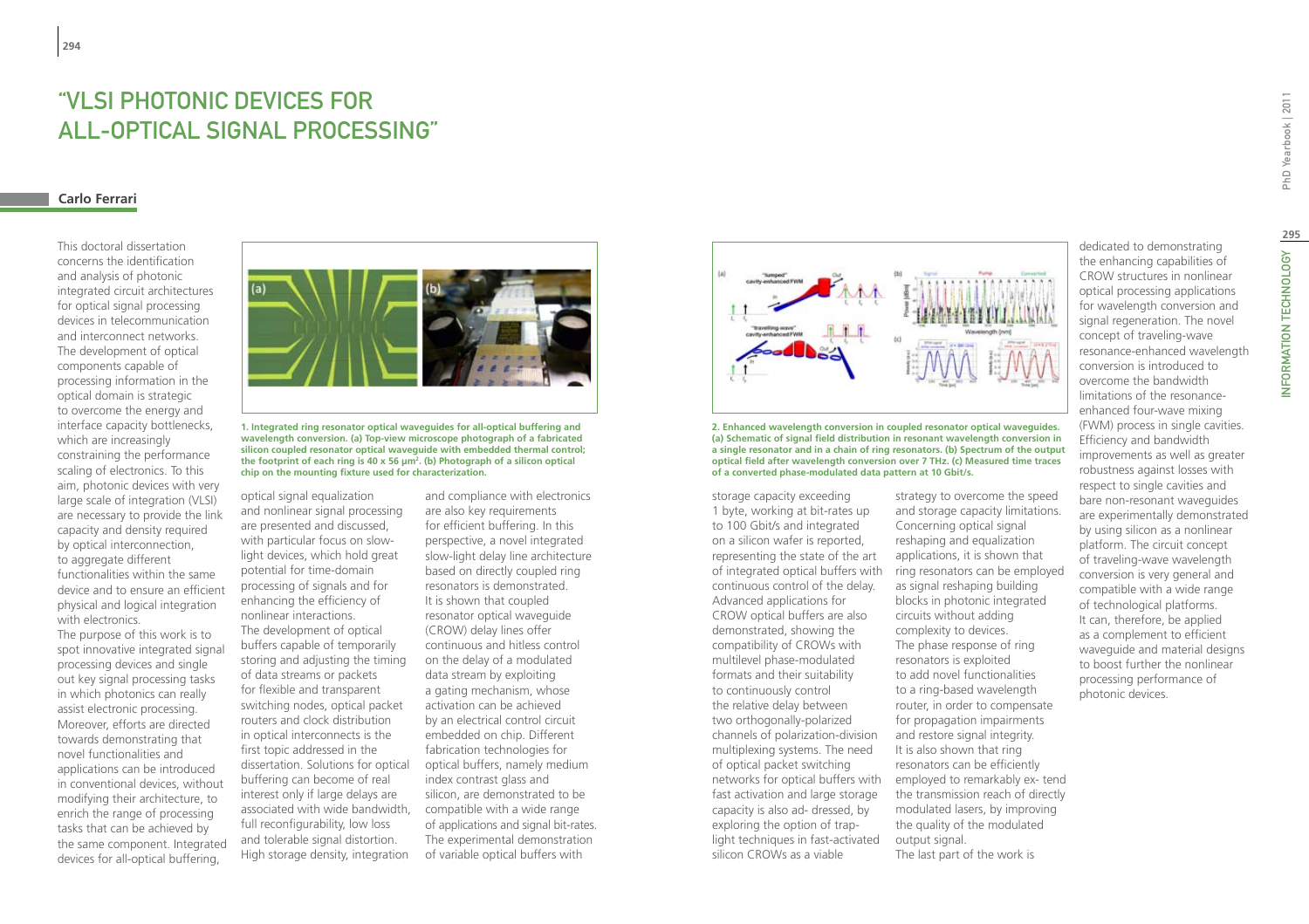# MODELING OF COND UCTION AND RELIABILITY CHARACTERI STIC S FOR PHA SE CHANGE NON-VOLATILE MEMORIE S

# **Davide Fugazza**

Exploiting the ever increasing market demand for portable consumer products requiring permanent and high-density data storage, semiconductor non-volatile memories (NVMs) have gained in the last decades an explosive success. Music players, digital cameras, USB drives, cell phones and the emerging Solid State Disks (SSDs) are only a few examples of the ubiquitousness and the ever increasing part got by non-volatile memory in reshaping our lifestyle. In this play the leading role has been performed by Flash memory, that from a simple concept in the early 80's grew up and generated close to \$23 billion in worldwide revenue in 2007, undoubtedly representing the actual mainstream memory on the market.

This enormous success was essentially driven by Moore's Law, that lead to dramatic reductions in unit cost and to the creation of new fruitful markets. The ever increasing demand for more memory bits largely repaid the continuous efforts devoted for manufacturing memory chips with increased performance and functionality, resulting in a sort of virtuous circle. Thus, despite their higher cost per bit with respect to magnetic hard disk drives, semiconductor memories resulted the winning solution

in all the consumer products requiring light weight, low size, low power consumption and high reliability.

However, a further increase in storage capacities with a simultaneous cost per bit reduction is now mined by the physical and technological constraints of conventional memory technology and will thus require for next technology nodes something more than the scaling of feature size. As a result, to provide a better trade-off between scalability and reliability as well as the basis for the evolution of the actual storage hierarchy in its whole, new memory concepts have been recently object of intense investigation. More interestingly, most of these solutions have renewed the attention to certain classes of materials whose nature is far from the regular perfection that had permeated as a *condicio sine qua non* the outstanding evolution of microelectronics so far. Chalcogenides alloys, binary/ternary oxides, as well as other amorphous semiconductor materials exploited in these new kind of memory devices, can examples of the materials and design revolution felt by the semiconductor industry in its whole. In this frame, among the proposed emerging concepts, chalcogenide-based

phase-change memory holds a privileged position due to the good degree of technology maturity, supported by its promising scaling potential and a broad application range. PCM working principle is essentially different from conventional floating gate devices, where the information is associated to an amount of stored charge: It relies on a change of the resistance in the active material, hence its classification as a resistive memory. Such a functionality is obtained by smartly exploiting the peculiarities of particular materials, usually chalcogenide alloys (e.g. Ge<sub>2</sub>Sb<sub>2</sub>Te<sub>5</sub>), that can andys (e.g. de<sub>2</sub>bb<sub>2</sub> leg/, that early crystalline and amorphous phase by electrically induced phase transitions.

Given the resistive type of PCM, the transport phenomenology contributes in a fundamental way to determine the technology performance. The exploration and modeling of conduction plays therefore a central role, allowing to accurately predict the readwindow budget between set and reset states and to evaluate in fact be cited as representative device functionality as a function of different programming and operating conditions – such as temperature, time, voltage and current –, providing support for the technology development. The Ph.D Dissertation will

address the conduction properties and the reliability characteristics of PCM devices by both experimental and numerical investigations. New volumes of decananometric sizes spectrum of local resistances. will be reported, including: (i) an anomalous dependence of the resistance on the thickness of the programmed amorphous region, (ii) current localization effects related to the non-Arrhenius behavior of the resistance in temperature, (iii) the occurrence of Lorentzian components (Random Telegraph-contributing to a significant signal Noise - RTN) in the current progress in the understanding spectra and (iv) experimental evidence of how drift and noise phenomena are both driven by temporal variations of the energy for hopping within the material. In order to address these phenomena, a new physicsbased framework for the conduction in amorphous phase, namely the distributed Poole-Frenkel (DPF) model, will be introduced. Transport will be described in terms of Poole-Frenkel (PF) conduction through localized states with distributed energy barriers for hopping, leading to a more general form of conduction with respect to previously reported models for PCM devices. Also relying on previous works on amorphous solids and percolation in disordered

interesting phenomena for active (RRN) with an exponentially wide materials, the conduction process will be reformulated and numerically implemented in terms of an equivalent Random Resistance Network Through the inclusion of the physical insights coming from the observed experimental dependences, the proposed approach will be shown to allow for a quantitative description of the temperature and time dependence of the programmed state, therefore of its properties. Finally, the model will be adopted to address some reliability scaling projections in terms of the resistance window for future technology nodes. These reliability investigations represent the key for the qualification of phase-change memory for both single bit and multilevel applications.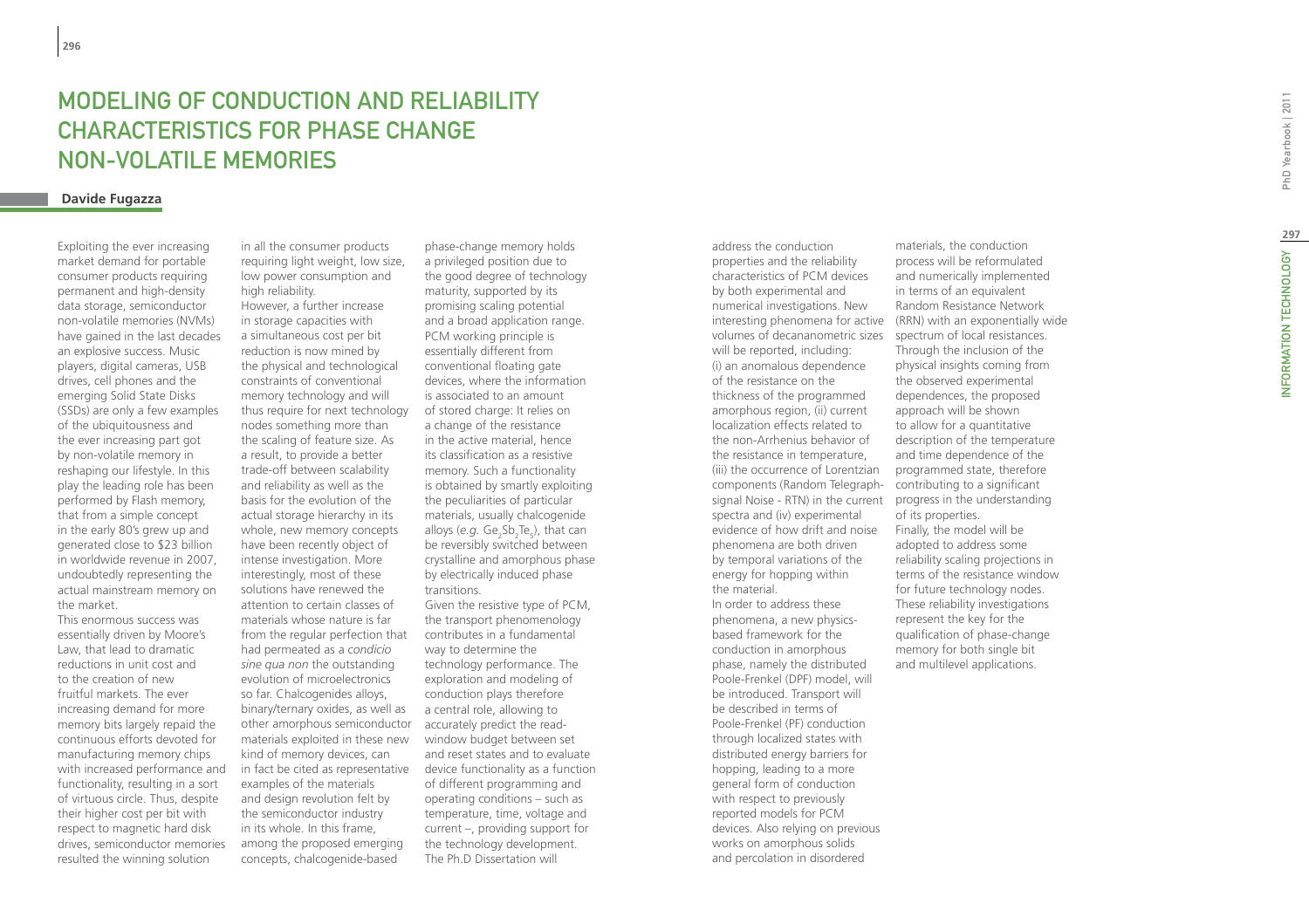# DEALING WITH COMPLEXITY and dimensionality in water resources management

# **Stefano Galelli**

Advances in scientific computation and data collection techniques have increased the level of fundamental understanding that can be built into Process-Based (PB) models, which are widely adopted to describe the dynamics of large environmental systems. These models are definitely useful to enhance our scientific knowledge of natural processes, but their structure, which becomes progressively more complicated as the complexity of the systems being studied, exposes them to a number of critiques. Different authors argue that PB models are difficult to communicate, their structure hard to judge by other researchers and their output data not trivial to validate. Overparameterization is probably the weakest point of PB modelling, as the ratio between the data information content and the number of parameters is often such that the estimates of these latter are highly uncertain. As far as PB models practical implementation is concerned, it must be considered that their software coding is usually complex, and their computational requirements, in terms of CPU, memory and disks usage, extremely high. This is still the main limitation preventing PB models to be applied to problems requiring hundreds or thousands of model runs,

such as decision-making (e.g. planning and management), Monte-Carlo analysis, data assimilation or scenario analysis.

A common and effective solution to overcome this limitation is to perform a top-down reduction of an existing PB model, which can be replaced by a simpler, computationally efficient emulation model that mimics the dynamic behaviour of the underlying environmental system under the effect of external drivers. Literature shows a variety from the original PB model. of dynamic emulation modelling techniques, but actually two main approaches can be discerned: a structure-driven and a datadriven approach. On its turn, the structure-driven approach comprises two methodological groups. Techniques belonging to the first group are based on a detailed analysis of the PB model structure and its subsequent heuristic simplification by removing variables or feedbacks mechanisms from the PB model. The usage of these techniques is limited to domain experts, as they require a certain amount of user interaction. Model reduction of interest. techniques of the second group reduce the PB model dimensionality by projecting the original systems of state transition equations into a lower-dimension sub-space, where the equations are solved for the substituted projected

states. There are two sets of projection methods, which are based on Singular Value Decomposition and moment matching. Both methods are however available only for linear and weakly non-linear systems, while theory is still under development for non-linear systems. Techniques belonging to the data-driven approach aim at identifying a low order emulation model by processing, in a data-driven fashion, a data-set appropriately generated These techniques, which require an accurate generation of this identification data-set, can be easily applied to both linear and non-linear models, as they do not require any analytical assumption about the PB model structure. This is the most promising approach for the reduction of PB models in environmental modelling, where systems are typically complex and highly non-linear. However, a shared theoretical vision is still missing and different techniques were independently developed in different domain

The purpose of this work is fourfold: create a framework concerning the different techniques developed for model complexity reduction, with particular regards to environmental applications;

propose a procedural approach for the identification of emulation models in a datadriven fashion; present some novel algorithms designed for emulation modelling tasks; evaluate the effectiveness of the proposed procedure and algorithms on two real-world case studies.

The first chapter of the thesis is mainly concerned with the first purpose; in particular, it describes the families of PB models and the corresponding problems on which they are employed, it proposes a taxonomy for the different emulation modelling strategies and approaches, and it discusses, in relation to this taxonomy, the methods that have been used in the last years. Chapter 2 proposes a procedure for data-driven emulation modelling. This procedure is composed by seven major phases: *i*) Problem conceptualization - concerning the analysis of the PB model and the selection of the output variable to be reproduced; *ii*) Design of Experiments the design of a sequence of simulation experiments to be performed with the PB model in order to obtain a data-set for the The scope of this first application emulation model identification; *iii*) Simulation Runs - namely the generation, via simulation, of the above mentioned data-set; *iv*) Lumping - the aggregation

and projection of the PB model variables into a lower-dimension sub-space; *v*) Reduction - the selection, among the variables aggregated in the previous phase, of the most relevant and significant variables to the emulation model output; *vi*) Emulation Model Identification, the selection of a model class that is subsequently crossvalidated; *vii*) Emulation model usage - the employment of the emulation model in the problem that could not be solved with the original PB model. As the selection of the most relevant variables is commonly difficult, because of their large number and non-linear relationships, Chapter 3 proposes two novel algorithms, named Recursive Feature Selection and Iterative Feature Ranking, which drive the selection of the most significant variables. The second part of this thesis finally concerns the application of the proposed procedure to two real-world case studies. Chapter 4 describes the reduction of a 3D, physicallybased model (ELCOM-CAEDYM)

describing the hydrodynamic and ecological conditions of Googong reservoir (Australia).

is to reduce the dimensionality of ELCOM-CAEDYM, so that the emulation model can be used to design, via the resolution of a management problem, the

control policy for the mixers being employed to reduce the water quality problems affecting the reservoir. Chapter 5 describes the reduction of a large conceptual model, which provides the irrigation water demand of the Muzza-Bassa Lodigiana district (Italy), fed by the Lake Como releases. The purpose of this second application is still to reduce the PB model dimensionality, i.e. to replace it with an emulation model that can be subsequently employed to design, via stochastic dynamic programming, the Lake Como release policy.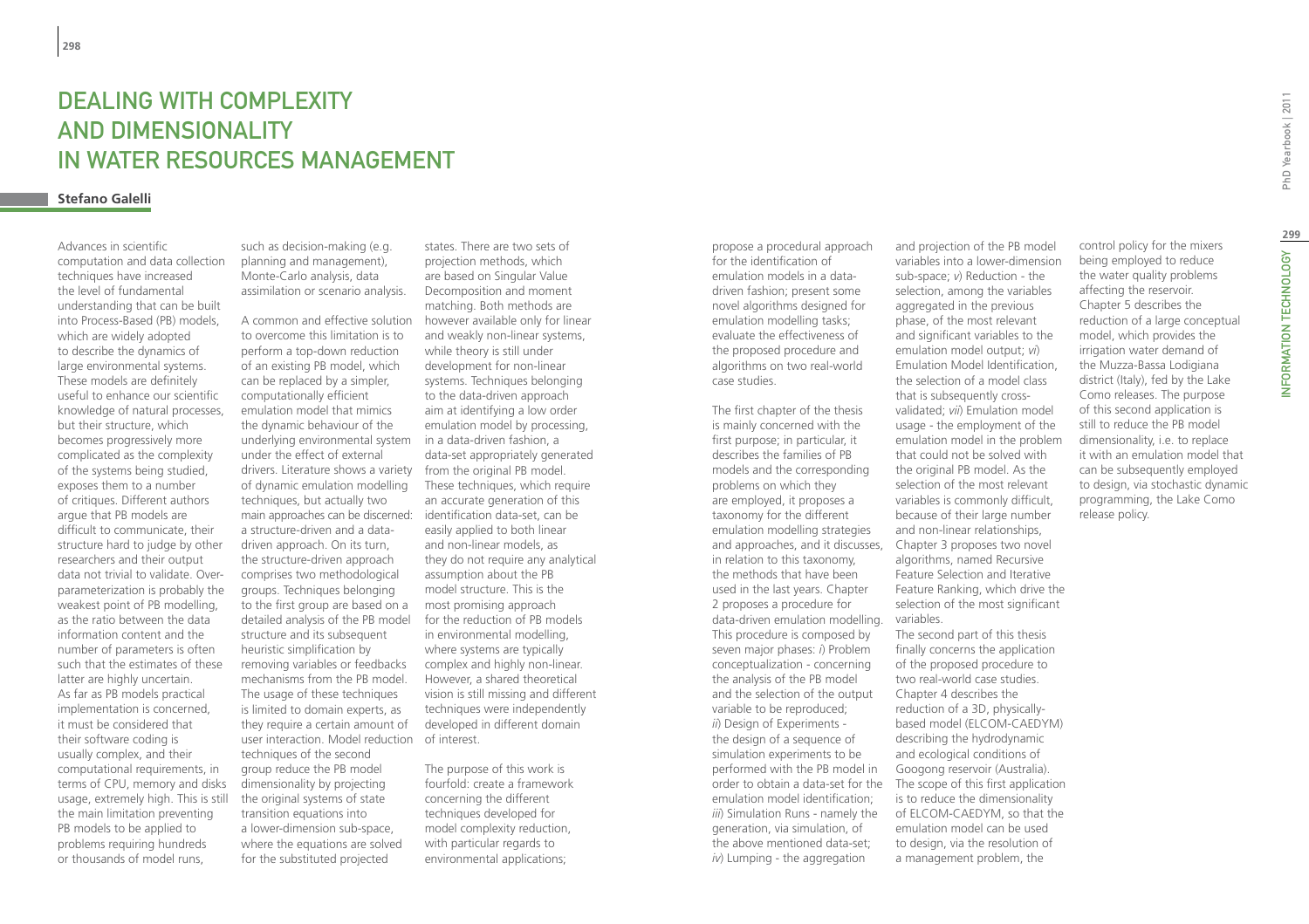# Analog Repeating Systems For Multi-user Scenarios

### **Jonathan Gambini**

The integration of multi-hop capability into conventional cellular networks is envisioned as one of the most promising solutions for guaranteeing almost-ubiquitous very high data rate coverage. When one source communicates towards a destination with the help of a third party node acting as a relay, the regenerative decode-and-forward (DF) strategy is well known to be the optimal one. In this case, the coding/decoding policy is separately optimized over both the interfaces of each link. However, if multiple two-hop links coexist within the same resource, this strategy results into a passive approach of dealing with interference, as each relay attempts decoding of the intended signal by treating the contribution arising from other concurrent transmissions as noise. On the other hand, the lesson we learn from multicell processing paradigm is that a more proactive treatment of interference arising in multilink scenarios, which can be accomplished through some form of interference-aware multi-cell coordination at the receiving side, allows to enhance the overall system performance by mimicking the benefits of MIMO processing. In a multi-hop scenario, the employment of memoryless

amplify-and forward (AF) devices (i.e., analog repeaters) for relaying configures as the most viable option to exploit the multicell processing paradigm, as they enable transparent transferring of the interferential contribution accumulated over the different hops to destination for promoting a joint processing of all the signals. The thesis is concerned with the study of communication schemes that enable to trade the DF protocol for the benefits of a centralized processing through the adoption of AF relays that transfer to destination the perceived multiuser interferential contribution without elaborating it in any way. Main purpose of the thesis is to prove that replacing smart regenerative repeaters with simple bidirectional analog repeaters in practical two-hop communication scenarios entails large margins for maximizing the number of co-channel links that can coexist while still guaranteeing acceptable performances. Femtocells represent a new paradigm in wireless communications based on the concept of deploying low-power base stations (also known as femtocell access points – FAPs) capable of providing wireless voice and data services (such as UMTS, WiMAX and HSPA/ LTE) to short-range indoor environments, and linked to the

operator's core network through a broadband connection, such as xDSL. Interference management is regarded as one of the most crucial challenges related to the femtocell paradigm, as it would be based on a distributed approach where each FAP selfishly selects its transmit parameters (in terms of radiated power and frequency allocation) on the basis of local measurements of the surrounding – highly varying – radio environment. In counter-trend, the conventional femtocell architecture is revisited by proposing a distributed antennas system (DAS) for the benefits of multicell processing in terms of centralized interference mitigation and radio resource management. The wireless over cable (WoC) paradigm is a new technique to enable network configurations employing the DAS principle. WoC is based on the relay of radio frequency wireless signals over a cable infrastructure through a bidirectional (analog) amplify and forward device that translates the bandwidth of wireless signals to comply with the specifications of the wired links (and vice-versa). Following the WoC concept, the FAP employed in conventional femtocell systems is replaced by connecting the antenna with

capitalizes on the spatial diversity nodes are interested in mutually the available cable infrastructure after up/down-frequency conversion provided by a totallyanalog home device (namely, analog-to-analog – A/A – converter). Baseband processing and radio resource management are carried out simultaneously Multi-cell Base Station – McBS) for multiple femtocells thus mimicking the same advantages as MIMO systems in terms of centralized processing of the multiple interfering signals, rather than treating each femtocell as a stand-alone entity. Moreover, macro-diversity and/or multiplexing gains are achieved without the need of any signalling. In the uplink, the proposed Wireless over Cable architecture for femtocells (termed FemtoWoC architecture) literally exploits inter-cell interference by allowing the user data to be jointly processed by chaining wireless and cable multi-link channels, so as to mimic the benefits of a large virtual MIMO array. In the downlink, where uncoordinated and not cooperative end users prevent the receivers to perform any joint interference cancellation algorithms, the existence of a centralized agent (i.e., the McBS) that provides termination to the different A/A converters is still employed for leveraging the high degree of flexibility provided by multi-carrier transmissions by defining a power allocation strategy and a scheduling algorithm that provided by realistic femtocell scenarios. The FemtoWoC architecture is

presented as a green solution that prevents the need of xDSL

equipment for connections over cable, and decreases the effective amount of energy expenditure per delivered information bit. Benefits of the FemtoWoC solution in terms of energy efficiency with respect to the conventional scheme are at a remote control unit (namely, investigated through simulations by accounting for a realistic LTE cellular deployment. A FemtoWoC environment characterized by a multi-radio roaming subscriber and two A/A converters connected to different McBS's that provide the radio connectivity over disjoint spectra is also taken into account. In this context, an optimized packet-wise vertical handover strategy for a multi-radio node that has the capability to switch between two uplink orthogonal radio interfaces for communication is investigated. The problem is formulated as the joint optimization of power allocation (at the physical layer) and probability of vertical handover (at the MAC layer), based on long-term channel state information and in the presence of time-varying fading channels, random packet arrivals and random activity of the network users. In the context of relay-assisted

wireless networks, the concept of multi-user interference propagation through analog repeating is still exploited for enhancing the system performance. Specifically, we focus on a multi-user scenario where a group of communicating and need to be assisted by a single amplifyand-forward relay as they are out of each other's transmission range (i.e., there is no direct-

link). Traditionally, mutual interference is avoided by time-sharing the relay among the different transmitting nodes, thus resulting in a highly spectrally inefficient scheme. In countertrend, we propose to avoid the throughput loss deriving from the interference avoidance paradigm by letting the users simultaneously employ the radio resource for concurrent transmissions towards the relay node. Under the assumption of static or slowly-varying channels, the capability of the relay node to simply analoguely repeating the received interfering signals is exploited to define a communication protocol based on slotted transmissions that is tailored to let the channel estimation leverage the persistency of the training sequences across multiple frames. Benefits of the proposed protocol are stressed through comparisons with the traditional TDMA-based routing scheme where the relay is time-shared among the different users. Impacts of the hindrances to the proposed scheme (namely, hardware impairments at the nodes and finite coherence-time of the channels) are also investigated by numerical

analysis. The proposed algorithm is envisioned to enable the employment of simple sensebefore-talk policies at each user interested in accessing the network, thus avoiding complex forms of centralized coordination by the relay.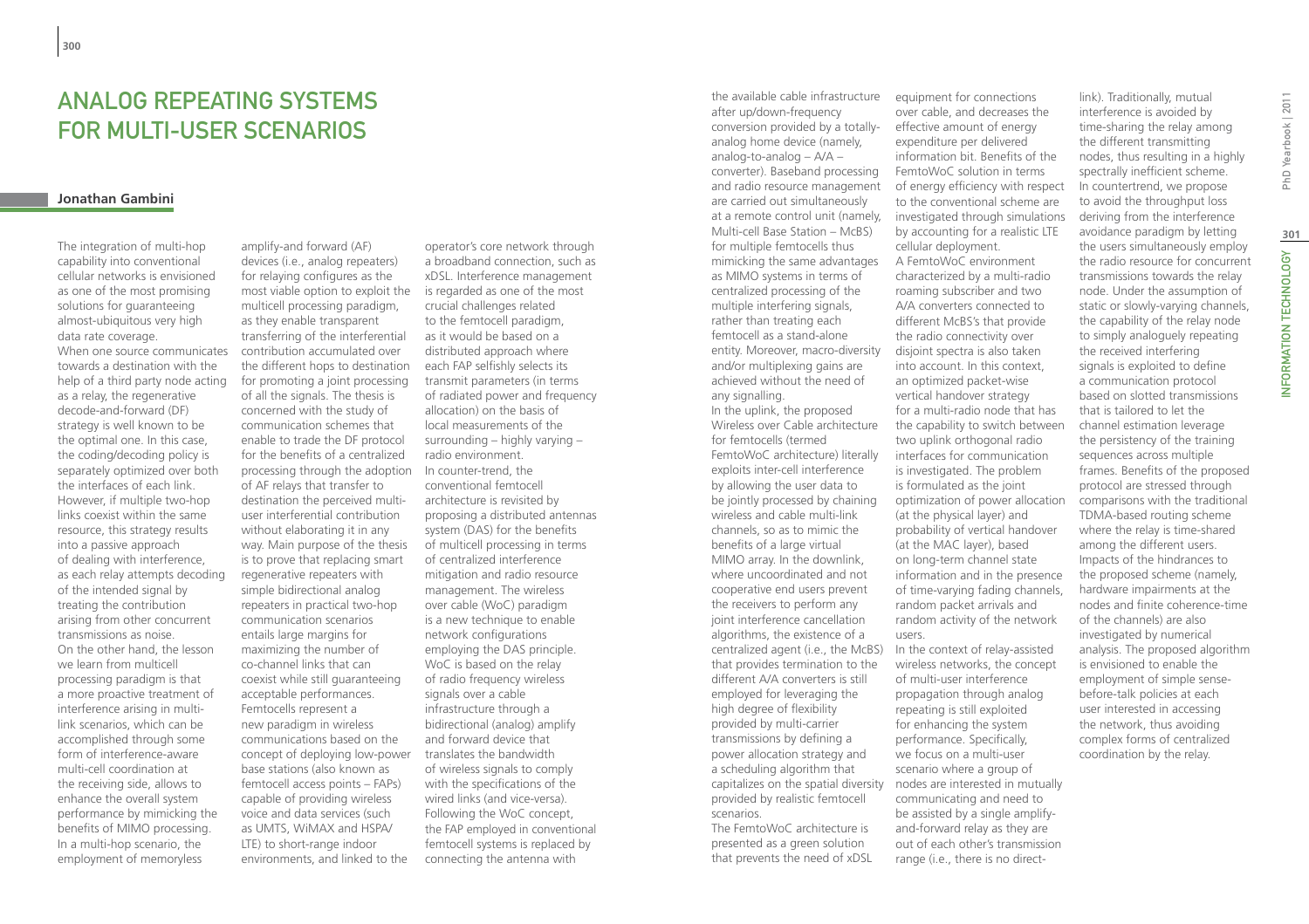# ORBITAL ANGULAR MOMENTUM division multiplexing in optical communication systems

### **Alberto Gatto**

This doctoral dissertation concerns the study, design and experimental characterization of an optical system based on orbital angular momentum division multiplexing. The aim of the work is the realization of a complete innovative multiplexing system based on the phase properties of light beams carrying orbital angular momentum, usually named "optical vortices". These particular electric fields are characterized by the presence of a phase term exp(*il*ϕ) that gives a helicoidal profile to the phase structure (see Fig. 1). In telecommunications, different ways of multiplexing signals together for increasing the overall capacity of the communication systems are widely used. Commonly employed methods in optical communications are the wavelength division multiplexing and the polarization division multiplexing. In the latter method two orthogonal states of spin angular momentum (i.e. polarization) of the light are multiplexed, in order to double the system capacity. In principle, also the orthogonal states of orbital angular momentum, which are identified by the integer values of *l* and hence are unlimited, can be multiplexed for increasing the capacity of the communication system. The orbital component of the

angular momentum of light has captured the interest of scientists only in the last two decades: this property of the electromagnetic waves is so still not completely comprehended and theoretical and experimental studies are presently performed. Its exploitation as a "label" of different propagating channels has been hypothesized for freespace systems, although none has ever realized a real operating system. Moreover, an orbital angular momentum division multiplexing in optical fibers has never been considered until now. In this work, a complete orbital angular momentum division multiplexing system is realized in free space and in fiber-optic propagation space. The exploitation of the orbital angular momentum as a "dimension" of multiplexing in advanced optical networks can lead to a breakthrough in optical communication systems. First, close attention is paid on the obtaining of the general expression of orbital angular momentum of electromagnetic waves and its relation with the classical spin angular momentum, i.e. the state of polarization of the beam in the classical domain. From this full study we will recover that helicoidal phase structure is directly related to precise values of orbital angular momentum. For this reason,

two families of light beams endowed with helicoidal phase profiles are presented and analyzed, the Laguerre-Gauss and Bessel beams. Their propagation properties and the relation to orbital angular momentum are obtained. Because this work takes into account only laser sources, the analysis has been performed exploiting the paraxial approximation. The free-space propagation doesn't introduce any impairment, thanks to the conservation law of the orbital angular momentum in a homogeneous space. Fiber-optic propagation, instead, is a more complex process and forms one of the main themes of this dissertation. The classical modal theory is reported, while the introduction of vortex modes requires the development of a new theory applied to the relation between higher-order fiber modes and guided vortices. The selective excitation of an individual fiber mode is also analyzed by numerical simulations, because this is one of the most important requirements for the development of future fiber-optic orbital angular momentum division multiplexing systems. Then, the different stages required by the new multiplexing system proposed in this work are presented. In particular,



**1. Phase structure of (a) standard plane waves, (b) optical vortex with**  $l = 1$  **and <b>(c) optical vortex with**  $l = 3$ **.** 



**2. Experimental results on free-space and fiber-based OAM division multiplexing systems. (a) Intensity distributions detected by a CCD camera at the output ports of the modal demultiplexer when two channels characterized by an even (left) and odd (right) OAM are propagating in the system. (b) Signal trace of the detected signal at 1.25 Gb/s visible at one output port of the demultiplexer. (c) Bit error rate measurement after the orbital angular momentum demultiplexing. (d) Selective excitation of an individual fiber vortex with topological charge** *l* **= 1 (left) and** *l* **= 2 (right) over 1 km of standard single-mode fiber**

close attention is paid on the generation of light beams characterized by a precise value of orbital angular momentum. Different generating methods are reported in terms of efficiency, reliability and stability,

in order to identify the one that permits to obtain better results. The demultiplexing stage is also found and its behavior respect to light beams with orbital angular momentum is fully analyzed. Experimental results are then

presented about free-space propagating systems (see Fig. 2). The different stages of the system are evaluating in terms of mode purity, crosstalk at the demultiplexer and robustness to environmental perturbation. First experimental results are obtained on free-space systems at a wavelength of 633 nm in Continuous Wave conditions. Then, two modulated 1.25-Gbit/s freespace channels are propagated in the system, correctly demultiplexed and received at 1550 nm (see Fig. 2(a)-(c)). This is the first realization of an orbital angular momentum division multiplexing system with high bit-rate modulated signals. Then, experimental results about fiber-based orbital angular momentum division multiplexing system are presented. System performances in terms of modal crosstalk at the receiver are obtained and the first realization of a fiber-based orbital angular momentum division multiplexing system is presented. Finally, the selective excitation of individual higher-order fiber vortex modes is considered (see Fig. 2(d)).

**303**

INFORMATION TECHNOLOGY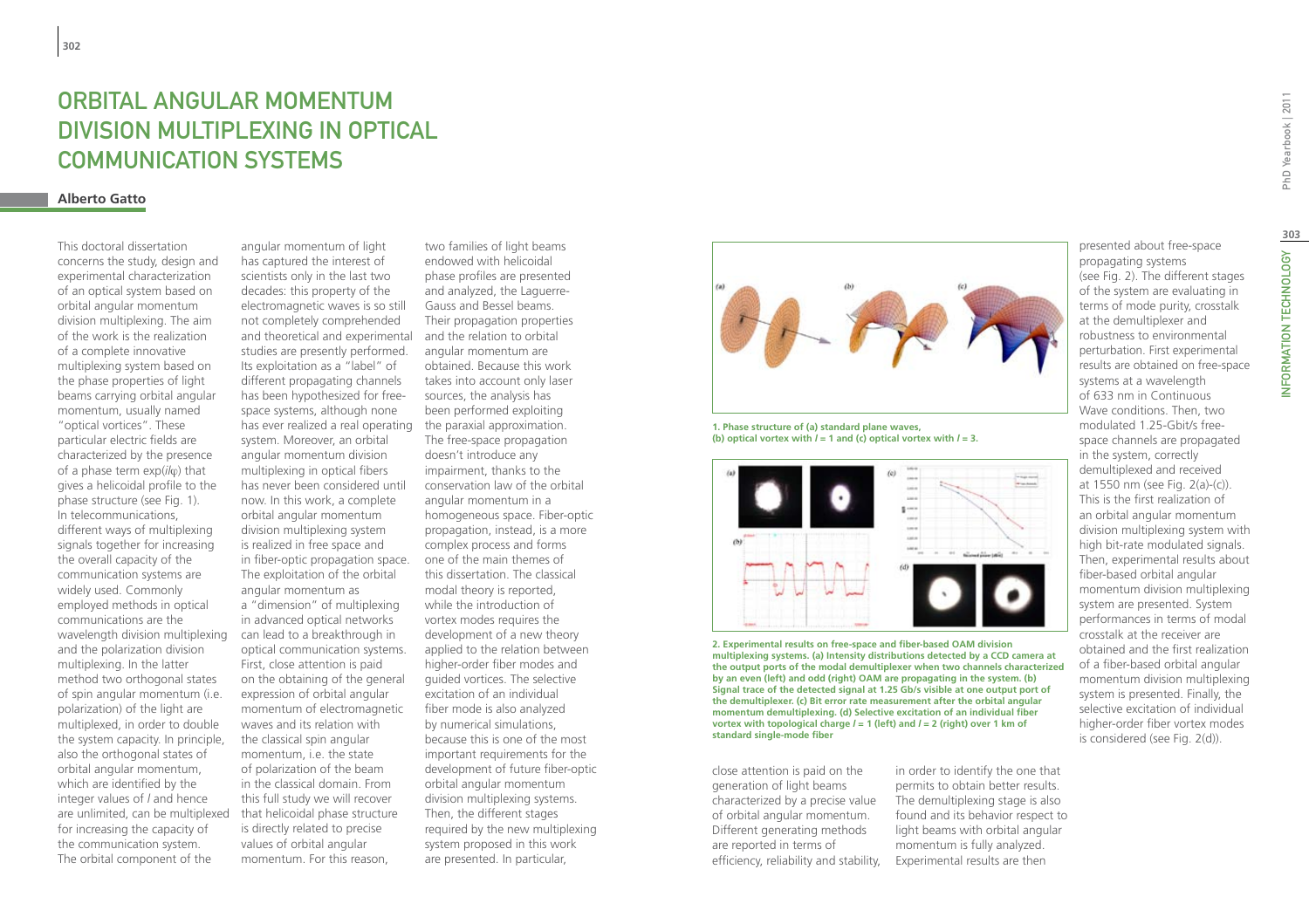# High-speed single-photon camera

# **Fabrizio Guerrieri**

Two-dimensional monolithic imagers are commonly used in many applications such as biology, astrophysics, telecommunications and security just to name few of them. As the applications involving photo-detectors become more complex and advanced, the requirements for imagers follow suit. Nowadays, the most demanding applications require highsensitivity (possibly down to the single-photon level) together with very high acquisition speed (10 kframe/s and above).

In order to detect such low intensity signals a very low noise detector is necessary. In photo-detection systems sensitivity is mostly limited by the noise introduced by the very first electronic stage sensing the detector. If single-photon sensitivity is required, either a drastic decrease of the frontend electronic noise or an extremely long integration time is required. Since the latter is not generally compatible with most applications, extremely low noise circuits or noiseless signal amplification must be employed. For instance, in Photo-Multiplier Tube (PMT) a series of dynodes are exploited to almost noiseless amplify the photo-generated signal before it reaches the first noisy electronic component, thus allowing reaching single-

photon sensitivity. On the other hand PMTs lack spatial resolution (they are point detectors) and tend to be bulky, fragile and very sensitive to magnetic fields. A similar approach is used by special Charge-Coupled Devices (CCD) to get very high sensitivity but their readout mechanism prevents the imager from reaching high operating speeds. Other types of imager exist, but the trade-off between sensitivity and speed almost always limits their performance to levels that are well below what required by the most demanding applications.

A Single-Photon Avalanche Diode (SPAD) is solid-state device able to detect singlephotons by the means of an internal amplification process. The SPAD is a "trigger" (Geigermode) detector, hence it differs from the most common type of solid-state imagers that work in the analog regime. The signal generated by the SPAD is in fact inherently digital and macroscopic and thus it is suitable to be used to count photons at high speed. Moreover a digital signal can be safely transferred at high speed in integrated circuits making possible to develop very highspeed photon counting imagers. State-of-the-art SPADs are fabricated in custom technologies, have spectral efficiency tailored to the

wavelength of interest, and provide the best performances in terms of detection efficiency and dark counts. Unfortunately, the process used to make custom SPADs cannot be used to integrate on-chip microelectronics too. Therefore, in SPAD arrays fabricated with custom technologies, the sensor chip must be connected to off-chip front-end electronics, thus reducing the detector performances and making custom SPAD arrays limited to tens or hundreds of pixels at most.

In recent years some research groups reported on SPADs fabricated in standard highvoltage or even low-voltage CMOS processes with sufficiently high degree of purity. Such CMOS compatibility opened the way to the development of arrays of SPADs and to the monolithic integration of SPADs with front-end and processing electronics. The SPADlab research group at Politecnico di Milano, where this Ph.D. thesis work have been developed, also had designed and fabricated some CMOS SPADs at the time this Ph.D. thesis work started and it has almost 30 years of experience in custom SPADs and the relative front-end circuits. Early CMOS SPAD arrays reported in literature were either composed by a relatively low

architecture for photon-counting and eventually used to do contains a CMOS SPAD detector, research project is still going number of pixels operated in parallel or by a quite large number of multiplexed detectors. Both solutions are unsuitable for most applications where single-photon counting is required together with very high speed. In particular, a multiplexed access impairs the high-frame rate capability of SPAD arrays. The goal of this Ph.D. thesis work was the design and fabrication of a single-photon camera system based on a dense CMOS SPAD array able to work at very high frame-rates. To properly operate a SPAD a special front-end circuit called quenching circuit is required. The first result of this research work was the design of a novel, compact, high performing quenching circuit, the Variable-Load Quenching Circuit (VLQC). In order to achieve high framerates each pixel of the arrays to be developed need be able to work as independent singlephoton counting channels. To achieve so, an expandable arrays, based on compact smart pixels comprising both detectors and electronics, have been conceived. Each smart pixel a VLQC circuit, a counter and a memory. Based on the devised architecture both a linear 32x1 and a two-dimensional 32x32 CMOS SPAD imagers have

been designed, fabricated and characterized as a part of this thesis work. A complete camera system based on the 32x32 CMOS SPAD imager, the so-called SPADcamera, was also the developed and fabricated. The camera was used to acquire very fast imaging events in very low illumination conditions proving its capabilities in demanding scientific and industrial applications. In addition to the complete development, fabrication and characterization of a singlephoton camera system, this thesis work also comprises the use of the SPAD camera in real scientific applications that have been done in collaboration with important international research groups. The first example is a Fluorescence Correlation Spectroscopy (FCS) experiment performed at the University of California in Los Angeles (UCLA). The camera was installed in UCLA laboratories, properly modified to better fit the experiment's requirements several experimental acquisitions with the goal of developing an innovative high throughput parallel FCS system. This on at the time this thesis was written, but promising results were already obtained. A second example is a one-yearlong collaboration between

Politecnico di Milano and Massachusetts Institute of Technology (MIT). The SPADcamera developed at Politecnico was used at MIT to demonstrate, for the first time, a novel super-resolution technique allowing to acquire images with a higher spatial resolution than conventional diffraction-limited optical imaging systems. Three-dimensional imaging is another exciting applicative field where the SPAD camera has been tested. By the means of an active illumination technique it is possible, with a simple bidimensional imager, to extract the depth information from a scene. Even though the SPAD camera was not developed for

Eventually, this research work achieved several important results and the developed technology proved to be effective and easy to be used in important scientific applications. As the interest of the scientific community toward low-light high-speed imaging increases, the opportunities for CMOS SPAD arrays and the SPAD-camera become bigger. The development of this technology can result in further important achievements that can have an impact on important issues of biology, medical science, imaging and security.

3D imaging applications, depth information has been extracted

with promising results.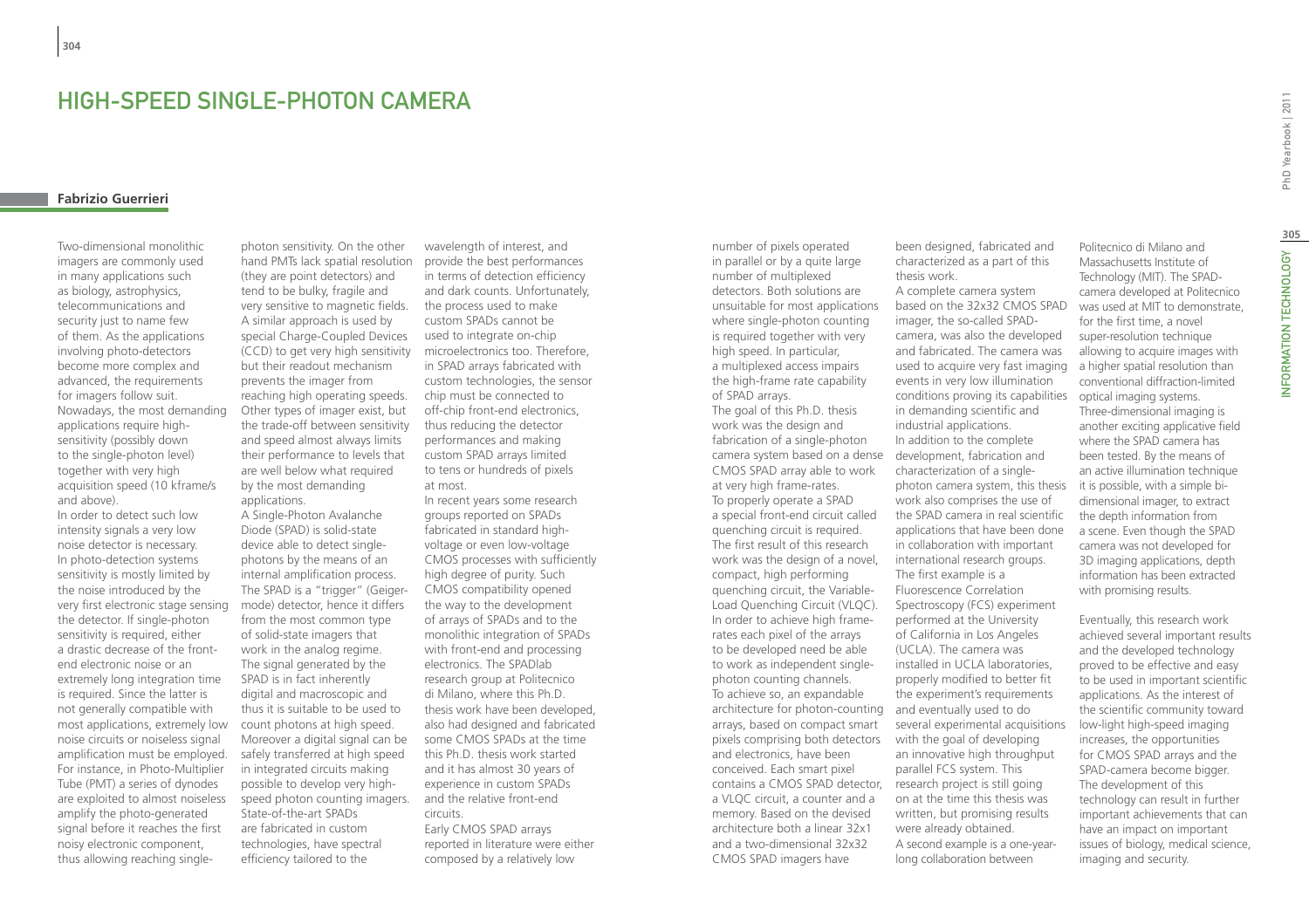# IMPROVING SINGLE PHOTON AVALANCHE DIODES FOR TIME CORRELATE SINGLE PHOTON COUNTING

# **Antonino Ingargiola**

Silicon Single Photon Avalanche Diodes (SPADs) have nowadays gained a wide acceptance for a broad range of applications in fields like 3-D imaging, or single molecule investigations. In comparison to other singlephoton detectors, such as PMTs, SPAD devices present multiple advantages: higher photon detection efficiency (PDE), higher timing resolution, lower dark count rates (DCR), low-voltage operation, ruggedness and lower cost. In recent years we observed a strong impulse toward parallelization of the measurements systems which employs SPAD detectors. For this reason there is a great interest in developing monolithic SPAD arrays in order to enable the creation of compact multichannel systems. In order to avoid electrical crosstalk between pixels in SPAD arrays, the avalanche sensing discriminator must employ an high threshold voltage (more than 100 mV). However, if not properly engineered, SPADs exhibit seriously impaired photon-timing at high threshold values. Understanding the physical mechanisms that determine the SPAD photontiming performances it is of paramount importance, not only to be able to develop SPAD devices with lower photontiming jitter, but also to enable

the developing of SPAD arrays in which each pixel has nearly the same performances of the standalone detector.

In the past, the physics of the avalanche current growth in SPAD devices has been studied and the main physical mechanism taking place during the avalanche multiplication have been outlined [24, 25, 23, 26, 46, 45]. Moreover, an avalanche growth model that fits the photon-timing jitter of devices available at the time has been proposed [45]. The main mechanism responsible of photon-timing jitter has been found to be the statistics of photons injection position on the device active area.

In recent devices, the field profile has been engineered in order to reduce the tunneling contribution to dark count rate and to increase photon detection efficiency [12]. Furthermore, while at low thresholds the new-generation devices have a photon-timing jitter well below 30 ps, at high thresholds the jitter increases considerably. The previously proposed model fails to explain this trend of the photon-timing jitter. Therefore, the need arises to investigate to a greater extent the avalanche physics in order, not only to explain the timing performances of current devices, but also to provide tools that can assist the development of new generation devices.

In this dissertation the physics of avalanche growth has been thoroughly investigated from ground up both from a theoretical and an experimental point of view.

The avalanche growth can be roughly divided into two phases: the buildup phase and the lateral avalanche propagation. Tan *et al.* [48] investigated SPAD buildup statistics within the assumption of constant electric field, that is a reasonable assumption for III-V SPADs. Since in our silicon devices the electric field profile is far from constant this model is not accurate enough to provide a good estimate of the buildup contribution to the total photon-timing jitter. The buildup study is also important to accurately describe the subsequent avalanche lateral spread. In fact, the lateral propagation of the avalanche current is a multiplicationassisted diffusion phenomenon [25, 45] and is thus deeply tied to the buildup growing rate and jitter. Therefore, a Monte Carlo buildup simulator including the real (non-constant) electric field profiles has been developed both to investigate the buildup contribution

to the photon-timing jitter and to extract physical parameters required by the lateral avalanche propagation modeling. In order to achieve a good accuracy different models for the field-dependent electron and hole ionization coefficients have been included and calibrated. The buildup simulations were compared to lowthreshold photon timing jitter measurements and has been found that the buildup contribution is appreciable compared to the total photontiming jitter.

A second photon-timing jitter contribution is related to the lateral avalanche propagation phase. When increasing the threshold in the avalanche sensing circuit, new-generation devices experience an increase in the photon-timing jitter which can not be ascribed to the buildup phase. During the present research the photontiming jitter as a function of the injection position has been characterized, by mean of a custom TCSPC setup employing a laser focused on the SPAD active area. For the first time, an interesting dependence of the timing performances on the avalanche triggering position is reported. Furthermore, the fact that the low-threshold photontiming jitter gets better moving the injection position from the

center towards the border of the active area, is an evidence that resistive effects play a significant role in determining the SPAD timing performances. Resistive effects are ascribed to two different physical phenomena: the space charge effects and the neutral region (bulk) resistance. The full 3-D SPAD structure has been simulated in order to obtain the bulk resistance experienced by the avalanche current as a function of the injection position and the activated area. The simulations have been validated by electroluminescence measurements which allowed to obtain the steady state current distribution on the device active area. Finally, in order to provide a practical tool to help driving the engineering process of new devices a figure of merit (PTFoM) as been defined and validated. This tool has proven to be useful in comparing different designs for what concerns the photon-

Finally, a 2-D simulator of the lateral avalanche spread has been developed. The simulator includes a novel SPAD model including: the buildup current growth time constants as obtained from buildup simulations and depending on the electric field profile; non-local space charge effects

timing jitter performances.

obtained by 3-D electrostatic simulations; distributed bulk resistance calculated from 3-D resistance simulations; an accurate lumped-component description of the external circuits and parasitic. The avalanche spread is simulated solving the multiplication-assisted diffusion equation.

A statistical model that accounts for the photon re-injection effect is included. The simulated current for different injection positions are in good agreement with the current acquired by means of time-resolved electroluminescence measurements that employs a focused laser to fix the injection position. In conclusion, including a 3-D statistical model for secondary photons avalanche re-triggering, the simulator has been able to produce a photontiming jitter estimate that shows a vastly improved match with experimental jitter compared to the previous state-of-art models.

**307**

NFORMATION TECHNOLOGY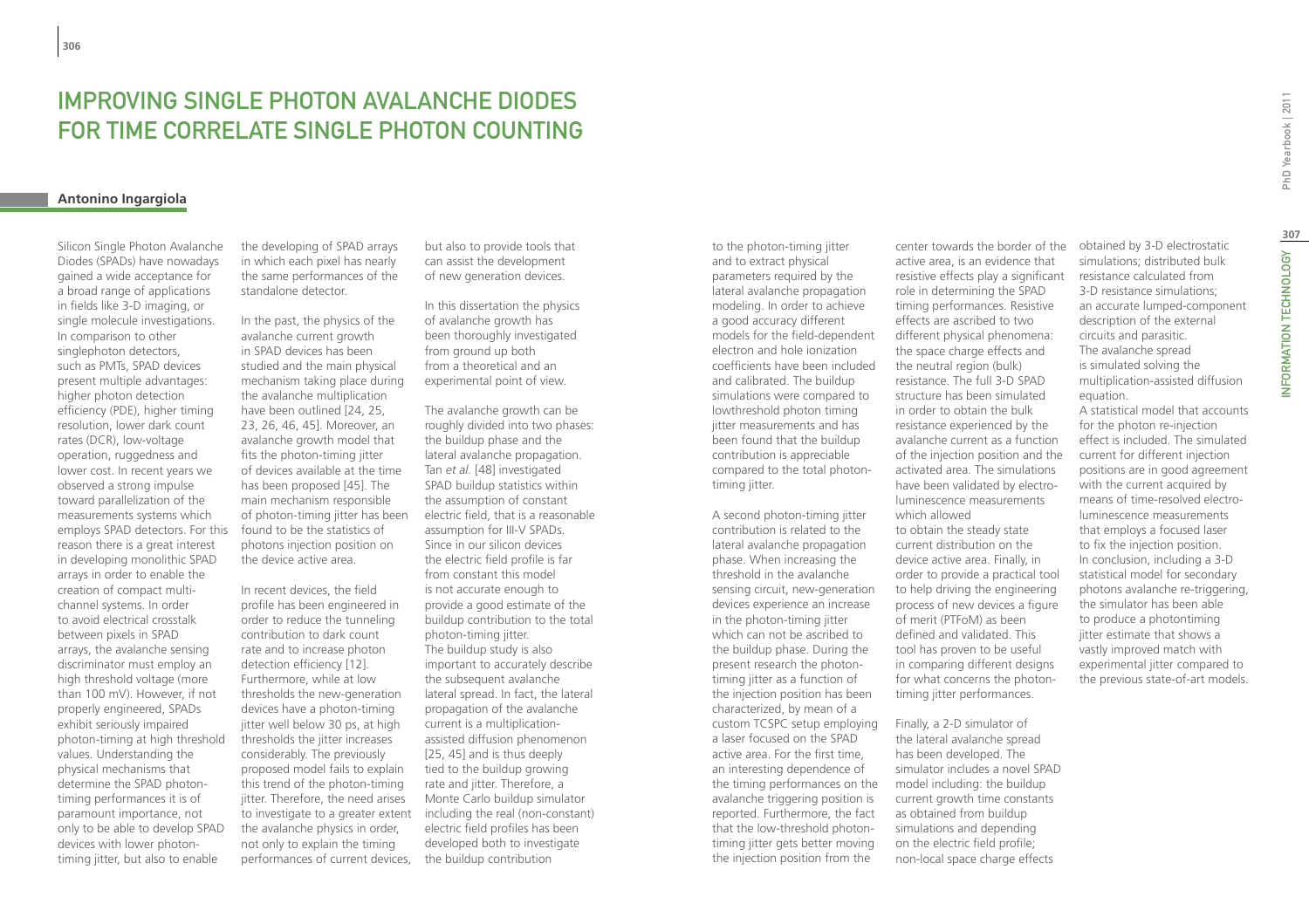# Safe Motion Planning and Control for Robotic Manipulators

# **Bakir Lacevic**

In recent years, robots have been increasingly moving to everyday human environments, such as the home or office. The barriers between humans and robots in the industrial environment also seem to vanish. The growing demands for establishing the interaction between human and the robot raise several important issues. A weak interaction concept considers humans and robots sharing the same workspace, while working on different tasks (coexistence), while strong interaction implies humans and the robots sharing the same task (cooperation). The highest priority requirement in both cases is certainly the human safety.

The concept of safety should include both physical integrity of the human (robot must not physically injure the human), and psychological aspect, since the motion of the robot must not cause any unease or discomfort (like fear or shock) to the human. Planning and control capabilities should ensure safe coexistence and cooperation and compensate the unavoidable insufficiency of intrinsic safety as an objective of mechanical design. This thesis represents an attempt to establish a framework for planning and control for the safe behavior of the robotic manipulators. The framework exploits the

knowledge of the system that is built upon the perception skills. This knowledge about the relations between robot, human and the environment includes proximity/velocity measures and a purposefully designed danger/ safety assessment called *danger field* (see Figure 1).

This quantity captures the state of the robot as a whole and indicates how dangerous the current posture and velocity of the robot are to the objects in the environment. The field itself is invariant with respect to objects around the robot and can be computed in any given point of the robot's workspace using measurements from the proprioceptive sensors. Furthermore, the danger field is closed form computable, which allows for real time applications. Apart from being a pure safety assessment, the danger field provides a natural prelude to a purposeful design of a safety-oriented control strategy. Namely, the information about the danger field can easily be fed back to shape standard control schemes in order to make the motion of the robot safer to the environment. According to the degree of danger, the robot reacts promptly, always maximizing the human safety. The essence of the approach is based on the generalization of the impedance



**1. Isosurfaces of the danger field around a 6 DOF manipulator. The velocities of the link endpoints are indicated**

control problem (for instance an impedance controller based on the virtual force - a quantity, calculated usually from the visual data, and fed back to the control system) and a potential field method. Further, the possibilities of exploiting the redundancy are investigated, e.g., shaping the internal motion of the robot in order to minimize an overall danger without compromising the end-effector motion (see Figure 2).

 Above the reactive, danger field based control, there is a global path planner that does not only provide the collision-free paths but strives for safer ones in order to reduce the overall danger in the planning phase. This is achieved by embedding a suitable safety-oriented

heuristic function into some well known planning paradigms. Four different path planning algorithms have been proposed. The first is based on so-called bubbles of free configuration space. The algorithm founded on the bidirectional A∗-search that grows two trees in the configuration space via bubbles. The algorithm is proven complete. The second one path planner is based on deterministic sampling of the configuration space using low-discrepancy sequence and then performing a bidirectional search over the set of samples. The algorithm uses a novel collision checking sub-routine, which is based on bubbles of free configuration space. Moreover, two safe motion planning algorithms that use rapidly exploring random trees paradigm are presented. Both algorithms are the safetyoriented modifications of existing planners. The first uses the information about the workspace-defined goal to guide the sampling in the configuration space, whereas the second is a classical bidirectional algorithm whose goal is to merge two trees in the configuration space. Both safety-oriented algorithms turned out to provide substantially safer paths than their classical counterparts.



**2. A robot's motion in the non-stationary environment. One of the obstacles moves and intersects the desired path of the manipulator. Initial configuration (left), the moment when the danger field reaches the critical value and the task becomes suspended (middle), the deviation from the desired path and eventual task resumption (right). Images in the second row show the scene from the bird's eye view.**

Finally, a special attention is devoted to the guarantees for gentle and compliant behaviour of the robot when the intended contact between human and the robot has been established. The proposed method is based on deriving the controller in order to achieve prescribed endpoint admittance of the manipulator. Joining complementary stability approach with a simple target admittance enabled very simple techniques for the closed-form controller design.

**309**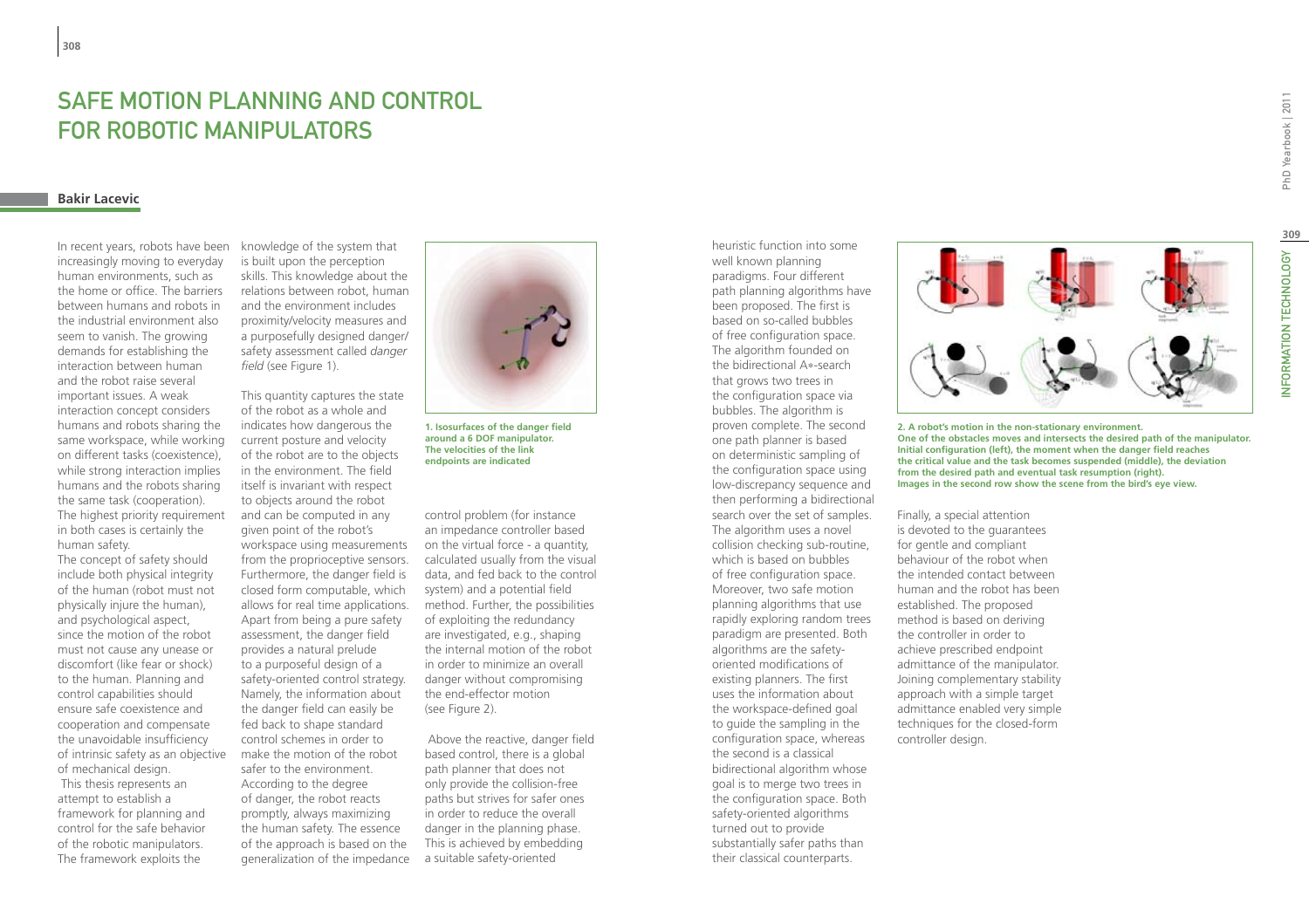# A Methodology for Performance Estimation of Heterogeneous Multiprocessors Embedded Systems

### **Marco Lattuada**

In the last years there has been a considerable growing in the performance request in the embedded systems. To satisfy this growth, multiprocessor heterogeneous systems have become the de-facto standard in the embedded systems. The use of this type of architecture introduces new problems in the design flow. Indeed, to fully exploit the computational power provided by this type of architecture, we need to partition and map applications onto the target architecture. These complex activities can be performed by exploiting automatic design space exploration techniques, by hand or by combining these two ways.

There are some critical analyses which in any case can not be too approximated. One of them is the analysis of the application performance since meeting the performance constraints is a mandatory objective for the design flow and timings constraints are among the most critical aspects of the embedded systems design flow. Verifying these constraints only in the last phases of the design process is not possible: fixing the system in the last design process stages can require significant changes of the system itself delaying the final system production of an unsustainable amount of time. For this reason, system

performance has to be evaluated from the early design steps. Despite of the complexity of this process, the time-to-market of embedded systems has not been extended to allow to treat exhaustively these new problems. On the contrary, a faster design flow is required by manufacturers to make products available on the market as soon as possible. This acceleration of the design process potentially impoverishes the quality of the design results producing not optimal solutions. Nevertheless, we need to guarantee that these solutions meet the performance constraints.

There are some specific problems in estimating the performance of a complex system such as an MPSoC. Before estimating the performance of the overall application, it is necessary to estimate the contribution of the single tasks on the different processing elements. Since the hardware of an embedded system is not fixed, often the system designer has to select which components will be included into the final system and has to guarantee that these components will satisfy timing, power and economic constraints. component or of a system on Judging which are the more appropriate components is not a trivial task: in principle the designer has to evaluate the performance of each available candidate on the

different portions of the application which are supposed to be mapped on it. Finally, assumed that the processing elements have been chosen and correctly estimated, the estimation of the overall performance can be itself a problem since interactions among different tasks on different processing elements have to be taken into account. Both for single processing elements and complex architectures, the methods to early evaluate the performance can be mainly divided into three categories: direct measures, estimations by simulation, estimations by use of mathematical models. Most of the times the first solution is not affordable since the real components are not available during these phases of the design and integrating the measurement on the real component in a Design Space Exploration framework can be a difficult task. For these reasons, techniques based on estimations have to be preferred. In the simulation based ones estimation is achieved by simulating the behavior of a a particular code by running a Cycle Accurate Simulator. Finally, in the last category techniques, the estimation is obtained by exploiting mathematical models which correlate some numerical

can be easily extended by adding interaction among operations parts: profiling, single processing consists of two techniques features of an application with its performance. In general, they are less accurate than the simulator based, but they are much faster so they have to be preferred in the early phases of the design flow. In this thesis we propose a new methodology flow for fast evaluation of design solutions composed of several techniques and based on the static analysis of the application, expressed in form of Hierarchical Task Graphs, combined with profiling information retrieved by executing the application itself on the host machine. In all the design flow we exploit the intermediate representations of the GNU GCC compiler to represent, analyze and decompose the different design solutions. This methodology, differently from most existing ones, does not require the designer to have any knowledge of the characteristics of the components of the target architecture to guarantee accurate estimations. In this way considered target architectures new components. The proposed methodology is mainly composed of three element estimation and task graph estimation. The first part of the flow is composed of two different profiling techniques. In particular, we propose a target profiling technique based on target-independent automatic instrumentation of source code. This technique is used to collect information about the characteristics of the components of the architecture (e.g., synchronization costs). The second proposed technique is instead a host profiling

technique that combines source code instrumentation with static analysis to collect information about the path (i.e., sequences of branches) executed in the control flow graph of the application. The second part of the methodology flow consists of a set of techniques used to estimate the performance of the single tasks: starting from profiling information collected in the previous phase both on target and on host machines and exploiting linear regression technique, the methodology builds linear performance models of the single processing elements which compose the architecture. The performance models are built using as input sequences of operations extracted from the GNU GCC internal intermediate representations. Use of this type of representations allows to extract and exploit the knowledge of the target processing elements embedded in the GCC itself; use of sequences instead of single operations allows to model the performance effects of (e.g., pipeline interaction). On the contrary, the last part of the methodology flow for the actual performance evaluation of the whole partitioned application on an heterogeneous multiprocessors embedded system. Proposed techniques can be used in different scenarios since they have different requirements. The first technique requires the availability of some prototypes of the final architecture, but can be used even if part of the application is provided as library code. It combines information coming from static analysis, host

and target profiling to compute the estimation of the whole application. Finally, the second technique does not require any components nor prototype of the final architecture but only that the source code of the whole application is provided. Estimation of the execution time of the application is produced combining static analysis results, host profiling information and performance models built in the previous phase of the flow. We validate the proposed flow by applying it to a set of standard embedded system benchmarks targeting multiprocessors architectures based on ARM processor, LEON3 processor and MAGIC Digital Signal Processor. The results show that the proposed flow is able to estimate the performance of the single tasks (e.g., 7.38% estimation error on LEON3) and of the whole task graph with good accuracy (4.1%).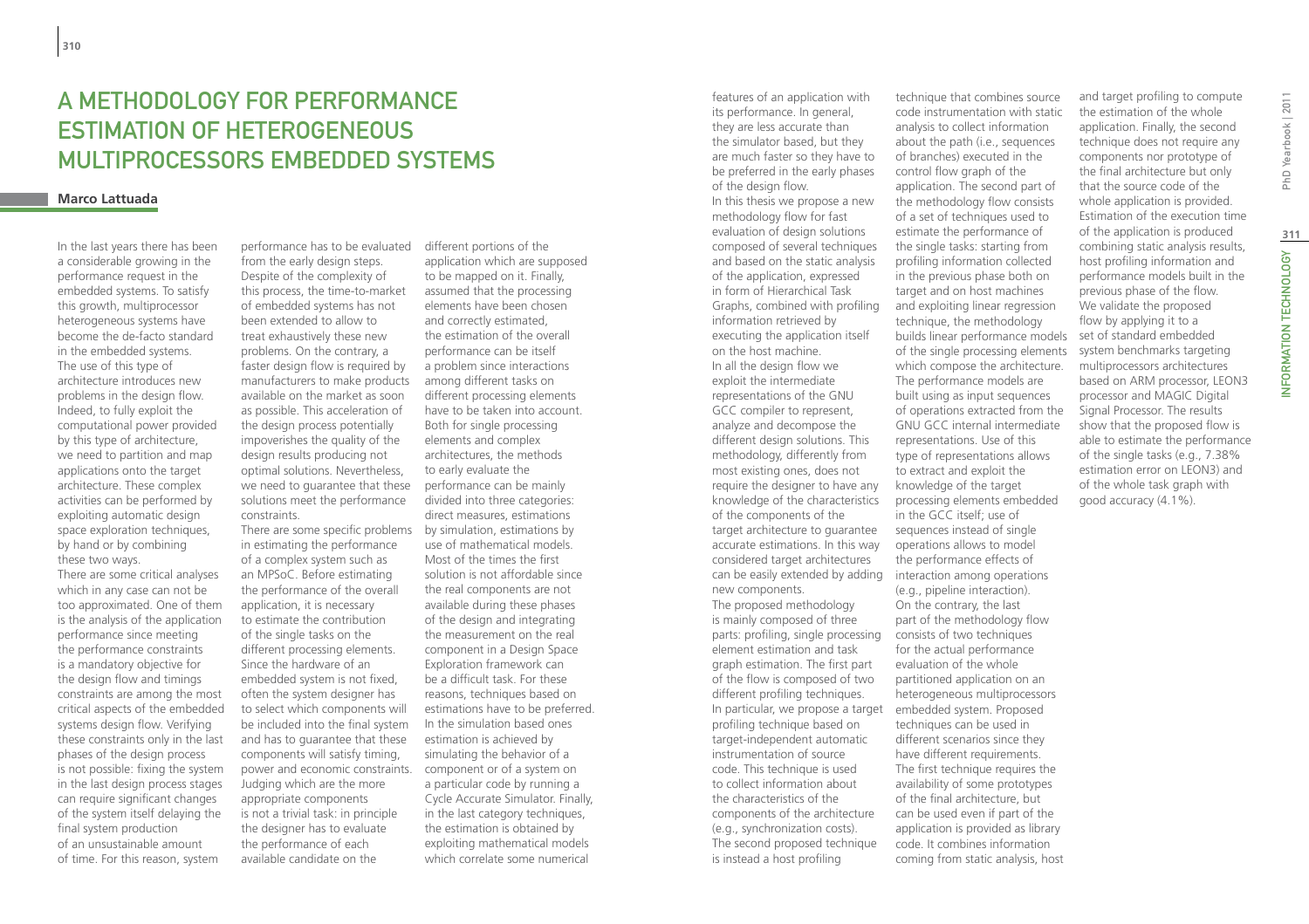# Systems of optical interconnections

# **Diego Lucerna**

The tremendous growth of the Internet and the introduction of new communication services and applications have changed the landscape of the telecommunications industry. Today, telecommunications play a vital role in our world and this role will continue for as long as we need to communicate and deal with each other. Innovations in the field of communication technologies and networking continue to unfold and will keep changing the way we live our lives, perform our work, and interact with each other. The emergence of broadband multimedia services and distributed applications has resulted in a great amount of bandwidth requirements. Optical Wavelength-Division Multiplexed (WDM) networking technology offers a promising solution to this huge bandwidth requirement foreseen for the next generation Internet. The WDM innovation represents itself a revolution inside the larger optical communications revolution, as WDM sustains and fuels the latter exponential growth.

The success of optical fiber communications is based on the invention of the laser, particularly the semiconductor junction laser, the development of low-loss optical fiber, of the Erbium-Doped Fiber Amplifier (EDFA), and of other components

such as integrated optical devices. We should never forget that it took more than 25 years from the early pioneering ideas to the first large-scale commercial deployment of optical communications: the system linking Washington - New York (1983) and New York - Boston (1984). This is when the revolution got started in the marketplace, and when optical ¯ber communications began to seriously impact the way information is transmitted. The market demand for higher capacity transmission was helped use of many parallel high-speed by the fact that computers continued to become more powerful and needed to be interconnected. This is one of the key reasons why the explosive growth of optical fiber transmission technology parallels that of computer processing and other key information have combined to meet the tremendous global demand for new information services, based on a huge amount of exchanged experiment demonstrated a data (i.e., the broadband services). Clearly, their rapid advance has helped to fuel this demand.

WDM technology has an interesting parallel in computer architecture. Computers have a similar problem as lightwave systems: both systems trends, pulled by demand and pushed by importantly, we should recall technology advances, show their

technologies. These technologies launched lightwave transmission key technological figure of merit (computer processing power in one case, and fiber transmission capacity in the other) increasing by a factor 100 or more every ten years. However, the raw speed of the IC (Information and Communications) technologies, which computer and fiber transmission rely on increases by about a factor of 10 only in the same time frame. The answer of computer designers is the use of parallel architectures. The answer of the designers of advanced lightwave system is similar: the channels carried by different wavelengths (WDM). In early 1996, several research laboratories reported prototype transmission systems breaking through the Terabit/second barrier, i.e., the currently information capacity carried by a single fiber. This breakthrough technology into the "tera-era". Five years later in 2001, a WDM research transmission capacity of 10Tb/s per fiber. This is an incredible capacity: recall that, at the Tb/s rate, the fiber can support a staggering 40 million 28kB/s connections, transmit 20 million digital voice telephony channels, or a half million compressed digital television channels. Even more that the dramatic increase in

lightwave systems capacity has a very strong impact on lowering the cost of long-distance transmission. Nowadays, thanks to the utilization of Raman fiber amplifiers that are being employed in addition to the early erbium-doped fiber amplifiers, of new fibers, of new techniques for broadband dispersion compensation and broadband dispersion management, the potential bit-rate per WDM channel has increased to 40Gb/s and higher. Unfortunately, the capability of switching and routing will never been able to support the perspective spectacular improvement on transmission capability if it will be still implemented using only the convectional hard-wired architecture. As a matter of fact conventional hard-wired technology has fundamental drawbacks in wide bandwidth transmission: the high frequency components of a signal are attenuated due to increased conductor resistance in the high frequency region, and also cable material degrade the signal intensity as frequency increases. The transmission distance has to be shortened for higher transmission rates to occur. This limitation has a crucial effect on the system design. Possible approaches for higher transmission capacity using conventional hard-wired

technology include multiplication of channels for more efficient throughput. An increase in the number of parallels channels, however, makes the so called skew problem (misalignment of data arrival time) more pronounced. Many techniques have been devised to address these problems: addition of skew-adjustment circuitry, a pre-emphasis method for enhancing high frequency signal components, and an equalizing method to adjust the frequency component strength when a signal arrives. All these techniques have a serious side effect in that they require a larger power consumption. Based on these considerations, it is generally accepted that the useful range of bandwidth for hard-wired circuitry is limited to below 10 Gb/s per-channel. To address the imminent hardwired bottleneck problem, the development of an alterative data transmission technology that can replace the conventional method is urgently needed. Short-haul optical interconnection is the most promising candidate for providing a solution for hardwired deadlock. In terms of linkages using optical means, optical fiber communication has been in practical use for more than 20/30 years, mainly for long distance links between cities and continents. However,

as the problem associated with hard-wired links become more apparent, this approach is gathering new attention. Therefore, this dissertation deals with the topic of optical interconnections with aim of seeking new architectures an subsystems to be adopted at multiple hierarchic levels of a WDM network: in *part I* we focus on long-haul or local-area optical scenarios characterized by kilometric distances between devices; in *part II* we study the innovative optical interconnection scenarios on uncommon optical distances "inside the box" (in the order of meters/centimetres), i.e., to implement rack-to-rack and backplane connections.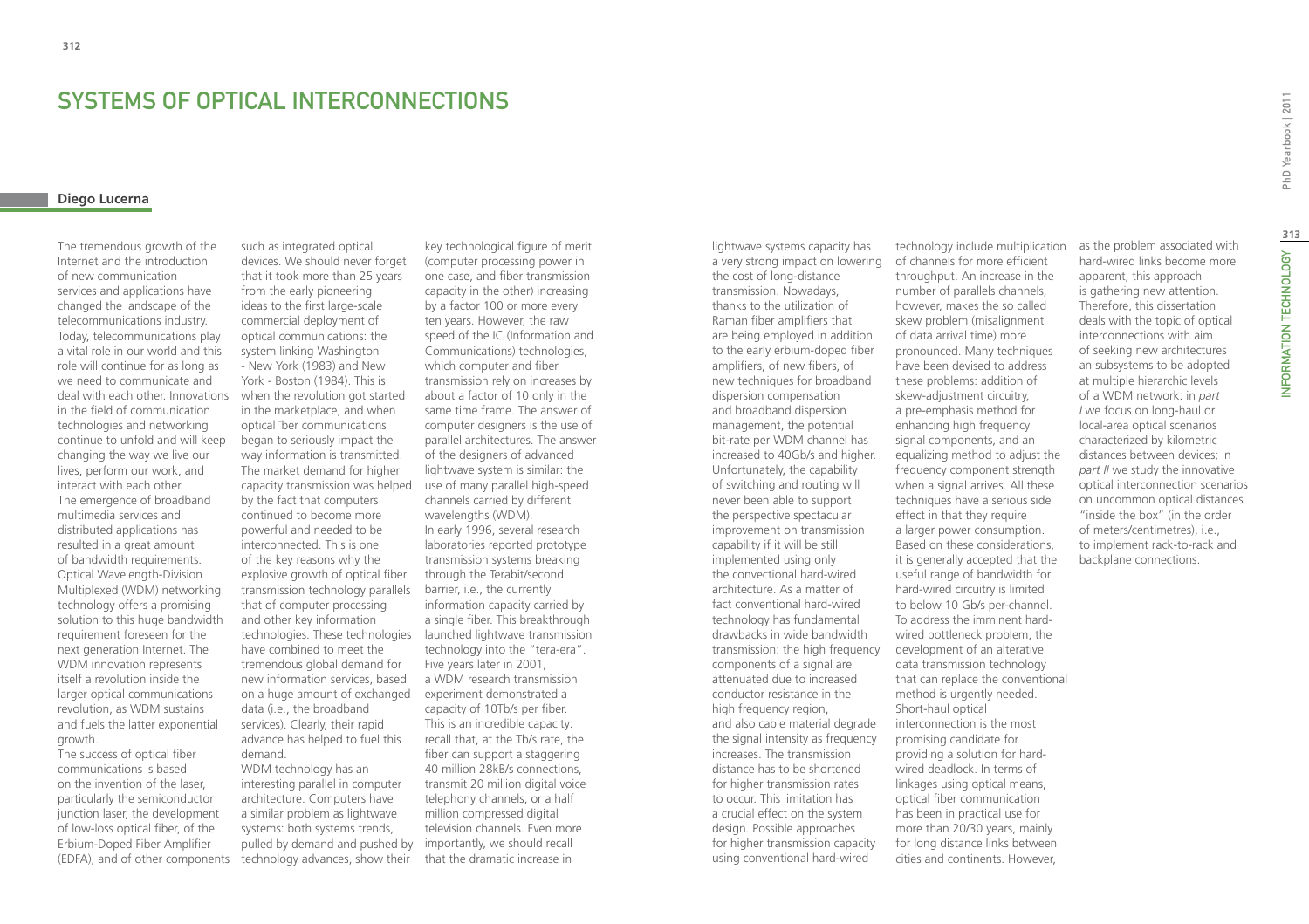# IMPI FMENTATION OF A CELL REDUNDANT BASED BMS for Li-ION battery pack used in low and medium power electric vehicle applications

# **Antonio Manenti**

and thanks to a higher awareness made by multiple cells serially Nowadays, due to the growing cost of fossil fuel and the issues related to atmospheric pollution, from manufacturers and consumers about the opportunity to use alternative energy fonts for mobility, more and more vehicles, electric or hybrid, are being produced. This pushed the batteries market and, in turn, those related to the battery management systems, to develop more performing systems able to increase the operative efficiency and the lifetime. The main application areas are extremely various ranging from chemistry, to modeling, through system control, up to power electronics. All this fields play key roles for the reliability and effectiveness of electric vehicles, also hybrid or plug-in. In particular, during the major research I worked on systems for the control of the power flow from and to the accumulator. especially in systems based on multi-accumulator configuration (battery packs). Moreover, I worked on mathematical battery models able to closely mimic the behavior of the accumulator under different operating conditions.

In the first part has been tackled the problem of voltage unbalance (and hence the State of Charge imbalance) between cells belonging to a battery pack.

This phenomenon end up to be one of the main causes that limit the lifetime of battery packs connected. Moreover, for some chemistries, and especially for battery pack based on Lithium cells, a prolonged voltage imbalance can cause potentially dangerous situations since the cell can even explode or set in fire. In order to maintain a correct by the BMS. The proposed state of charge along the battery pack and guarantee uniform cell degradation is necessary to properly manage the charge and discharge current profiles of every single cell. In this context, after a careful analysis of the solutions already proposed in literature, several solutions have been evaluated and a new BMS (Battery Management System) architecture for lowmedium power vehicles has been designed, prototyped and experimentally tested. Such system can be classified as a non-dissipative, bidirectional equalizer. First of all, this means that the proposed BMS does not use extra-power to prevent imbalance, thereby increasing the overall efficiency. In addition, it continues to work during both charge and discharge operations, improving balancing effectiveness. This system is especially suited for linear packs made up of maximum 10 Li-ion cells for low-medium power applications (in the range from

100W to 500W). This solution can be oriented to light electric vehicles (i.e. electric bicycles), which usually need low-medium voltage (24V-36V) and current (10A) associated to a simple, inexpensive and space saving layout. In fact, no extra components such as DC/DC converters, power inductors, and transformers are needed BMS strategy is based on the availability of an additional cell that can be continuously disconnected from the load. In this way, the bypassed cell is isolated to be optimally balanced while the remainder of the pack continues to provide energy to the load. At any time, while the pack works at least one cell is disconnected from the string. There are three main features of the proposed architecture. First, balancing is active in both the charge and discharge phase. Second, the BMS layout is considerably space saving, which is a primary task for two-wheel vehicle applications that are often subjected to hard space constraints. Third, the solution offers an intrinsic hardiness to a cell fault. In fact, if the pack should contain a cell with a severe fault, the BMS can identify and bypass it permanently. Moreover, the proposed architecture is very flexible, economical and stable. Compared with other balancing

systems it does not require any specific driver or PWM controller (that can strongly affect the overall cost), neither high power inductors nor diodes (responsible of space consumption). The MOSFETs used to implement the switches do not need to meet any special requirement except the low on-resistance. So, in future, the development of a custom IC integrating the switch transistors (MOSFETs and BJTs) could be considered. A drawback is that a substantial effectiveness of the technique limits the dimension of the pack to about 10 cells, i.e. up to 500W. This means that the proposed BMS architecture is suited for low-power automotive applications, such as electric scooters and bikes. For higher power demanding loads, a modular combination of several cell-redundant BMSs can be conceived. Of course, in this case the complexity of the layout is also sensibly increased. The second part of the research focuses on modeling of Lead acid (PbA) batteries for deep cycle automotive applications. The complexity of designing battery models comes from the intrinsic nature of these systems that involve both electrical and electrochemical aspects. On the other hand, a suitable battery

model representative of the

conditions, allows to predict the system output, which in turns is important when a model-based diagnosis/prognosis framework is to be built. This is motivated by safety and reliability issues. Depending on the particular application, each model has to meet different requirements. Often, especially in vehicle

with low order models which do not require high computational effort, hence excluding first principle, electrochemical models. The goal of this type of models might be limited to track specific variables, for instance state of charge (SoC), terminal voltage, body temperature etc. Over the years, the inputoutput behavior of batteries has been modeled mainly through electrochemical and equivalent electrical circuit models. The former are usually adopted by battery manufacturers and researchers to understand the influence on battery performance of the use of new materials, change in physical dimensions and tolerance on abuses. Complexities of electrochemical models generally prohibit them from being used effectively in embedded systems where computational power is usually limited. The latter are more intuitive and easy to handle for all that people that usually deal with battery-powered systems even without a deep knowledge of cell chemistry principles. Equivalent circuit models represent a simplification of electrochemical models by using electrical circuit elements to describe the battery behavior. These are more frequently adopted in on-vehicle applications on which the battery type is well defined and a simple model is used by the BMS to prevent dangerous situations or, for example, to predict the SoC and state of health (SoH) of battery pack. Despite the fact that new battery chemistries are available nowadays for use in EVs, HEVs and PHEVs, PbA batteries still play an important role in automotive applications thank behavior under certain operating

applications, it is desirable to deal

to their robustness and low cost. They are often used as main storage system in the most of all-electric medium-power vehicles (golf carts, electric forklifts, electric wheelchairs, indoor passenger vehicles) as well as military vehicles. Moreover, this chemistry is extensively adopted in all steady applications where the battery pack does not have to be moved, such as uninterruptible power systems and telecommunication back-up systems as well as storage unit for solar panel applications. Although this battery chemistry has been used for more than a century, some interesting phenomena are still not completely understood and correctly managed by most of the battery models. Among them, there is the so called 'Peukert effect'. Basically, it phenomenologically describes the apparent capacity reduction at high current discharge rates. This part of the research aimed to design, calibrate and validate a new PbA battery model based on equivalent electrical circuit able to rationally capture the aforementioned 'Peukert phenomenon' under all operating conditions.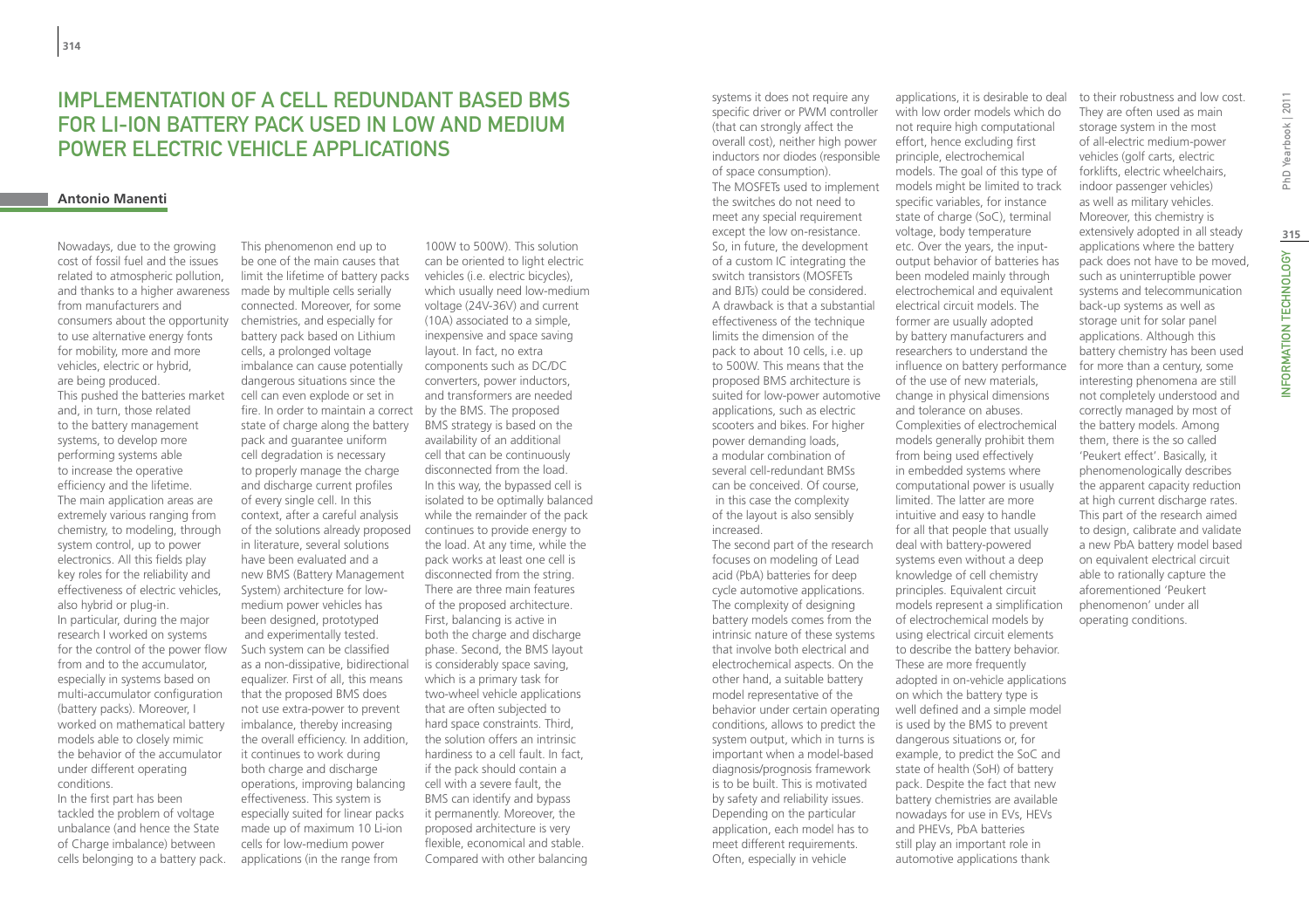# Vehicle-to-Driver, Vehicle-to-Vehicle and Vehicle-to-Environment interactions: modeling, control and data-analysis

# **Vincenzo Manzoni**

Transportation systems are an important tool for applying the latest information technology results. In particular, two areas have lately been attracting more interest. On one hand, data analysis techniques can be applied to better understand the environmental impact of vehicles and can act to reduce their carbon footprint. On the other hand, the pervasiveness of sophisticated small devices, such as mobile phones, can dramatically improve the interaction between the vehicle and the user, other vehicles and the infrastructure. The goal of reducing CO<sub>2</sub> emissions has increased demand for vehicle engines that emit less and less carbon dioxide per kilometer. It is well known that driving style has a strong impact on fuel consumption, which directly corresponds to  $CO<sub>2</sub>$  and  $NO<sub>x</sub>$  emissions. Previous research demonstrates that by improving the driving style, drivers can reduce their fuel consumption. However, it is not easy to quantify the driving style of a driver without impacting on the vehicle system architecture.  $\mathsf{CO}_2$  emissions can also be reduced by leveraging the rising interest in electric vehicles. An accurate estimation of the power demand according to different deployment scenarios is needed to motivate people to invest in green power plants. Moreover,

such knowledge can also drive long-term investments in new generations.

Finally, nowadays mobile phones are not only used as devices for making calls in mobility. They are provided by large touch screens and are usually always connected to the Internet. Moreover, with the increasing computational capability of their processors and the integration of new sensors, such as accelerometers magnetometers and GPS receivers, they can be exploited as *mobile laboratories* for applications requiring logging and data analysis of inertial data. This Thesis has been developed within this interesting and evolving context, with the aim of proposing innovative solutions which are both effective from the application viewpoint and theoretically sound from a methodological perspective.

### **Thesis aims and organization**

This Thesis regards the modeling, the control and the data analysis of the vehicle dynamics and of the interaction between vehicles and drivers, other vehicles and the infrastructure. The Thesis is divided in two parts. The first part discusses the estimation of the vehicle dynamics using data gathered from vehicleindependent systems. Three vehicle-independent systems are presented, two based on custom hardware and one based on modern mobile phones. This methodology together with data analysis techniques has been applied and experimentally validated in three different contexts.

The estimation of the driving-style economy and safety using inertial information.

The analysis of the grid impact of electric vehicles using inertial. The automatic identification of transportation modes and a realtime estimation of CO<sub>2</sub> emissions using mobile phones. In the second part, modern mobile phones are exploited as middleware for the interactions between the vehicles and drivers, other vehicles and the infrastructure. First, using a smartphone and a wireless Bluetooth medium, an original interaction system for motorcycles based on vocal synthesis and speech recognition has been implemented. Secondly, this system has been used as an interface between the driver and the hardware and software implementation of the architecture of the European Project SAFESPOT. SAFESPOT aims to assess and demonstrate how the cooperation among vehicles can improve the road safety. In this context, one of the key problems is providing an accurate absolute position estimation and it is interesting to understand how low-end receivers perform in this scenario. Therefore,

an accuracy assessment of widely deployed GPS receivers and an algorithm to improve the position estimation based on satellite constellation is presented.

### **Driving Style Estimation Algorithm**

affect the fuel consumption and therefore the  $CO<sub>2</sub>$  emissions. This Chapter proposes a method to quantify the driving style fuel economy and safety via inertial measurements. Firstly, it presents a low-cost and vehicle-independent system for the acquisition of the variables related to the dynamics of a vehicle. Then, it describes the signal processing and the algorithm which calculates the over-consumption of energy with respect to different reference profiles. Finally, experimental results show the algorithm applied to real data gathered from public transportation vehicles.

# **Analysis of the Grid Impact of Electric Vehicles**

This Chapter proposes a methodology to estimate the mechanical energy at the wheel of electric vehicles through inertial on experimental data have been carried out to analyze the grid impact of electric vehicles and the size of their battery pack according to different recharge policies and the presence of a system to accumulate energy from a regenerative brake. The experimental campaign is carried out with different types of cars, traveling in urban and out-of-town roads.

### **Transportation Mode Identification for CO<sub>2</sub> emission estimation**

This Chapter proposes a novel method to estimate in realtime the  $CO<sub>2</sub>$  emissions using inertial information gathered from mobile phone sensors. A correct driving style can strongly Lin particular, an algorithm automatically classifies the user's transportation mode among eight classes by using a Decision Tree classification algorithm based on features computed from the total acceleration. A second algorithm computes the traveled distance in energy efficient manner, through an optimized mixed use of GPS and Internet map services. Finally, the system makes use of the results of the two algorithms for estimating traveler's  $CO<sub>2</sub>$ emissions in real time.

### **Smartphone-based Driverto-Infrastructure Interaction System**

This Chapter concerns the definition and implementation of an interaction system for motorcycles. The system consists of a vehicle-to-driver and a vehicle-to-environment communication mechanism based on a smartphone core and a wireless Bluetooth medium. The measurements. Simulations based system is constituted by a vehicle with a CAN bus, an embedded electronic which uses a CAN-to-Bluetooth gateway, a smartphone and a Bluetooth helmet. The driver-to-vehicle system is based on an audio interaction. The vocal synthesis, the speech recognition, and the web gateway are smartphone applications. The Chapter describes the hardware and software architecture and some case-study specific implementation issues. An evaluation of the critical aspects of the system is also provided.

# **Implementation of the SAFESPOT Architecture on a Motorcycle**

The SAFESPOT Integrate Project is a European co-founded project which aims to understand and assess the potential of a cooperative approach in terms of road transportation safety improvement. This Chapter focuses on implementation of the SAFESPOT hardware architecture designed to collect, fuse, and store data from the vehicle sensors and from the external positioning subsystem of a Powered Two-Wheeler vehicle, the Piaggio MP3 250  $\text{cm}^3$ .

### **GPS Optimization for Road Safety Applications**

Vehicle localization is an important component of Intelligent Transportation Systems. Localization typically relies on a *Global Positioning System* (GPS). However, for many applications the accuracy and the reliability guaranteed by commercial, low-end GPS devices is not sufficient. In this Chapter a novel method to estimate an index which summarizes the state of the satellite constellation is proposed. Experimental results show that it is correlated with the localization error. An algorithm for the estimation and the correction of the GPS offset is therefore proposed. The improvement of the localization accuracy is demonstrated using an automotive, high-end GPS.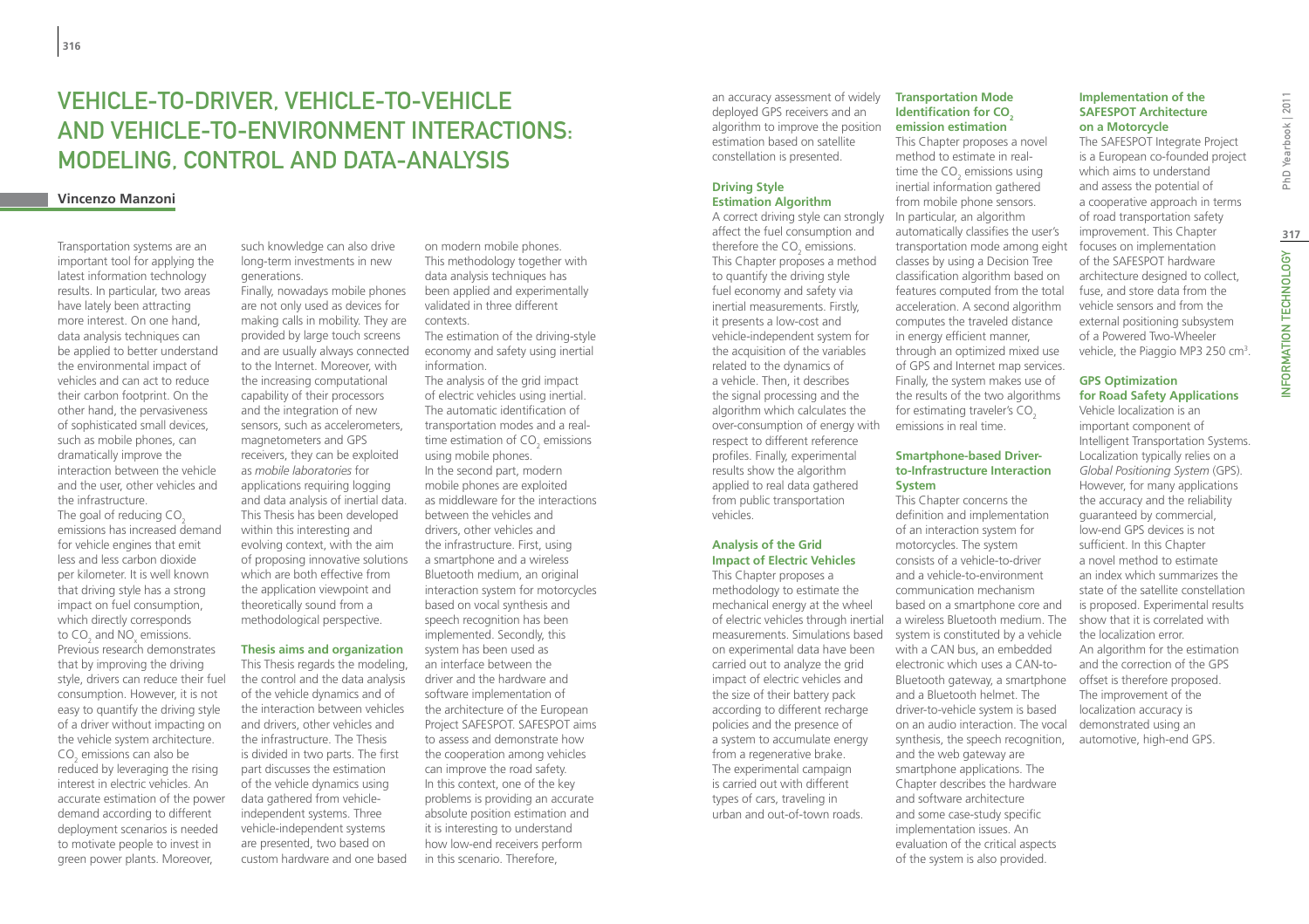# Enhancing User Interactions with Haptics: from Simulations to Conceptual Modelling

### **Davide Mazza**

Haptic devices are becoming a common way of user interaction in several fields of applications, from gaming, to mobile, automotive, etc.. Such kind of devices are able to provide force or tactile feedbacks to the user. Figure 1 shows the Sensable PHANTOM©, a widely used haptic device: the user can move taking the stylus in its hand, and can feel a force that opposes or facilitates the hand's movement. While applications adopting haptic technologies are increasing, the common practice for the development of haptic-enhanced applications still consists in writing the application code manually, with the help of proprietary software libraries for interfacing with each used device. In this work, starting from two case studies taken from real-life haptic-enhanced applications, the process of haptic applications' development is abstracted by the definition of a conceptual language that could allow the specification of haptic feedbacks in applications. The language covers those aspects of modelling of that force response to render. The first case study is taken from the chemistry field, and consists in the development of a framework simulating the interaction between an electric charge and a molecule, where the user can feel the interacting force with the haptic device.

information available to scientists the user was able to correctly This tool can be used as a *technology-enhanced learning*  framework for educational purposes in secondary schoolor university-level chemistry courses. Figure 2 shows a screenshot from the running framework. The user is shown the 3D geometrical model of the molecule, which is loaded from a file in one of the formats widely used in the chemical and biological field, to rely on the real and researchers in the field. The involved forces to simulate the interaction is computed using the data obtained as the outputs of a computational chemistry tools to make the simulation as more realistic as possible, and adherent to what is the state of the art of the modelling of such phenomena in the research of the field. Molecules can be chosen and loaded from a set of molecules of different nature and complexity stored in a repository. The second case study is taken from nano-manipulation field, and deals with the simulation of a magnetic tweezer, a tool used in research for the manipulation of nano-dimensional objects exploiting the generation of magnetic fields. This simulation is coupled with a real magnetic tweezer and with a haptic device, through which the user can feel the resistance force of moving the nano-scale

control on the motion of such objects, thus making the tweezer generating the proper magnetic fields to obtain the desired movement. During the development of such cases, a set of studies on force perception by the user has been conducted. In particular, the interest was on determining to what extent perceive the force feedback provided, and consequently at which degree the information associated with that feedbacks were correctly understood by the users. A usability study was also conducted on the chemical framework, in order to see how the implemented haptic elements can affect the usability and the way in which it can be improved by the addition of multi-modal elements, e.g., visual / audio effects coupled with the haptic feeback to integrate the force information felt by the user. From the two case studies, a high-level graphical formalism, named *HaptML (Haptic Modeling Language)*, has been defined in order to allow the abstract definition of force feedbacks for haptic-enhanced applications. Exploiting a *model-driven approach*, HaptML allows to specify haptic properties of *haptically-active areas (HAAs)* 

objects into their real physical environments, and exerting a



**1. The Sensable PHANTOM© haptic device**

in a 3D virtual environment, and to automatically generate the code for their rendering. In particular, the language identifies the basic components that allow the definition of force models, to be used to define the haptic feedbacks. Such components are called *units*; 4 classes of units have been identified:

- ∙ *Force units*, which represent the most used force models;
- ∙ *Modifier units*, which allow to modify the force values computed by force units, e.g. by amplifying the force to be rendered, or by changing its duration in time;
- ∙ *Composition units*, which allow to build up the final force feedback by composing different force effects;
- ∙ *Status units*, which allow to set or retrieve the status variables (position, speed, input force, etc.) of the used haptic device.



**2. A screenshot of the chemical framework**

Units can be composed in *chains*, in order to obtained the desired haptic effect. Figure 3 shows an example of a chain of HaptML unit. Two force models are here employed: a *spring* force, which determines a position-based force according to the position of the stylus of the device with respect to a given point, and a *damper*  force, which a velocity-based force used to model a viscosity effect. These two forces are *summed up* to determine which is the final force felt by the user. HaptML is thus a force modelling language, that allows to specify the *function model* used to define the force to render. Code generation for a specific haptic platform can be obtained with the use of a set of *code template files*, which are parametric template files that define how each single unit of HaptML can be

# $\ddot{}$

**3. An example of force model specification with HaptML**

implemented on a selected target platform. Finally, haptic devices have been applied to improve current Web page navigation and contents exploration. Due to expected spread of haptic devices in next years, they can be used to substitute current devices, e.g. mice, for browsing the Web and other similar tasks. The coupling of the developed formalism with an already existing domain-specific language for Web application model-driven development is proposed, in order to allow the automation of the development process of haptic-enhanced Web applications.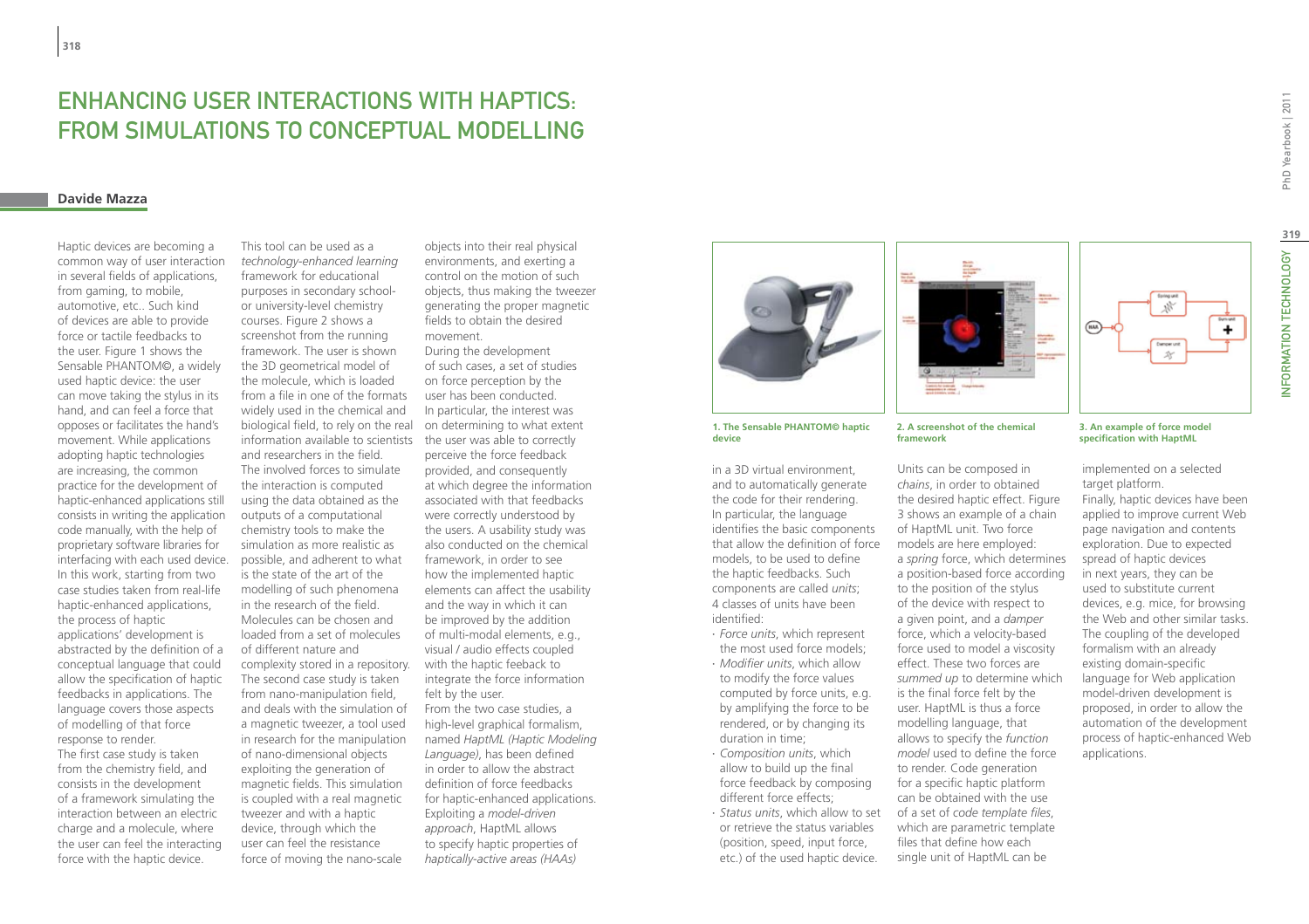# EVOLUTIONARY TESTING OF STATEFU SYSTEMS: A HOLISTIC AP

### **Matteo Miraz**

presents TestFul, our evolutionary complex classes and outperforms Testing should be one of the key activities of every software development process. However it requires up to half of the software development effort when it is properly done. One of the main problems is the generation of "smart" tests to probe the system, which is both difficult and time-consuming. The research community has been proposing several ways to automate the generation of these tests; among them, the search-based techniques recently achieved significant results. This doctoral dissertation testing approach for stateful systems; it is tailored to work on object-oriented systems. It uses a holistic approach to make the state of object evolve, to enable all the features the class provides, and to generate the shortest test with the utmost coverage for the class under test. We employ several complementary coverage criteria to drive the evolutionary search. We aim to generate tests with high fault detection effectiveness. To this end, we consider the system from complementary perspectives and we combine white-box analysis techniques with blackbox ones. The evolutionary search is completed with a local one, and we establish a synergic cooperation between them. The evolutionary search concentrates

on evolving the state of objects, while the local search detects the functionality not yet exercised, and directly targets them. All the proposal were subject to an extensive empirical validation. We devised a benchmark composed of independent benchmarks for tests, public libraries, and third party studies. As comparison, we consider both search-based, symbolic, and traditional (i.e., manually generated by human being) approaches. The achieved results were encouraging: TestFul efficiently generate tests for the other approaches. The proposals presented in this dissertation open new interesting research directions. On one side, one can continue refining the search strategy, by considering more advanced search techniques and by leveraging more advanced coverage criteria. On the other side, one can adapt the approach to work either at a coarse-grained level –and focus on the integration testing– or on other kind of stateful systems (e.g., components or services).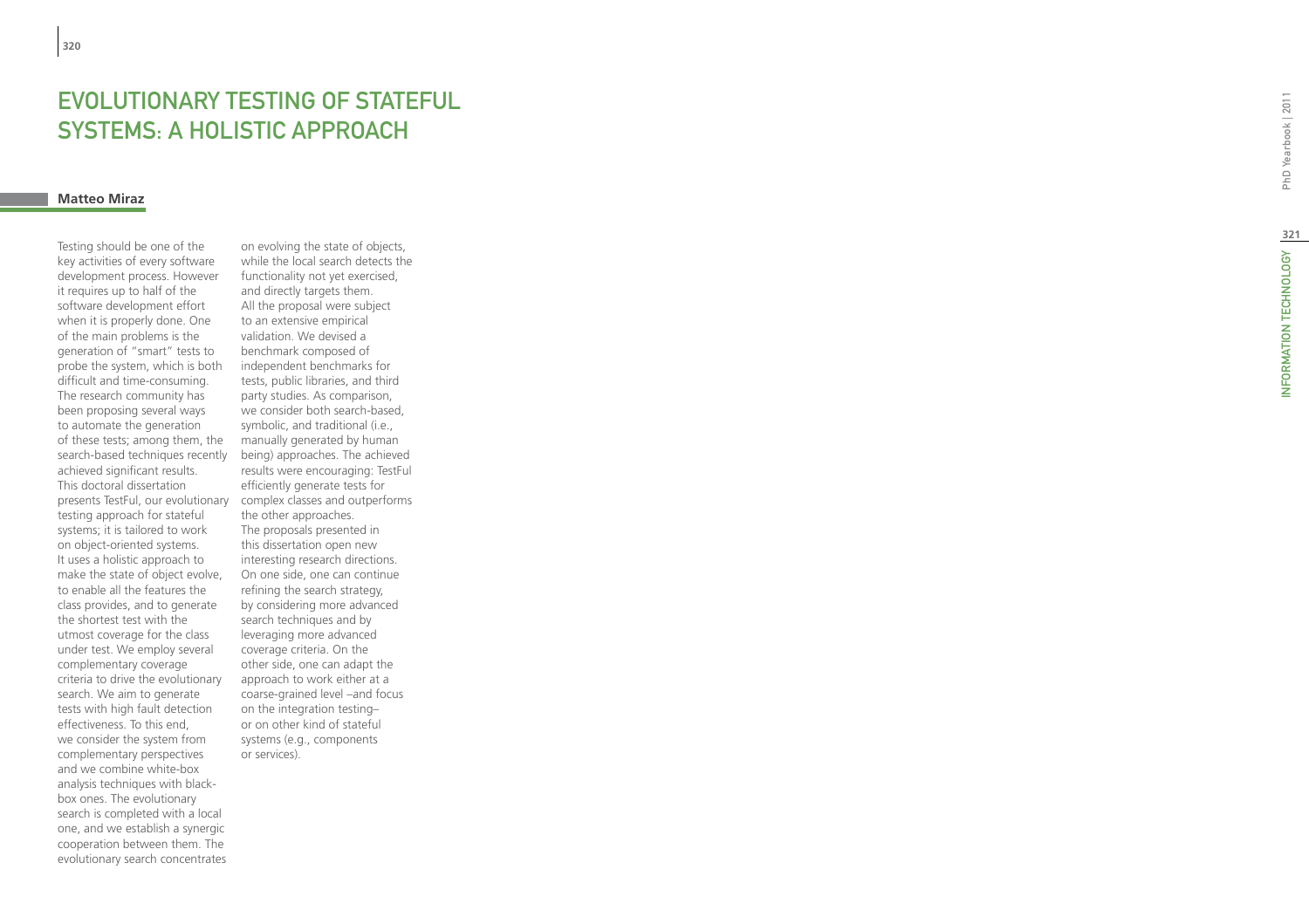# Behavioral Modeling, Inference and Validation for Stateful Component SpecIfications

### **Andrea Mocci**

This thesis illustrates and consolidates our research effort in the field of component specification modeling, inference and validation. In this thesis, we focused on stateful components, and in particular in data abstractions, which are fundamental entities used to build more complex components.

Historically, formal modeling and specification of data abstractions have been investigated for a long time, but despite of this effort, no solution is universally accepted. Moreover, formal specification writing is a difficult task which requires solid mathematical skills and it is usually (at least) as expensive as writing code. Because of this issue about formal specifications, in practical software development processes they are usually absent, or kept inconsistent during the evolution of software artifacts. However, formal specifications are essential for many software development activities like verification and validation; thus, their absence can be an issue that may impact on software quality.

To address the issue of specification absence, recent research activity has been focusing on specification recovery, that is, on providing automatic or semi-automatic techniques that, through software analysis,

are able to retrieve formal software specifications. The proposed methodologies differ on the specific kind of software artifact to be analyzed and thus on the its formal model to be extracted.

This thesis focuses on specification artifacts. In fact, adopting languages and methodologies for object-oriented software, and in particular specification techniques for data abstraction, which is the most important abstraction mechanism in objectoriented programming. To provide extraction or inference mechanisms that support data abstractions, a proper specification mechanism must be adopted. Most popular ones, like JML, which rely on method pre and postconditions, cannot easily handle data abstractions. In fact, such methodologies use some kind of abstract model to specify the behavior of the data abstraction, such as mathematical sets, arrays, lists, etc. Such abstract models play the role of an abstract implementation. Although abstract models differ from the implementation, they may introduce an implementation bias in the specifications, and they somewhat lower the level of abstraction. In fact, on the one side, we would like specifications to abstract away from the implementation details of data objects and just express their ``externally observable'' behavior.

On the other, such behavior depends on the internal state of the object.

This issue also emerges when addressing the specification inference problem casted to data abstraction as source a specification language that uses abstract implementations might introduce further effort by considering all the possible combinations of models that could be used to explain the behavior of the data abstraction.

This thesis mainly faces the problem of specification inference for data abstractions by providing three main contributions:

- ∙ A Behavioral Specification Language for data abstractions, called Intensional Behavior Models, based on a fully blackbox model which leverages a trace representation of possible object instances; the specification method also includes an incremental approach in writing specifications starting from partial models to full-fledged specifications; ∙ a Synthesis Algorithm for the
- proposed specification language, taking two possible artifacts as source: either a black-box implementation of a data abstraction or a specification

based on contracts à la JML; ∙ a validation approach, wich leverages an adaptation of the small scope hypothesis to verify that intensional behavior models are coherent with properties expressed as algebraic specifications.

The proposed specification method is based on an incremental approach which first outlines a partial behavior model of the artifact to be specified and then proceeds to generalize it to a full-fledged specification. The partial models considered are called Behavioral Equivalence Models (BEMs). A BEM provides a way to describe the behavior of classes of behaviorally equivalent instances for a given data abstraction. Essentially, a BEM is a finite state machine in which each transition represents a is labeled with observer return values; moreover, each state represents a set of behaviorally equivalent instances.

should be described by example in are usually expressed in first-The main motivation of outlining a partial model like a BEM is a variation of the small scope hypothesis. In this sense, we consider the example behaviors as described by a BEM as relevant, that is, the intended overall specification of the data abstraction is simply a generalization of the BEM. Both normal and exceptional behaviors the BEM.

which is a labeled finite state machine, is a formalism which could intensionally generate all the possible valid BEMs for the data abstraction to be specified. The Intensional Behavior Model

is exactly such kind of formalism. Because an automaton can be effectively described as a graph, an intensional behavior model is a graph grammar that can produce all the possible BEMs.

Another contribution of this thesis is the SPY approach for specification recovery, which addresses the problem in the context of components that behave as data abstractions. The SPY approach considers components as black boxes and uses dynamic analysis to extract a precise description of their behavior. First, the approach uses automated testing to build a precise finite-state description of the component behavior within a limited and small scope, in terms of method parameters and length of test cases. This intermediate description is a BEM, and it is then generalized method invocation and each state to an intensional behavior model which describes every possible behavior of the component even outside the observed scope. This artifact can be viewed as a likely specification of the data abstraction. The generalization is essentially obtained by identifying canonical method sequences describing every possible state of the component together with well known invariant detection techniques.

Later, we analyzed the possibility of deriving behavioral equivalence models from contracts. Contracts order logic and use some abstract A natural generalization of a BEM, implementation to describe class invariants and pre-post condition of methods. This formulation usually hardens the possibility of verifying externally observable properties, such as the ones which can be expressed with algebraic

specifications. Thus, behavioral equivalence models derived from contracts may help this kind of validation analysis. We use the JForge Specification Language (JFSL) as a source language for contracts, and we first derive a BEM for the specification within a small scope, by essentially grouping behaviorally equivalent representations and deriving abstraction functions.

The absence of a universally accepted specification methodology determines also the relevant problem of specification consistency. Whenever different formal descriptions are given for the same software artifact, or whenever they are extracted with specification recovery tools, it can be relevant to determine their consistency. We addressed this issue in a particular instantiation, whose motivation derived from the problem of comparing specifications recovered with

SPY with competing approaches. In practice, we propose a model checking based technique which determines the consistency of intensional behavior models with algebraic specifications. However, the approach has relevant application even outside the context of specification recovery. In fact, axioms of an algebraic specification can be easily considered as behavioral properties - that is, properties expressed only in terms of externally observable behavior and can be used to validate BEMs alone or BEMs derived from intensional behavior models.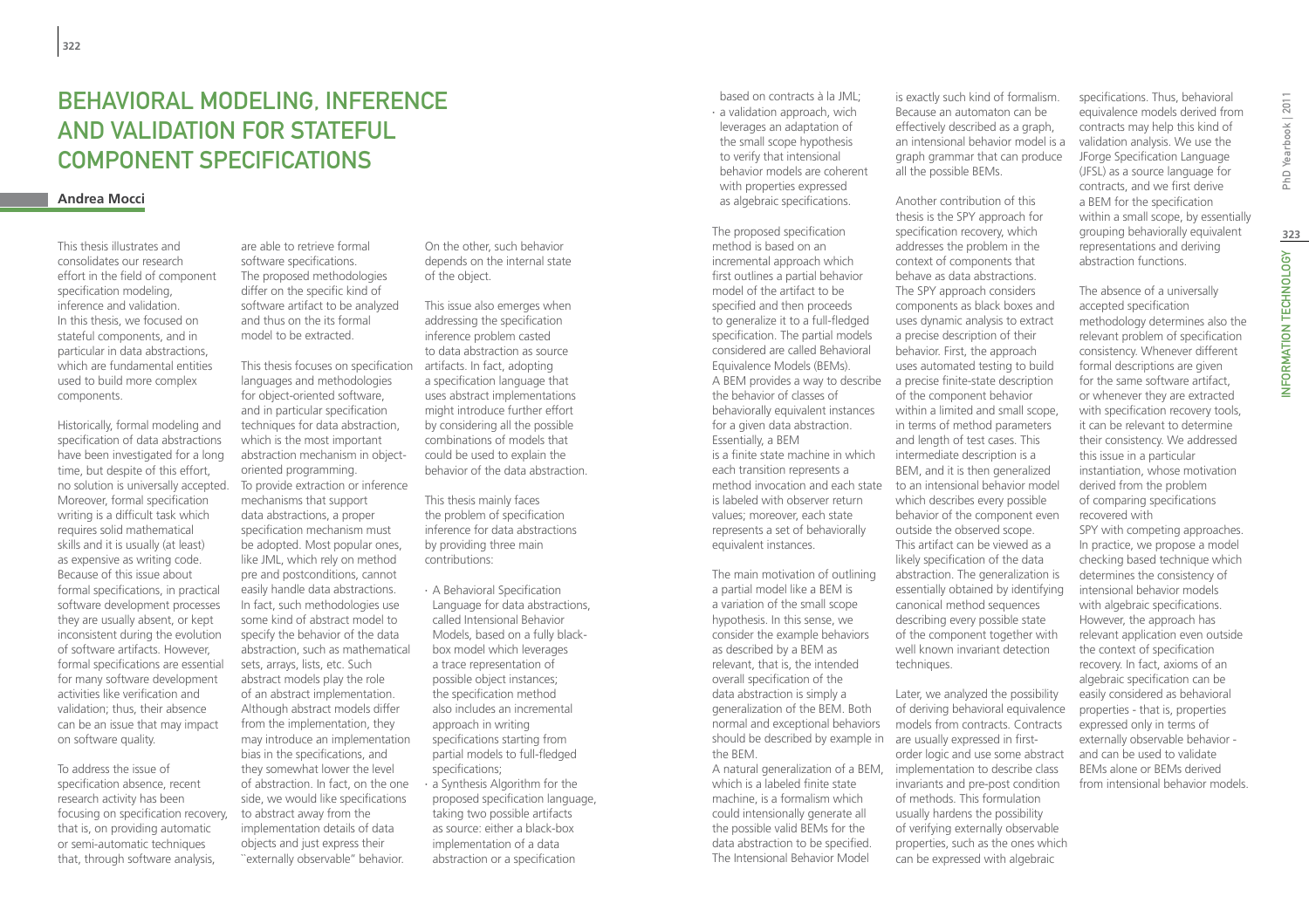# INTERFERENCE MANAGEMENT IN MULTI-USER MULTI-CELL SYSTEMS

### **Daniele Molteni**

WiMAX and 3GPP LTE systems as a general MIMO-OFDMA In this Ph.D. dissertation we present the study of interference management techniques and resource allocation strategies in multi-user multi-cell wireless systems. Performance of current multi-cell systems is heavily limited by the available bandwidth, complexity constraints of commercial devices and impairments affecting the radio environment. Increasing interference level is one of the bottleneck for the expansion of wireless networks and a severe limitation for throughput improvements. Interference problem is foreseen to become more significant year by year both in new 4G technologies such as in IEEE in old infrastructures such as GSM networks. In this dissertation we focus on two transmission paradigms: Time Division Multiple Access (TDMA) and Orthogonal Frequency Division Multiple Access (OFDMA), respectively in Part I and Part II of this work. The thesis provides contributions focusing on two aspects of the considered technologies: physical (PHY) layer and radio resource management (RRM) algorithms design. For the OFDMA system, different multi-user access policies are studied and their performance are evaluated through a novel analytical framework. The RRM design

problem is then addressed by proposing a channel-aware scheduling algorithm developed to reduce the interference generated by the multi-cell system. Considering TDMA, a multi-user access approach is accounted following the idea provided by the Orthogonal Sub Channel (OSC) included in the latest GSM/EDGE standard release.

An optimized uplink receiver is proposed for the interference limited scenario and its performance are then employed to define an optimized scheduling algorithm developed adopting the guidelines also used in the OFDMA case. In particular, considering system, we propose an analytical framework where the main resource allocation policies, namely randomization and coordination approach, are evaluated. Performance assessment is necessary to provide to the RRM reliable models for the system level optimization. The wide range of possible propagation/ interference scenarios and cellular deployments makes this evaluation a very complex task. Analytical models for physicallayer performance (even if for simplified settings) are relevant to reduce the computational burden of extensive simulations when defining simplified

strategies. We propose a methodology that provides the PHY layer performance in terms of bit error rate (BER) at the output of the FEC decoder. In order to be useful and practical, the analytical framework must account for the main systems settings such as multi-cell scenarios with realistic channel/ interference models subject to space-time dispersive fading. Specifically, the proposed bound is derived accounting for bit interleaved convolutionally coded transmissions and different multiantenna techniques ranging from beamforming to OSTBC coded systems. Furthermore, the analytical approach is designed to take into account non-stationary intercell interference generated by the fluctuations of the traffic load over the multicell system. Finally the described bound is cast to assess the performance of realistic 4G systems, in particular for WiMAX (IEEE 802.16d-e) and 3GPP LTE. We deal with the RRM protocol design of the considered MIMO-OFDMA system providing an optimized scheduling algorithm. Here the problem of resource allocation of radio resources is discussed. The bandwidth is divided into logical subchannels (i.e., group of subcarriers over a frame) and the resource allocation aims at assigning the subchannels to the users

following an optimality criterion. The optimum is defined as the minimum transmitted sum power used by the BS to serve all the users in the cell. The algorithm is centralized and carried out at a cell-level, each BS is supposed to perform the scheduling locally without any kind of coordination among neighboring BSs. On the other hand all the MSs are supposed to communicate through a feedback channel the state of the DL connection with their own BS. The information are related to the SINRs of all (or a subset) the logical subchannels. We account for a multi-cell environment where the allocation strategies adopted in each cell directly influence the inter-cell interference. The resource allocation methodology provide the best association between the subchannels and the MSs and the relative transmitting powers constrained to the service requirements characterizing the link to each user. The main idea is to choose the best combinations of users and radio resources as to minimize the transmitted power, to do so, we design the algorithm around a combinatorial optimization between users and available resources. Here a framework based on game theory has been modeled to evaluate the effectiveness of the proposed resource allocation approach, studying the conditions and the probability of a Nash equilibrium in a simplified two-cell environment. Numerical results show a significant gain with respect to common multi-user access randomization strategy. Accounting for the TDMA systems, we address the analysis

of a novel multi-user access strategy: the OSC multiplexing technique. The OSC has been designed with the aim of doubling the GSM cell capacity multiplexing two users on the same radio resource. In the uplink (UL), two MSs transmit over the same subcarrier fully interfering each other. In the downlink (DL), the base station (BS) transmits two overlapped GMSK-modulated streams with a 90deg phase offset exploiting a QPSK-like modulator. For both UL and DL, the detection of the desired stream must rely on receivers with interference management capabilities. The Successive Interference Cancellation (SIC) scheme is the decoding strategy suggested by 3GPP, while a family of interference rejection receivers such as, for instance, the Single/ Double Antenna Interference Cancellation (SAIC/DAIC) algorithm can be employed in DL. We design a new twostage UL receiver: the Joint OSC Receiver (JOR) which combines a front-end prefiltering stage for the mitigation of the out-of-cell interference, with a MUD that optimally handles the mutual interference between the users that access to the same resource. Differently from conventional SAIC/DAIC, here prefilters are optimized jointly for the two OSC users, so as to minimize the interference from neighboring cells while preserving the two multiplexed signals. The second stage is a MUD that jointly estimates the two transmitted sequences: joint maximum likelihood sequence estimation (JMLSE) is considered as optimal non-linear solution, while linear detection (L-MUD) is proposed as a good trade-off

between performance and computational complexity. The JOR is here employed for the definition of a RRM scheduling algorithm which provides optimal pairing and power allocation in a GSM-OSC cellular system. The guidelines used for the OFDMA RRM algorithm are here employed and adapted for the new scenario. The algorithm is centralized and deals with the optimization of the pairing of the users and logical OSC channels. The optimization criterion is the minimization of the transmitting powers constrained to service requirements defined for each user as maximum BER for a voice quality target. Fairness is required by the OSC approach to guarantee reliable voice transmissions to both users sharing the radio channel. The proposed algorithm is designed for both UL and DL exploiting for each user some channel state information such as path-loss and interference level. Moreover, for the DL, the latest Adaptive QPSK (AQPSK) feature is adopted in the optimization to further reduce the overall transmitting power. The reduction of the required transmitting power directly affects the lifetime of the devices and the overall interference generated on neighboring cells, thus providing benefits to the whole multi-cell environment.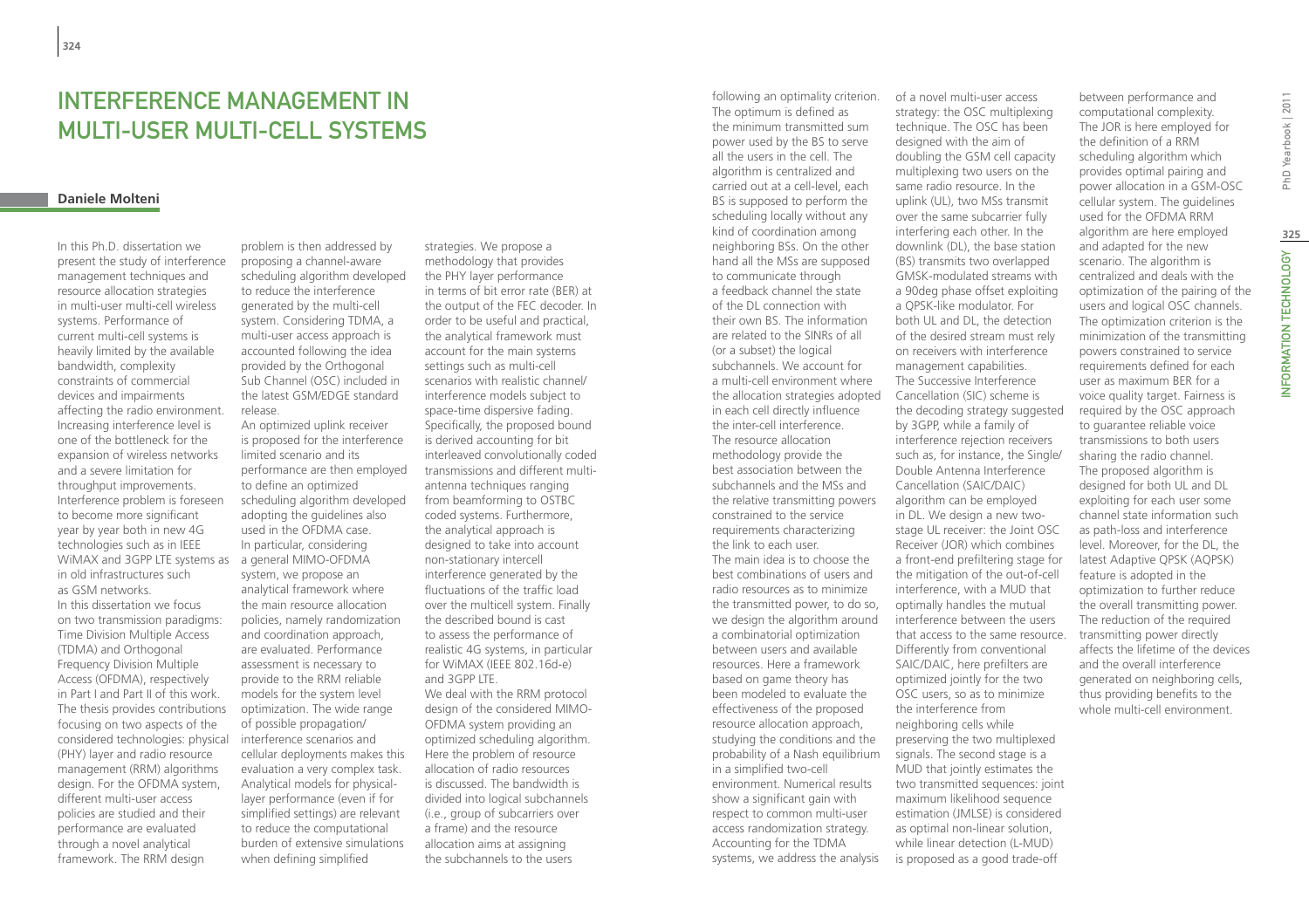# **CONTEXT B<br>AND HETEF<br><sup>Giorgio Orsi**</sup> ASED QUERYING OF DY and Heterogeneous Information So urce s

The proliferation of freelyaccessible data-intensive websites, the growing availability of pervasive and mobile applications, as well as initiatives for open-accessible linked data in the Web, provided the users with many sources of potential information. This information is "potential" because it is hidden in the data stored into data sources typically distributed, hybrid and structured in accordance to heterogeneous data models. As a consequence, the added value we can get from such data highly depends on our capability to access and interpret them. In addition, data require reshaping and integration in order to be adapted to other contexts of use than the ones they were envisioned for. From a more practical point of view, these data represent potential new business opportunities for industry, while their processing and management is a rich research field for academics.

Moreover, in the recent years the pervasive and mobile settings have grown in importance, adding to datamanagement requirements a degree of dynamicity that urges a re-thinking of the current techniques, to comply with this new open-world and opentechnology setting. Dynamic, on-the-fly, pay-as-you-go

longer considered problematic for epresent the available data integration of heterogeneous data sources are especially useful in a mobile setting. However, in these scenarios the reduced amount of power and available memory re-proposes urgent scalability requirements even in those situations that are no enterprise information systems.

The ability to structure and integrate data does not necessarily correspond to the ability to interpret them correctly to obtain valuable information and even less it implies the ability to do something useful with it, in fact:

- ∙ information is often noisy, and should be appropriately focused to the current application situation.
- ∙ information is, in general, too much to be examined manually, and should be appropriately reduced and shaped before presenting it to the user.

uses context meta-data to reduce automatically extracted from ∙ the mobile setting poses peculiar constraints that must be dealt with on a case by case basis. One of the possible means to make the answers precisely fit the current user's needs is represented by context-aware information reduction, which and personalize the information space in order to improve their processing and, eventually, their interpretation.

This thesis presents the concept of Nomadic Data Integration Systems (N-DIS) and discusses context-aware tailoring and integration techniques for querying heterogeneous and dynamic data sources, using ontologies as a means to and the contexts in which the user and the system might be required to operate. Figure 1 shows an abstract architecture of an N-DIS. In such a scenario, Semantic Web languages such as RDF(S) and OWL, which might fail on large scale data integration tasks, can play an important role as tools for on-the-fly integration of small pieces of information belonging to different, independent and possibly heterogeneous data sources.

In particular, we are concerned with the problem of query answering in ontology-based context-aware and dynamic data integration systems, where queries are specified over an application-domain ontology which acts as a global representation of the information space, and then contextualized and distributed towards a set of data-source ontologies the data sources, following automatically-created mappings between the domain and the data-source ontologies. The problem of query answering



### **1. Architecture of a N-DIS**

in data-integration systems has already been investigated for years under the names of Query rewriting/reformulation. Similar techniques have been developed for consistent query answering using data-intensive ontologies as well as in for highly expressive and rules. In this work we apply some of the results coming from these theories to an evolving scenario, composed by transient (e.g., mobile) heterogeneous data sources whose logical structure may change over time with the additional constraint of the contextualization of queries and, as a consequence, of their answers.

In our setting the interaction between the data sources and the corresponding ontologies is taken care of by domain aware wrappers that produce an ontological representation of a data source taking into account the domain ontology. The query

issued by the user is transformed into a query on contextual views over the domain ontology, and then rewritten in terms of the data-source ontologies. The general effect of this approach is a reduction of the amount of data that will be combinations of description logics retrieved from the data sources, increasing the focus of the results and possibly reducing the number of involved data sources. We consider ontologies expressed using CA-DL, a DLbased language extended with constraints that allows us to address the problem of contextual query answering by reducing it to the problem of query answering under constraints. The possible contexts envisaged in the application, and used to reduce the information space, are specified at design time by means of a general context model that extends the one of [2]

and is also represented in CA-DL.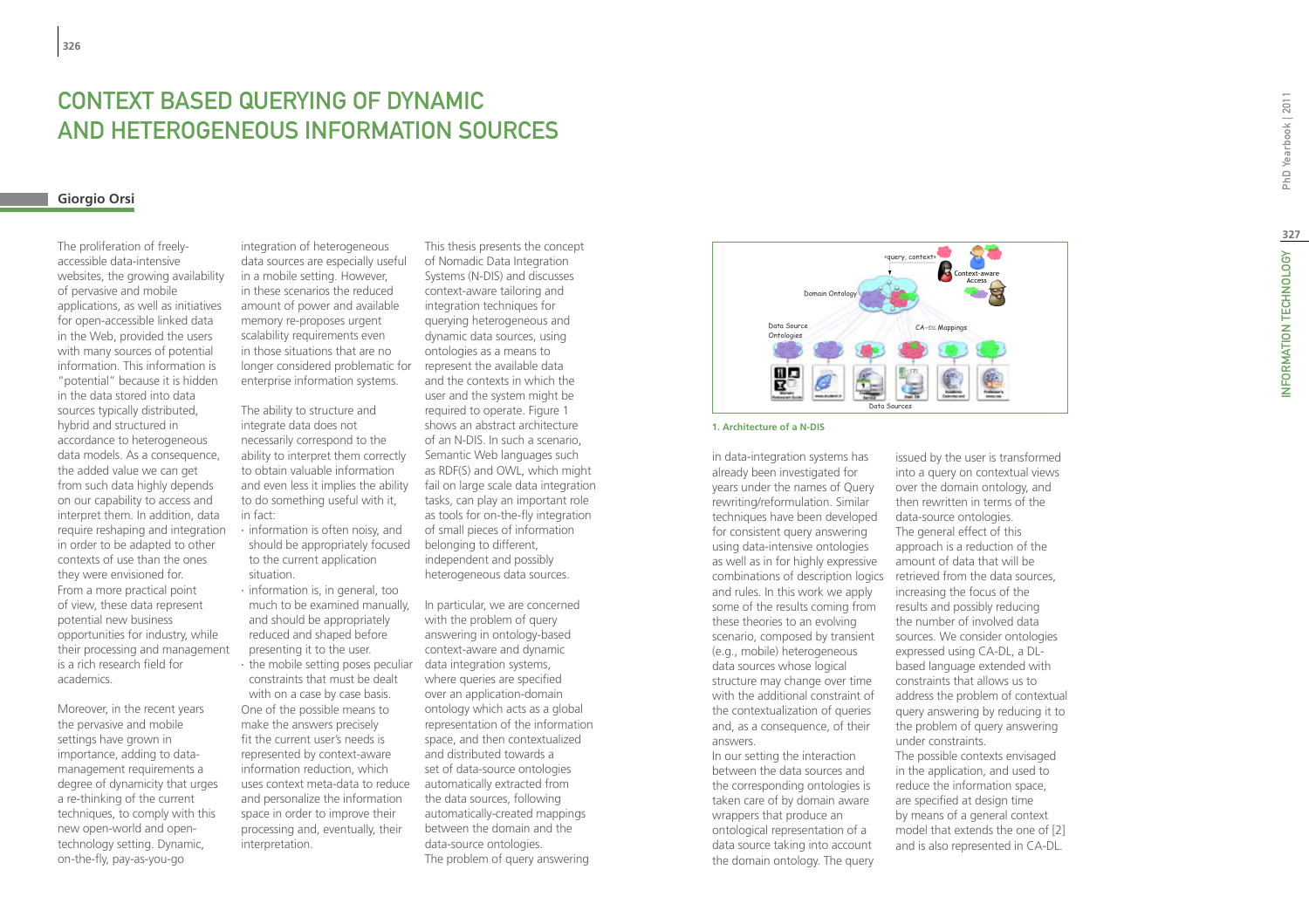# Security and Reputation-Based Systems for Wireless Mesh Networks

# **Stefano Paris**

Wireless Mesh Networks (WMNs) have recently been accepted as an effective means to provide broadband wireless connectivity without the need of a costly wired network infrastructure. The network nodes in WMNs, named mesh routers, provide access to mobile users, like access points in wireless local area networks, and they relay information hop by hop, like routers, using the wireless medium. Therefore, mesh routers form a self-organized and self-configured backbone network by collaborating in the execution of management and control operations. The nodes in the backbone network use the IEEE 802.11 standard as wireless technology to establish the radio links and maintain the mesh connectivity among themselves via routing protocols borrowed from the Mobile Ad-Hoc Networks (MANET) paradigm, such as DSR, AODV, and OLSR. Unlike MANETs, mesh routers are usually fixed and do not have energy constraints. Moreover, the gateway functionalities performed by a subset of mesh routers enable the integration of WMNs with several existing technologies, like cellular systems, Wireless Sensor Networks and WiMAX. The flexibility provided by the wireless technology has fostered the development of new communication paradigms,

like Wireless Mesh Community Networks (WMCNs), where devices owned and managed by different service providers or individuals collaborate to extend the network coverage. Mesh router owners can connect to the backbone network with their wireless devices, whereas customers can only access the WMCN services through mesh routers. Community users and customers may be charged different fees to access WMCN services. As a consequence, these services must satisfy Quality of Service requirements, and penalties can be envisaged if QoS requirements are violated. Recent research literature has focused on designing new and more efficient communication protocols to satisfy the increasing bandwidth demands and tighter quality of service requirements of user applications. Although security represents a primary concern for any customer that wants to subscribe to reliable services, little attention has been devoted so far to security problems introduced by these new communication paradigms. Due to the open and shared nature of the wireless technology and the multi-hop communication paradigm, WMNs are more vulnerable to attacks. In this thesis, we systematically analyze the vulnerabilities of WMNs and WMCNs, and propose solutions to cope with

the security threats we have identified.

Outsider adversaries can easily perform a wide variety of attacks, such as eavesdropping, jamming, man-in-the-middle and spoofing. On the other hand, the lack of an authentication and authorization system that limits the access only to authorized mesh nodes may result in internal attacks through which adversary nodes can steal sensible information of users or seriously affect the network operation. Furthermore, in the design ofWMNs, special attention must be devoted to the protection of the integrity and authenticity of the control information exchanged by mesh routers, like management and routing messages. This thesis addresses the aforementioned security issues by designing two security architectures tailored for WMNs. The former architecture, called MobiSEC, assigns to a mesh router the role of authentication and key management server. All nodes periodically receive from this node the information necessary to generate the sequence of cryptographic keys used to protect the data and control messages transmitted over the backbone. While representing an effective security solution for WMNs, MobiSEC, like all centralized solutions, is characterized by a single point of failure that can be exploited by

Programming (ILP) model to select packets sent by other participants adversaries to attack the network. We therefore design a distributed architecture, named DSA-Mesh, that improves the robustness of the entire system by increasing the number of mesh routers that are liable for the authentication and key management services. Regrettably, in some network scenarios the protocols of DSA-Mesh exhibit a greater latency than those of MobiSEC, due to their distributed nature that requires the collaboration of several network nodes to complete the authentication and key distribution tasks. To increase the responsiveness of DSA-Mesh, we propose an Integer Linear the mesh routers that minimize the overall latency of the distributed protocols. We show that a careful planning of the roles assigned to mesh routers can increase the responsiveness of DSA-Mesh, and distributed architectures that adopt similar collaborative approaches. Due to their collaborative nature, WMCNs are prone to insider attacks performed by adversaries whose behavior is mainly driven by selfish interests. In fact, all community users have two opposed interests: on the one hand, they compete against the customer devices which they serve for the available bandwidth provided by mesh routers, since they have to share the capacity of their outgoing wireless links

established with other mesh routers of the WMCN. On the other hand, mesh routers have an incentive to serve fairly a large number of users, since it can be realistically assumed that they are rewarded by the mesh community network considering both the number of served customers and their satisfaction. A selfish user that provides connectivity through his own mesh routers to other network nodes might try to greedily consume the available bandwidth by favoring his own traffic while selectively dropping others, setting firewall rules on their devices to drop almost all or customer stations, or limit the maximum transmission rates available to the served devices. Such misbehavior can lead to severe unfairness and severe performance degradation, since periodic packet dropping at relaying nodes can decrease the throughput of closed loop connections (such as TCP) established by other nodes, even when the fraction of dropped packets is small. We investigate systematically the impact of the uncooperative behavior of selfish mesh routers in the routing process. Specifically, we evaluate the performance of OLSR, the most widespread routing protocol used in WMCNs, when the path selection is driven by data-link layer metrics

that capture only the quality of wireless links, like ETX (Expected Transmission Counter). Our results show that in the presence of even a low percentage of adversary nodes data connections experience severe throughput degradation and unfairness. To address the the problem of reliable routing in the presence of selfish participants, we propose a novel cross-layer metric, EFW (Expected Forwarding Counter), and two further refinements that combine information across the data-link and network layers to select the most reliable and highperformance network paths. The results obtained through simulations and experiments on real-life testbeds show that our cross-layer metric and its refinements accurately capture the path reliability, considerably increasing the WMN performance. Finally, we present a detection framework based on a novel and effective reputation model to identify the insider adversaries that disseminate false information about the relaying behavior of other mesh routers to affect the routing decisions and favor their colluding nodes. Numerical results show that the proposed mechanism provides high detection accuracy, even when a high percentage of mesh devices misbehave.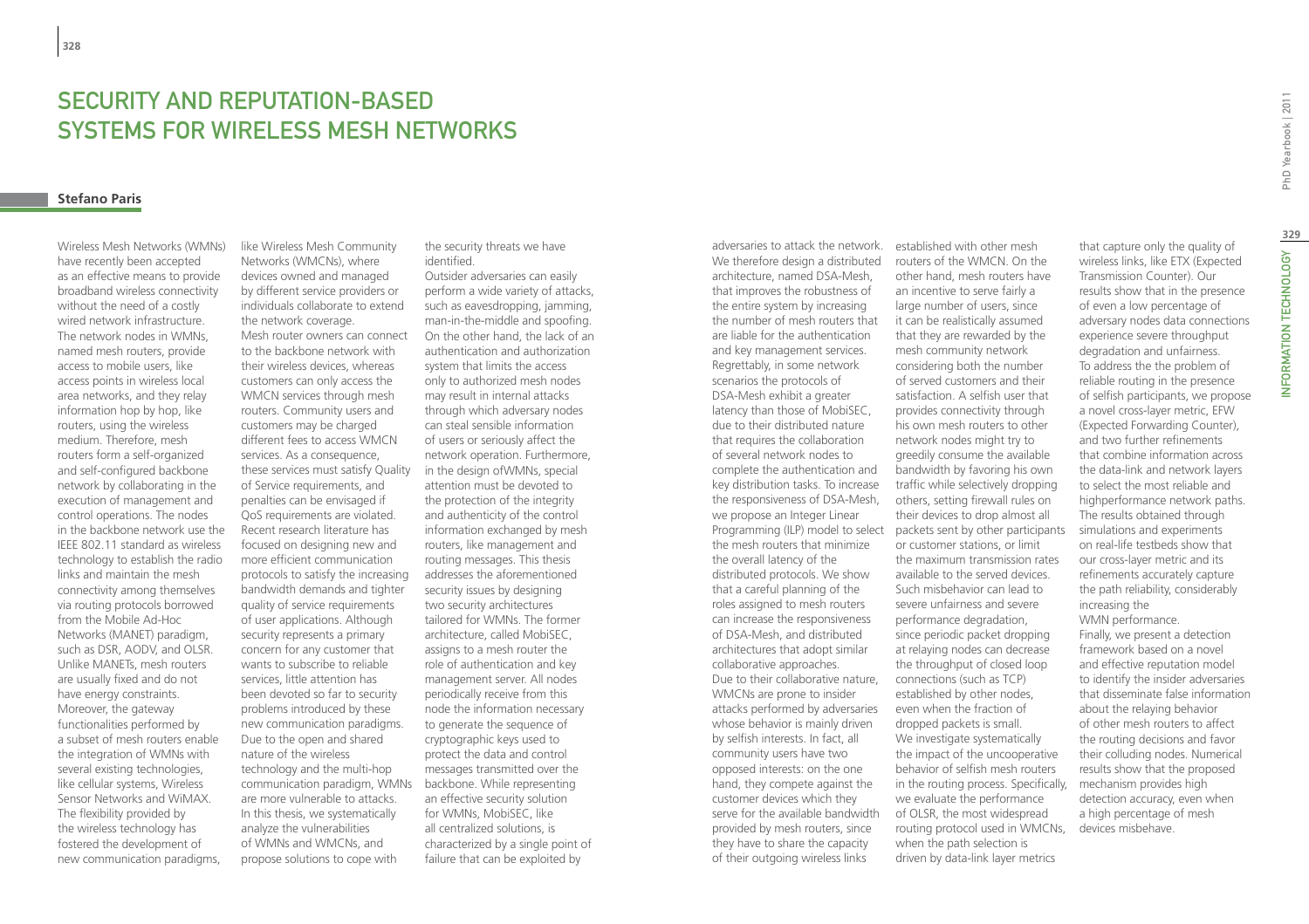# A Goal-Oriented Methodology for Self-Supervised Service Compositions

# **Liliana Pasquale**

A key requisite for modern enterprises is offering business processes able to accommodate the changing requirements of its stakeholders dynamically. In this context, the adoption of flexible and easy-to-integrate technologies, like Service Oriented Architecture (SOA), plays a fundamental role in the provisioning, maintenance and evolution of complex business processes.

SOA is an architectural paradigm that fosters the provision of complex functionality by assembling disparate services whose ownership and evolution is often distributed. The architecture of these applications, in general, expressed as a BPEL process, does not provide a single integrated entity, but it is a composition of third party services (partner services) that interact in a loosely coupled way. This way of working fosters reusability, since applications are built by gluing together existing components (i.e., services), and reduces the development costs since applications do not need to be built from scratch. SOA also offers flexible and agile solutions since new/changing requirements can be simply handled by adding, removing or substituting the partner services in order to obtain completely different solutions. Service compositions can provide and maintain business processes

by representing and executing business tasks through a set of BPEL activities that can be modified or restructured to accommodate new/changing business needs.

Despite their wide adoption, services compositions are intrinsically unreliable, as loose coupling and distributed ownership allow their service components to evolve separately. Unexpected failures can take place at runtime due to physical faults (e.g., malfunctions in the network medium, or failures in the middleware of the hosting servers), development faults (e.g., parameters incompatibility, or unexpected changes of the interface exposed by service components), or interaction faults (e.g., partner services can be down or unavailable, or they violate some SLA terms). For this reason, service compositions continuously need to self-adapt to satisfy the stakeholder's requirements, while overcoming failures that can take place due to the nature of their technology.

So far, service compositions have been mainly addressed from a technological perspective: several proposals support the design and the reliable execution of these applications. BPEL is the de-facto standard for the definition of service compositions, and several BPEL engines are available for

the execution of BPEL processes (e.g., ActiveBPEL, ApacheODE, or Oracle BPEL Process Management). Considerable research effort has also focused on making service compositions more reliable: from dynamic verification and validation of service-based systems, to feedback-control loops that integrate analysis and adaptation activities, to conceptual models for service-centric systems, just to mention a few. Besides such technological achievements, further steps are still necessary to ensure that service compositions enact business processes in a coherent and effective way (i.e., according to their requirements), and support their evolution.

This objective poses challenges at different levels of abstraction. At requirements level, we must provide suitable models to represent requirements, along with their potential changes. Available models and technologies are not able to completely address the issues discussed above. Goal models and scenario-based solutions do not provide explicit support f or modeling uncertainty, nor for adaptation. Moreover, common business process notations, like BPMN (Business Process Modeling Notation), are not expressive enough to embed requirements into the business process, trace them, and account for user-oriented reliability. The business dimension of processes imposes frequently changing requirements, while their distributed nature makes them intrinsically unreliable: this means that requirements must state the functionality of the system to be, its quality of service, and also self-adaptation capabilities (i.e., how to cope with changes in both the requirements and the execution environment).

existing methodologies to provide at runtime according to their recovery activities), do not provide traceability by linking the goal At application level, we need methods and tools to precisely relate requirements to services and service compositions. This allows us to assess if requirements continue to be satisfied at runtime and coherently support system evolution. Unfortunately, the BPEL language lacks specific constructs for relating higherlevel requirements to process activities, making it difficult to assess if a composition effectively achieves or maintains underlying business needs. It is also hard to accommodate new/changing business needs with the running process, because this requires identification of process activities that must be modified. Moreover, self-adaptive services, like service supervision (that includes data collection, monitoring and any guarantee that they are

effective and they really avoid requirements violations. To this aim, adaptation must be properly configured, that is, we must identify what, when, and how it must be performed depending on the business needs and the supervision features available in the execution infrastructure.

Finally, at the infrastructure level, requirements must be constantly assessed and self-adaptation capabilities be activated when needed to keep the execution on track and give the user the perception of a reliable and trustworthy solution.

This thesis addresses the problems described above at the methodological and technological level. First, we propose a goal model to represent requirements of the system together with self-adaptation capabilities. We conceive requirements as live entities that can evolve at runtime to coherently trace the actual business needs. We add more flexibility to the model by introducing fuzzy goals that trace the satisfaction level of non-functional requirements and guide the selection of the adaptation actions taken satisfaction degree.

Second, we support requirements model to both a functional and

a supervision model of the service composition. The former represents the set of compositions able to satisfy stated requirements. The latter defines how to assess the requirements of interest and keep the application on track (i.e., how to add reliability to service compositions).

Finally, we provide a flexible runtime infrastructure that supports the controlled execution of service compositions. The infrastructure adopts suitable engines, along with data collectors, monitors and adaptors to enact the directives defined in the supervision model.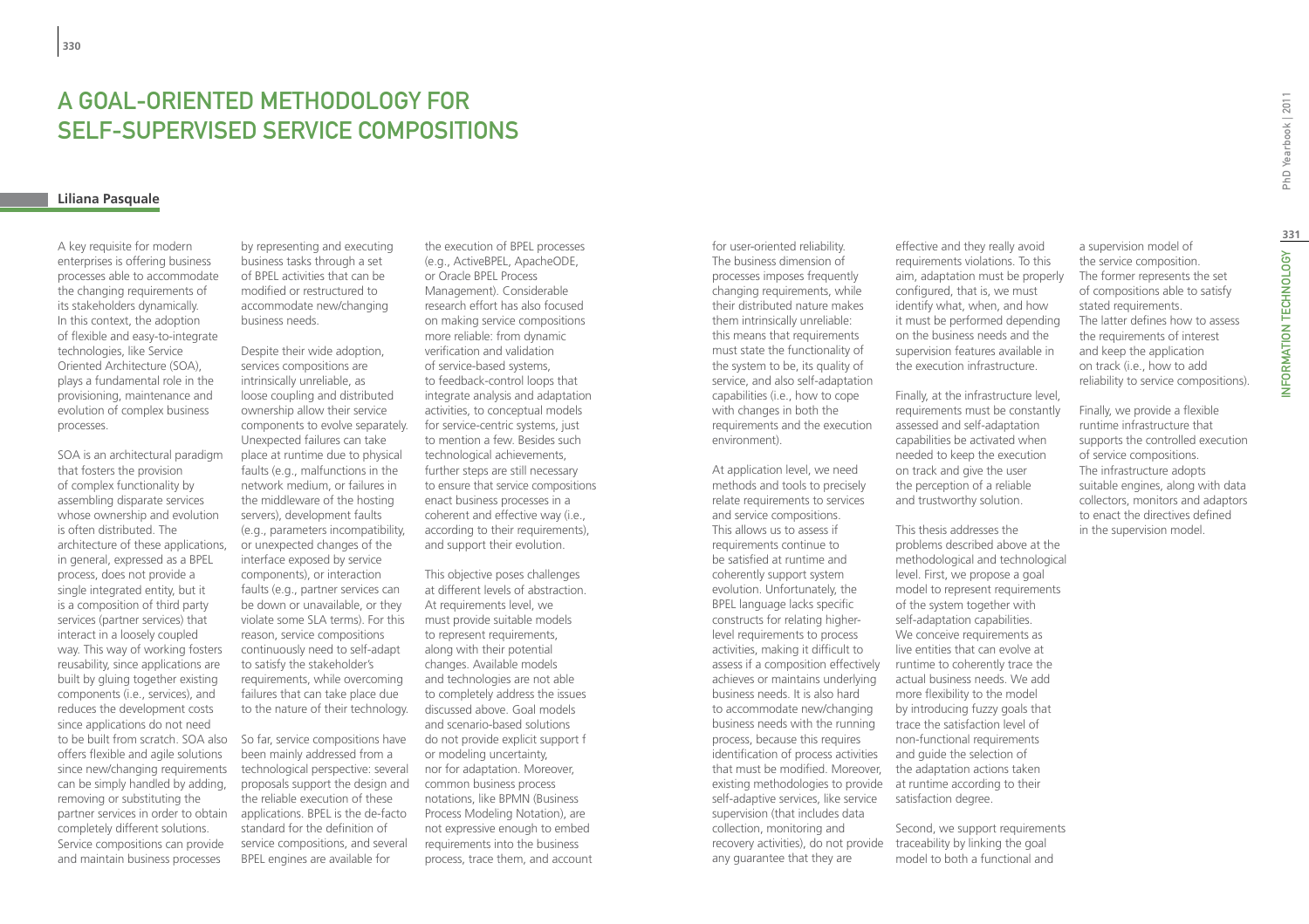# **DESIGN METHODOLOGIES FOR IM<br>EMBEDDED SYSTEMS WITH HARI<br>ACCELERATORS<br><sub>Christian Pilato**</sub> DESIGN METHODOLOGIES FOR IMPROVING EMBEDDED SYSTEMS WITH HARDWA Accelerator s

Heterogeneous multiprocessor architectures are the de-facto standard for embedded system design. Today, to accelerate the different parts of the applications, they are usually composed of several general purpose, digital signal and hardware accelerators (e.g., Field Programmable Gate Arrays - FPGAs or Application Specific Integrated Circuits), interconnected through various communication mechanisms. When developing an application on such embedded systems, the designer has to determine<br>when (scheduling) and where (*mapping*) the groups of operations (i.e., the tasks) and the data transfers (i.e., the communications) should be executed, depending on a set of constraints and dependences, in order to optimize some design metrics, e.g., the program execution time.

Moreover, custom hardware accelerators are known to outperform the corresponding software solutions by different orders of magnitude, but the resources for their implementation are usually limited in the final architecture. Unfortunately, even if the synthesis of behavioral specifications has been a hot topic for research for the last two decades and significant achievements

for example, by constraining the it generates multiple hardware and the constraints of the target area since they now require have been obtained, existing methodologies are usually able to generate only one-shot high-quality solutions. For this reason, the design space exploration has to be usually manually performed, number of resources. Indeed, when implementing a single task, the designer cannot know in advance which is the best hardware solution, but he or she should be able to explore them at different level of abstractions: the proper RTL architectures have to be identified and optimized at logical level and, then, the different high-quality Paretooptimal solutions should be properly selected and combined at system-level, based on the requirements of the application architecture.

Given these motivations, this thesis aims at developing a methodology extending PandA, an existing framework for hardware/software co-design of embedded systems, to generate and optimize multiple hardware implementations, and combine them with the existing software ones in order to improve the overall performance of the application.

The proposed methodology starts from a partitioned application (i.e., a task graph) and a model of the

heterogeneous target architecture. Additional information about the software implementations, such as the execution time of each task on each processing element, can be also provided. Then, implementations for each task. In particular, starting from a multi-objective genetic algorithm, a framework for design space exploration for high-level synthesis has been developed for generating different Pareto-optimal solutions. An additional logical optimization can be also performed on these resulting descriptions to allow the designer to further enhance the performance of the applications. Indeed, this enables to fit faster solutions into the available fewer resources for their implementation. Finally, the initial description of the partitioned application is analyzed with a novel algorithm, based on Ant Colony Optimization, for mapping and scheduling on the given target platform. In particular, it optimizes the execution time of the entire application by identifying the proper combination of hardware and software implementations and the proper order of execution of the different tasks and communications, respecting

all the constraints imposed by the target architecture (e.g., the limited area for hardware accelerators). All proposed solutions have been extensively evaluated against state-of-the-art solutions and significant improvements have been obtained with respect to them. In particular, the logical optimization is able to reduce both area occupation and timing after the place and route by more than 10% in average. The design space exploration performed at architectural and system levels is then able to obtain application implementations 16% better in average compared with the ones obtained with traditional methods.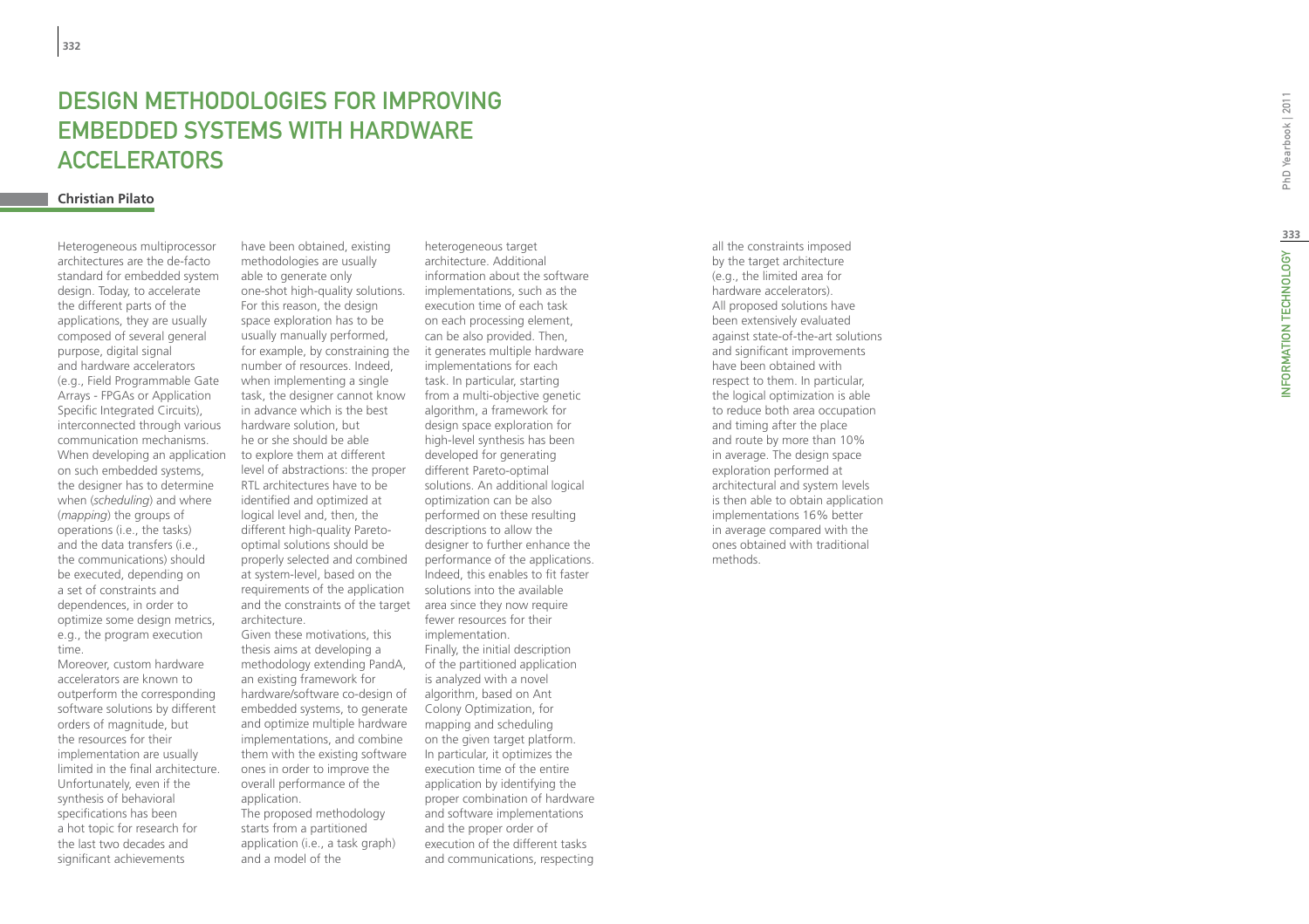# SCHEDULING OF APPLICATION<br>ON DYNAMICALLY RECONFIGUI<br>ARCHITECTURES<br><sub>Francesco Redaelli</sub> **SCHEDUI ING OF APPI ICATIONS** ON DYNAMICALLY RECONFIG URABLE **ARCHITECTURES**

The goal of this thesis is to provide a complete study of the problem of scheduling multithreaded applications onto partially dynamically reconfigurable architectures. The work has been divided in two steps.

The first part considers the offline problem: given the target architecture, and given the applications that need to be executed on it represented as task graphs, find the shortest possible schedule. We modeled the problem as a ILP formulation to show the need of a reconfiguration-aware scheduler. Given these optimal results, and the knowledge gained while developing this model, a heuristic scheduler has been proposed. It exploits in a very effective way all the features that reconfiguration provides: module reuse, configuration prefetching, and anti-fragmentation techniques. A model and a heuristic scheduler have been developed for a 1D reconfiguration scenario, for a 2D reconfiguration scenario, and for a 2D HW/ SW reconfiguration scenario. The results obtained show how reconfiguration aware scheduling policies can overwhelm classical state of the art algorithms, gaining about 18% in terms of schedule length. The second step of this work has been to develop a simulation engine able to perform design

architecture. This scheduler works is able to schedule multithreaded space exploration of the scheduling policy. Given an architecture and given some online scheduling policies, our framework is able to show which one best fits the target architecture. On the other hand given a scheduling policy, and a set of architectures to be chosen, our framework shows which architecture best fits that particular policy. We proposed also three different architectures and provided the three corresponding online scheduling algorithms that achieve the best performance results. Compared with state of the art approaches, our algorithms achieve better performance in terms of schedule length, when running on the appropriate architecture. Finally, we developed the first prototype of a reconfiguration aware user space scheduler that it is able to exploit all the features offered by a reconfigurable on a linux operating system. It is different from the scheduling approaches presented in the literature because it allows an out of order execution and reconfiguration for those tasks that are selected to be placed as hardware functionalities.

Innovative Contributions The main contributions of this thesis are described in the following. A ILP model of a static scheduler over a 2D partially

dynamically reconfigurable HW/SW architecture has been developed. A heuristic static scheduler that provides good scheduling results for large applications. Its results can be used as baseline schedule by the online one. This heuristic scheduler has been realized starting from the knowledge acquired during the development of the ILP model An online simulation engine that implements different scheduling policies tailored to the underlying architecture below has been developed. This scheduler is able to perform design space exploration in order to decide which policy is better for a particular system architecture. Also, its results can be used as baseline schedule by the online one. A user space online scheduler has been developed. It has been built on a linux operating system and it applications that ask for hardware functionalities.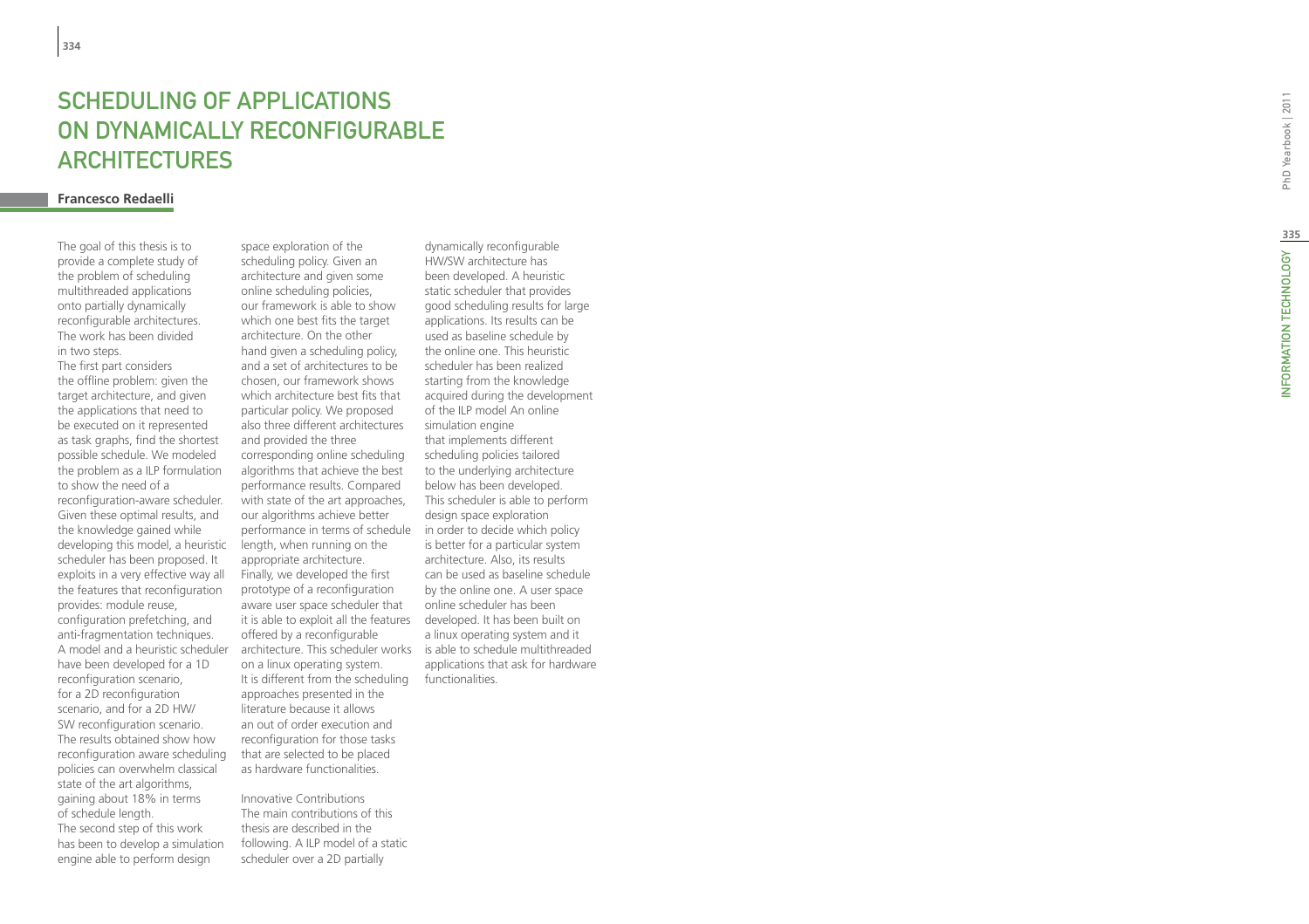# **HIERARCHICAL AND I<br>METHODS FOR LARGI<br><sub>Carlo Romani</sub>** STRIBUTED C methods for large scale s ystem s

This work deals with large scale systems that can be viewed as composed by several subsystems, such as manufacturing systems, process plants and networked systems. The control design of these large scale systems with a centralized scheme can be difficult due to the computational complexity, to robustness and reliability problems and to communication issues. This facts motivate the development of distributed and multi-level control structures and the increasing interest in this field. The thesis aims at providing a contribution to the development of design tools of distributed and multi-level control structures for large scale system, focusing the attention on the formulation of the control problem and on the design of a controller based on the Model Predictive Control (MPC) approach, that provides stability and robustness. This work also presents a distributed estimation algorithm for nonlinear systems, which can be used to estimate the states of the system, usually assumed to be known in the design of the MPC algorithm. The novel distributed Moving Horizon Estimation (MHE) scheme can be applied to large scale systems characterized by a non linear model and composed by several subsystems with non overlapping states.

Finally an example is described, reporting the modellization of a part of a Hydro Power Valley (HPV), the design of a controller and the application of the MHE algorithm.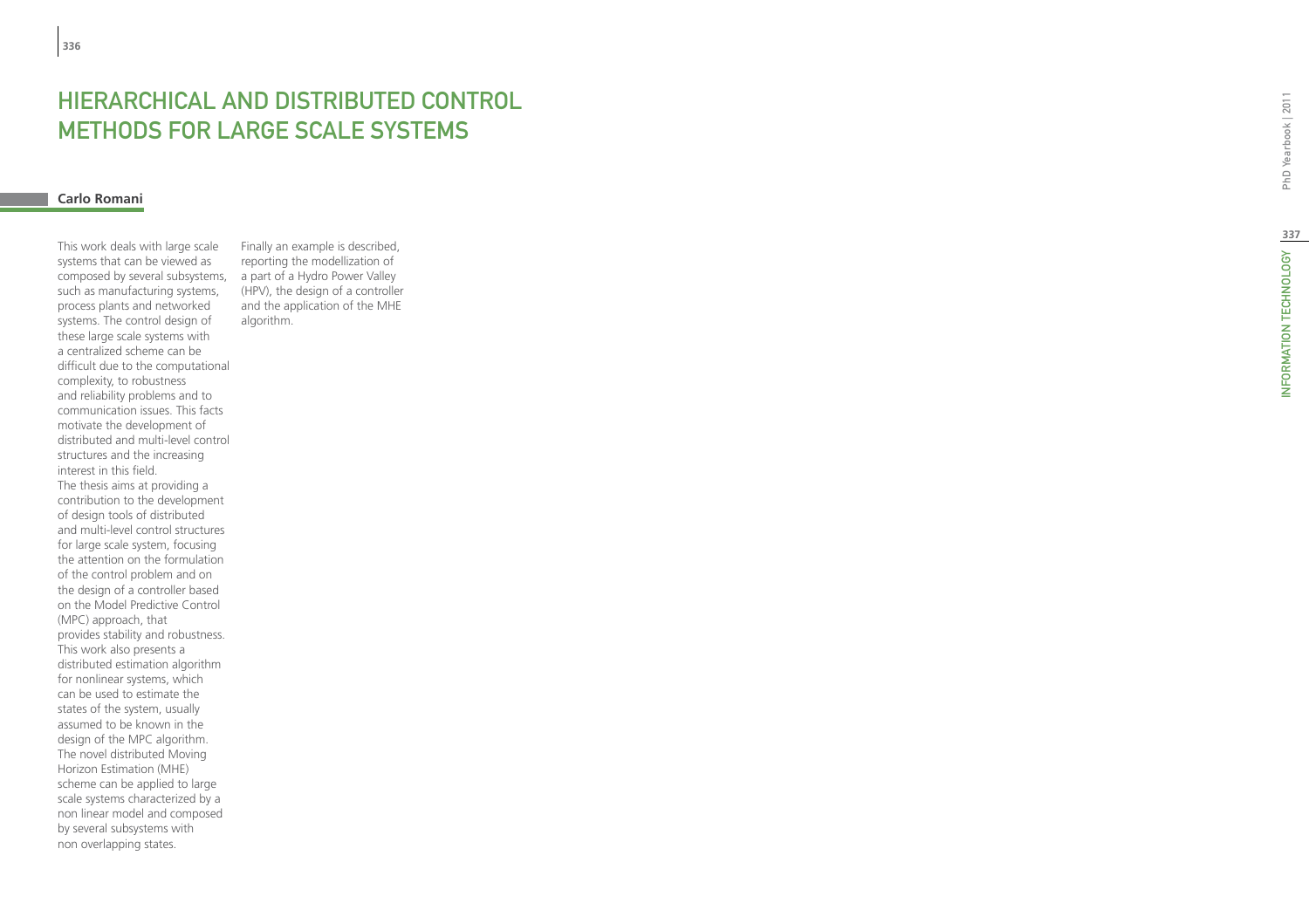# Modeling and monitoring oil and gas reservoirs with SAR interferometry

### **Alessio Rucci**

Surface deformation monitoring provides unique data for observing and measuring the performance of hydrocarbon reservoirs, for Enhanced Oil Recovery (EOR) and for Carbon Dioxide Capture and Sequestration (CCS). To this aim, radar interferometry (InSAR) and, in particular, multi-interferogram Permanent Scatterer (PS) techniques have already proven to be valuable and cost-effective tools. For oil/gas reservoir management, PS measurements allow one to examine the temporal and spatial pattern of long-term reservoir response to pumping and extraction highlighting possible compaction affecting the area surrounding the reservoir and generating potential damages to local infrastructures. Apart from the environmental impact of subsidence and uplift phenomena induced by reservoir exploitation, recent optimisation techniques ask for timely information about many geophysical parameters, both downhole and on the surface. In fact, depending on reservoir characteristics and depth, water, oil or gas production can induce surface subsidence or, in the case of CCS, ground heave, potentially triggering fault reactivation and in some cases threatening well integrity.

Mapping the surface effects of pressure variations at the reservoir layer, due to either fluid extraction

equipment or otherwise accessing In chapter 3I describe the basic or injection, usually requires the availability of hundreds of measurement points per square km with millimeter-level precision, which is time consuming and expensive to obtain using traditional monitoring techniques, but can be readily obtained with InSAR data. Moreover, more advanced InSAR techniques (PSInSAR) developed in the last decade are capable of providing millimeter precision, comparable to optical leveling, and a high spatial density of displacement measurements, over long periods of time without need of installing the study area. In this work I present examples of applications for reservoir monitoring and modeling with the aim of highlighting the importance of providing more and more accurate displacement measurements and the necessity to increase the density of measurement points in order to better constraint the reservoir parameters inversion. In chapter 1 I propose an asymptotic formulation to use surface deformation for a reservoir characterization in terms of volume/pressure changes and permeability. In this chapter is explained how accurate and spatially dense surface deformation measurements are necessary to better constrain the inversion for geophysical

parameters.

To ensure a physical meaning for the estimated volume/pressure changes, sign constrains are introduced according as we are considering a production or injection area. Due to the no more linear behavior, traditional technique for the assessment of model parameter estimates are not necessarily accurate. Thus, in chapter 2 I propose three different approaches to infer a posteriori variance of the estimates when inequality constrains are included in a linear problem, which is the case of the problem to be solved in chapter 1.

principles of the standard PSInSAR algorithm explaining its advantages and the main drawback. The main limit is that the technique struggles to extract information outside urban areas which is the case for many oil/gas fields. That's why a new algorithm is introduced in chapters 4-6 to optimally process non urban areas, characterized by the presence of Distributed Scatterers. As DS are characterized by lower SNR with respect to Permanent Scatterers I chapter 4 I introduce , first of all, an adaptive filter in the space-time domain (Phase Triangulation Algorithm - PTA). The aim of the filter is to preserve the point-wise radar response of PS while filtering the DS interferometric phases.

If are interested in the average displacement rate, instead of a displacement time-series, is possible to increase moreover the density of measurement points using a Maximum Likelihood estimator of DEM and velocity for DS. This estimator is described in detail in chapter 5 with a criteria to select reliable estimates. Once DS have been properly processed In chapter 6 I provide a rigorous approach to jointly analyze PS

and DS, with the aim of increasing the spatial density of points in correspondence of which I can provide an accurate displacement time-series.

In chapter 7, the new algorithm for InSAR data processing is applied to measure surface displacements over the Krechba field in Algeria, involved in one of the largest project in the world of Carbon Capture Sequestration (CCS).

It is shown how surface data can be used to monitor CO2 sequestration activity, both to track the injected CO2 and to monitor possible fault reactivation due to induced high pressure variations.

Moreover surface displacement measurements can be used to estimate the pressure variations and permeability of a producing gas reservoir.



**1. Comparison between an interferogram filtered only spatially and filtered applying the PTA algorithm**



**2. Comparison between the average displacement map obtained applying the standard PSInSAR and the new algorithm proposed**



**3. On the left panel four snap-shots of surface displacement, occurred over an oil producing field , used to estimate the pressure changes at the reservoir layer.**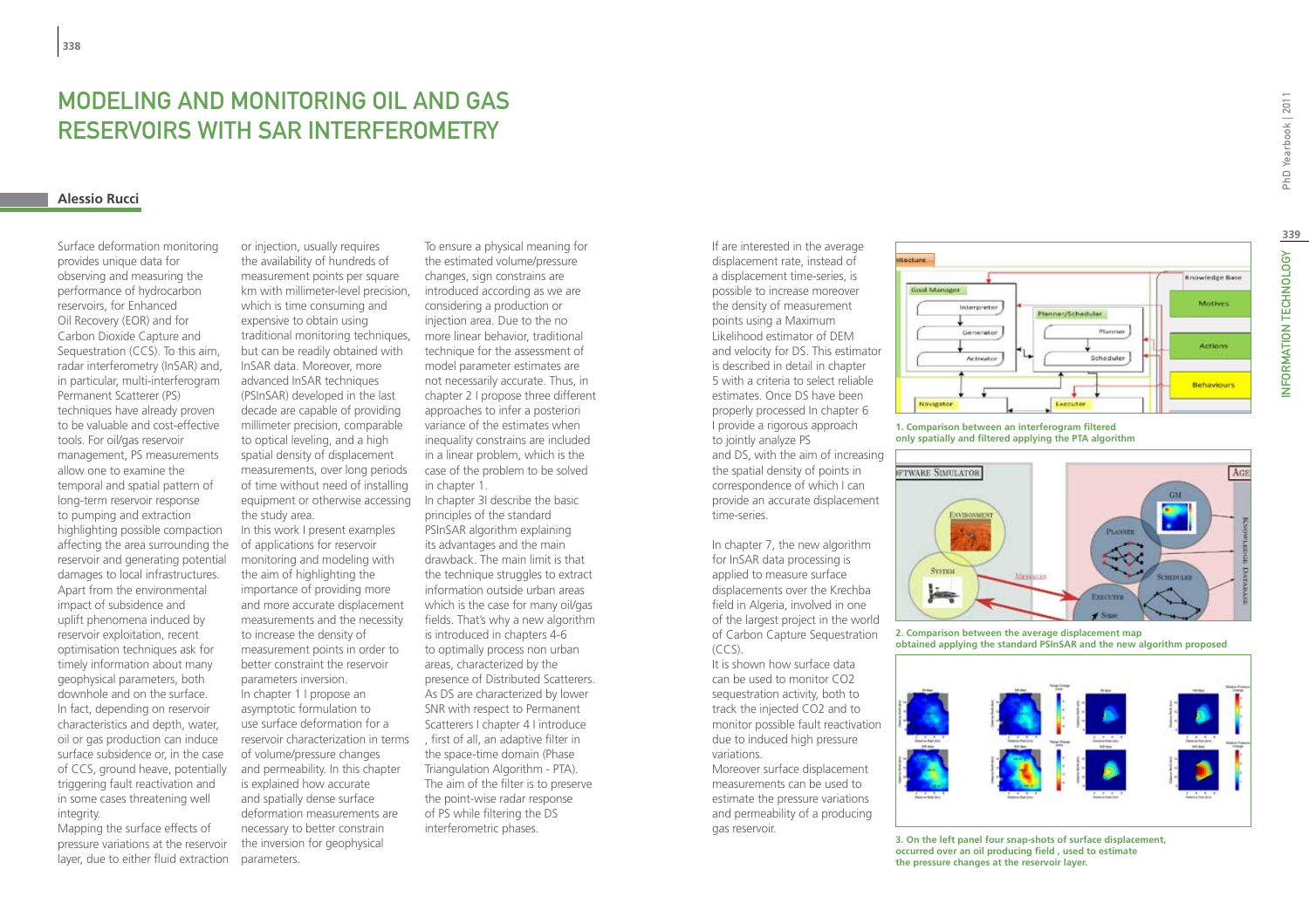# PHA SE PRE SERVING SYNTHETIC APERT URE SONAR FOCUSING AND M ULTI TEMPORAL INTERFEROMETRY

### **Silvia Scirpoli**

In the framework of sustainable development activities carried out by Eni Exploration & Production division, the Eni Geological Service in association with Eni R&D department has promoted and financed the development and the experimentation of an innovative technology for environmental monitoring. Experimental activities were conducted in the context of a two-year project with the aim to test innovative approaches to better assess the altimetric accuracy and variations of the seabed. The selected methodology is based on very high resolution acoustic imaging by repeated surveys with a sophisticated high-frequency sonar mounted on an underwater autonomous vehicle (AUV).

A Synthetic Aperture Sonar (SAS) is an acoustic imaging system that provides high resolution images combining the data collected along a virtual array of receivers. The virtual array is synthesized by the platform motion (an Underwater Autonomous Vehicle like the one shown in Fig. 1). Repeat-track interferometry is a well known technique used in Synthetic Aperture Radar (SAR) to obtain precise measurements of altimetric variations. In principle, the same technique can be exploited with Synthetic Aperture Sonar for seabed deformations. However

stronger and faster variations than acquisition system. On the other exploiting sonar data to obtain measurements of altimetric variations through interferometry, poses many more problems with respect to radar. In fact acoustic waves speed shows electromagnetic waves; the actual platform trajectory is not known as precisely and the statistics of natural targets coherence and its behaviour with time do not exist.

developed for the elaboration of the data and the results obtained applying this processing on the real SAS dataset collected during this 2 year study led by Eni. The sonar echoes were gathered in several sea campaigns in the Tyrrhenian Sea near La Spezia (Italy).

The processing developed mainly consists in a phase preserving, full-bandwidth SAS focusing technique (including motion compensation and auto-focusing) developed for the 300 KHz SAS system operated by NURC (Nato Undersea Research Center). The general approach used to focus SAS data consists mainly in two steps: in the first step the echoes of each ping are focused independently, obtaining low resolution focused images of the area; in the second step these focused images are coherently summed together, obtaining the full resolution reflectivity map

of the observed area. Single ping data are focused in the wavenumber domain by means of a modification of the standard Omega-K technique in order to cope with the multi-static hand, in order to sum coherently the data collected during different pings, the actual position and orientation of the platform over time should be compensated: at this purpose the shifts and phase This thesis presents the processing  $\Box$  errors due to the irregular motion of the platform are estimated through the interferometric analysis between the focused images of consecutive pings. Results are shown, obtained both on natural and artificial distributed or point targets that are used both as ground references for focusing and for interferometry. The quality of the achieved focused images can be analyzed taking advantage of particular features of the artificial reflectors specifically designed for this experiment.

> After the focusing operation the coregistration of the images is discussed. The co-registration is necessary in order to obtain interferograms as it compensates for possible crossings of the trajectories, different orientations on the AUV, variations of the platform velocity, variations of the propagation medium...etc... The images are divided in small blocks and the range and azimuth



**1. A photo of the Muscle Autonomous Underwater Vehicle operated by NURC and used to collect the SAS data**

offsets of each block, with respect to the master image, are retrieved by means of coherence maximization.

Once the co-registration is done, it is finally possible to obtain the repeat-pass SAS interferograms that are shown throughout the thesis and analyzed showing potentials and limitations of this technique. For this sake a comparison with independent measurements carried out at the same location with the presence of an artificial reflector is illustrated. Interferograms have been illustrated with temporal baselines between 20 minutes and one day.

The statistics of natural target coherence and its behaviour with time were unknown before the experiment described in the thesis. From the achieved interferograms a high coherence of the seabed can be observed,

even with one day of time interval between the acquisitions. This is surely a necessary condition to measure altimetric variations. However, the fringes visible in the interferograms are mainly due to the relative motion of the platform during the two acquisitions. This suggests that this technique is particularly suitable for measuring altimetric variations of the seafloor that are high pass in space. On the other hand measurements of low pass spatial altimetric variations are more problematic since they require a very precise knowledge of the platform trajectory.

The present work has been carried out in the framework of a project leaded and supported by Eni S.p.A. I wish to thank Eni management for allowing the related publications. I wish also to thank the staff of the Nato Undersea Research Center of La Spezia for their precious collaboration.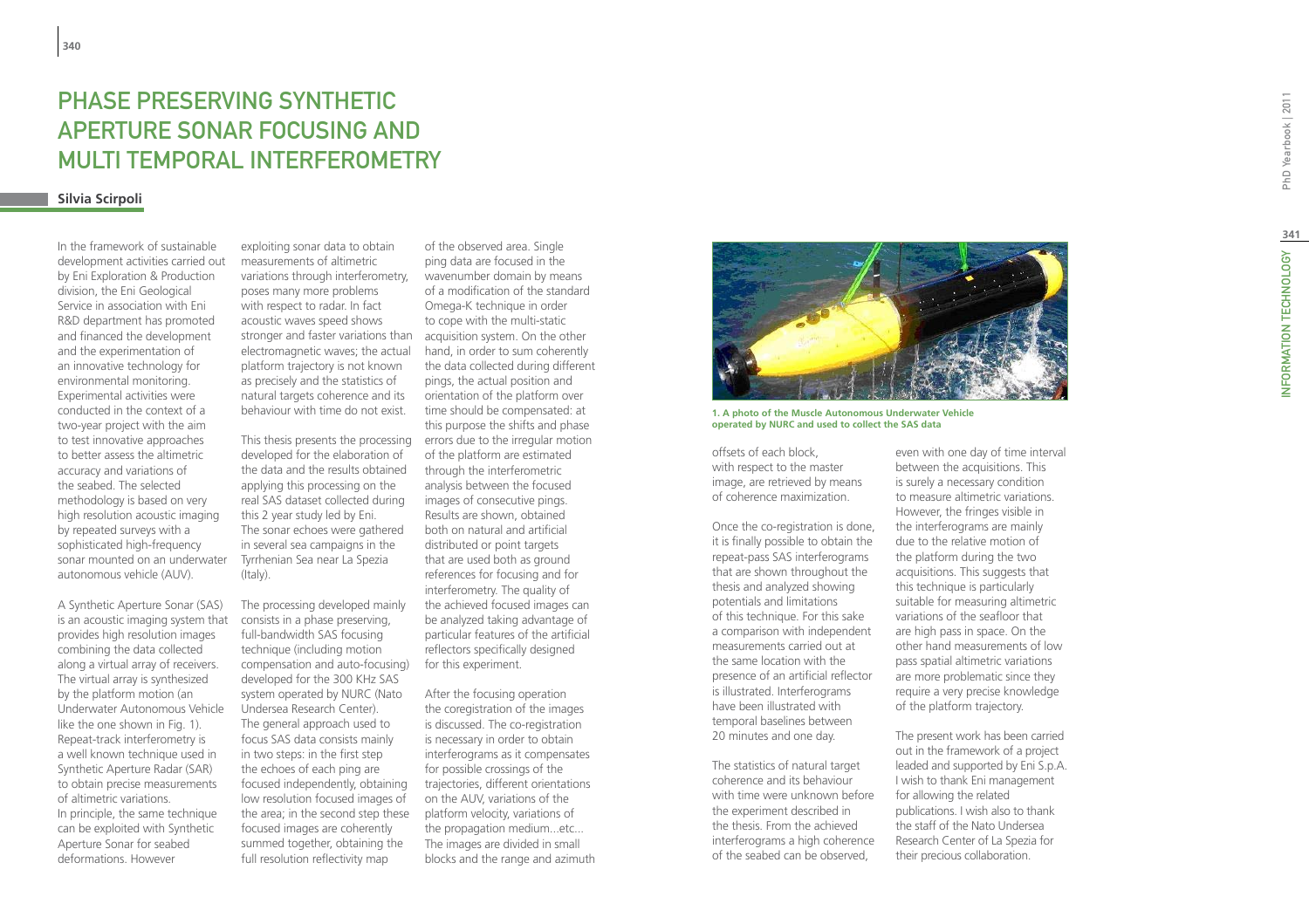# **DESIGN METHODOLOGIES FOR HY<br>WIRED-WIRELESS MONITORING S<br><sub>Luigi Sportiello**</sub> Wired -Wireless Monitoring System s

There are different scenarios where it is necessary to monitor environments, structures, machineries, people or animals through the acquisition of measures that represent their state. The motivations for such an operation can be different, as for instance the identification of faults, incidents or dangerous situations, the detection of subjects or objects in a determinate space, the study of a phenomenon for research purposes. Since in monitoring applications it is typically necessary to gather data from different points of a remote location, e.g., identify fires in a wood, check the status of machineries in a factory, detect the presence of people in a building, systems that are able to carry out a distributed monitoring in the area of interest are necessary. That being so a typical monitoring system is usually composed of different units that are equipped with sensors and are deployed in the monitored area, where they gather data and transmit them towards a base station, which typically stores, shows to users and eventually processes the received information. Depending on the specific nature of the application and its constraints, the communication among the units and from the units to the base station may rely on wired, wireless or hybrid wired-wireless technologies. In

and pipelines, where the presence e.g., batteries, are adopted. powerlines whose presence favors and by default they rely on a particular we focus on those monitoring scenarios where a data communication based on a wired technology represents the traditional and preferable solution. This is for instance the case of status monitoring for some civil infrastructures like tunnels, mines of other facilities like aeration and natural the deployment of cables for data transmission. In case of monitoring relative to closed environments, like tunnels and mines, it could be hard or even impossible to rely on efficient energy harvesting solutions, e.g., solar panels, to power the different sensing units, so making mandatory the deployment of the adoption of communication wires. Anyway for these monitoring scenarios different incidents like fires, explosions and structural collapses have to be taken into consideration, as they may happen and induce faults to the deployed monitoring system. Faults on the communication cables, or even the failure of whole portions of the system, could partially or totally compromise the system activity during incidents, just when the sensed data would be fundamental to manage potential emergency situations. For this reason, the necessity of monitoring systems that are able to deal with faults and

that grant, at least a reduced, continuity of service appears evident. Faults may obviously also affect powerlines, but it can be supposed that mechanisms to detect the power supply decay and make the units able to switch onto local energy accumulators, Anyway in such a case the energy powering systems makes easy and becomes a scarce resource and so it is necessary to limit the system power consumption. In this work we present the study of a new methodology for the development of robust and efficient monitoring systems that are suitable for such a kind of scenarios. The units are equipped with both a wired and a wireless transmission interface wired communication to deliver their data to the base station, using the wireless as backup transmission in case of faults on the communication cables (Fig.1). In particular we propose an architecture that allows to confine fault effects reducing the switching to wireless only to those portions of the system affected by a failure, thus saving most of the wired communication, which is typically preferable in terms of bandwidth, reliability and energy consumption. The system data delivering relies on a distributed and dynamic routing solution, which even in case of wide failures to whole portions of the system, allows to reorganize the communication in the remaining working sections saving most of the monitoring service. The developed routing solution is also designed to adaptively identify and select at any time those data delivery paths in the system that minimize the energy consumption, taking into consideration that the routing of data through areas of the system switched to wireless for faults tends to require more energy for the communication. The defined architecture with its routing solution favors scalability and does not imply restrictions neither on the number of base stations gathering the unit data, nor on the system topology that can reflect that of the monitored structure. All the mechanisms to coordinate the hybrid communication among the units and set their tasks in the system have been defined, embedding also energy saving policies. To complete the study an extensive evaluation of the developed solution, through system models, simulations and implementations (Fig.2), is presented. The results show that the proposed methodology can be effective to support the development of hybrid systems that provide robustness to faults and an efficient management of the available energy







**2. Hybrid Monitoring System Model and Implementation**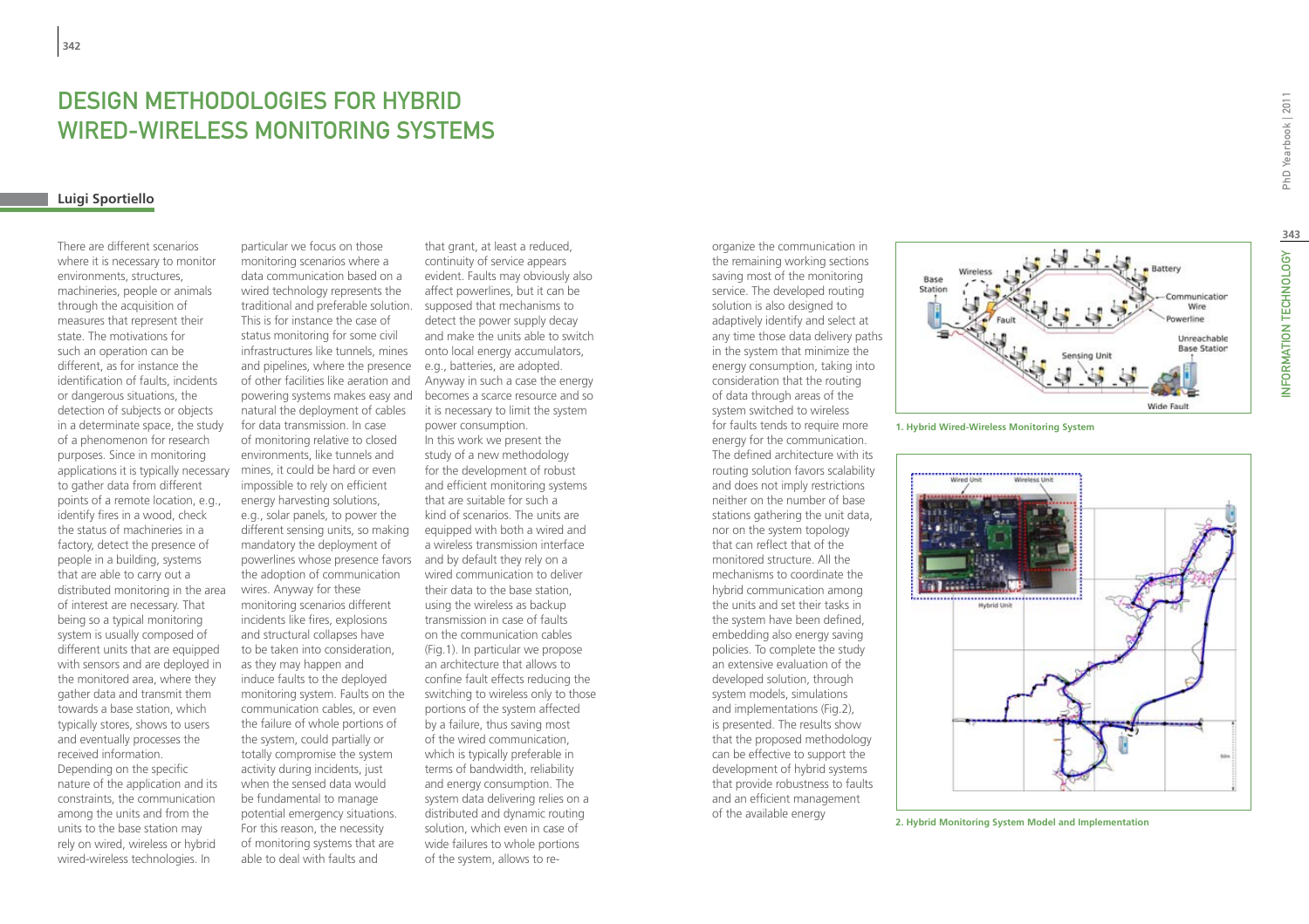# The Development of the Virtual Rider for ATV based Mobile Robots in Rough Terrains

### **Adnan Tahirovic**

An autonomous mobile vehicle capable to traverse a wide range of poorly natural terrains is an indubitable useful concept that can be utilized in different kinds of fields. A variety of needs of planetary explorations, rescue missions in hazard areas, humanitarian de-mining as well as agriculture applications have recently triggered a lot of research works aiming at developing sufficiently reliable motion and navigation planning approaches in such environments. This work is an attempt to propose a new such approach to guide the vehicle (Fig. 1) to reach a goal position on irregular terrains.

The proposed navigation planning approach is based on the model predictive control paradigm (MPC) that allows a vehicle to select less difficult terrain regions to approach the goal position taking into account a variety of different constraints, such as preventing the vehicle from sideslip and rollover. In addition, an MPC path planner continuously repeats the optimization during the task execution allowing for new local sensor measurements to be taken into account. Besides the safety issue regarding collision free paths, such planning policy gives a certain level of robustness to an MPC generated path comparing to other approaches. Finally, if there is an algorithm to compute a sufficiently good approximation



**1. An ATV based vehicle (left) and NASA/JPL Mars exploration rover**

of the remaining traversablity measure from each terrain location toward the goal position, then an MPC based planning approach can be considered as a near optimal planner.

As the first step of the work an MPC optimization setup combined with the control Lyapunov function (MPC/CLF) is adapted from flat to rough terrains. The optimization setup uses the CLF to stabilize the goal position, implying the task completion. Since the proposed framework uses the unicycle mobile vehicle to generate the reference trajectories in order to predict future vehicle states within an MPC optimization horizon, a new MPC navigation approach has been proposed based on the passivity control concept (PB/MPC). The PB/MPC navigation approach stabilizes the goal position using both energy shaping technique by the use of navigation function and the passivity control concept.

Unlike the MPC/CLF approach where the control action should be found in advance in order to satisfy the MPC constraint on the CLF, the PB/MPC control action is a direct consequence of the passivity based approach. Such a property makes the PB/MPC navigation approach general and suitable to be used for a wide range of vehicles. For this reason, the PB/MPC can also be easily adapted to rough terrains where a truly complex vehicle that comprises the terrain model is used to predict trajectories within the MPC optimization horizon. Simulation examples are shown in Fig. 2.

In order to improve an MPC path planner, a roughness based navigation function (RbNF) is proposed to approximate an optimal cost-to-go map providing information on the cost-togo term required by the MPC optimization setup. The RbNF represents a numerical map that



### **2. Paths generated by the PB/MPC optimization framework for a flat terrain (left) and a rough terrain (right)**

| Programming                                                                                                                                                                                                | <b>Data collection</b>                                                                                                                                                  | Analysis                                                                                     | <b>Synthesis</b>                                                                                                                                                                                              | <b>Development</b>                       | <b>Communication</b>                        |
|------------------------------------------------------------------------------------------------------------------------------------------------------------------------------------------------------------|-------------------------------------------------------------------------------------------------------------------------------------------------------------------------|----------------------------------------------------------------------------------------------|---------------------------------------------------------------------------------------------------------------------------------------------------------------------------------------------------------------|------------------------------------------|---------------------------------------------|
| <b>Setting target</b><br><b>TOOL</b><br>Understanding the<br>functional/relational<br>dimension of a<br>service<br>Setting the goal of<br>a service<br><b><i><u>Restricts</u></i></b> <i><b>Health</b></i> | Conducting user:<br>studies to identify<br>design problems and<br>restources.<br>interviews.<br>surveys, focus<br>troup interviews.<br>participatory<br>design, context | Interpreting the data<br>lead to:<br>Resource<br><b>identification</b><br>Problem definition | Generating design<br>strategies<br>Developing a service<br>idea using:<br>Mood board.<br>poster, personal<br>system man<br>motivation matrix.<br>timeline, task<br>analysis, flow<br><b>Instruments Basic</b> | ervice profish ping<br>prototyping tools | Promoting and<br>communicating a<br>service |

**3. A Mars terrain region (left), a roughness map for a portion of the terrain region (middle) and the computed RbNF (right)**



**4. Paths generated by the optimal planner (black), gradient-based RbNF planner (red) and different MPC path planners. In all simulation examples the goal position is set in the terrain centre.** 

contains an estimated cost-to-go value for each terrain location. and its corresponding RbNF. It was shown that the algorithm to

compute the RbNF is much faster than the one used to obtain an Fig. 3 shows a Mars terrain region optimal cost-to-go map. Such an advantage makes an MPC path planner guided by the RbNF to

be a good solution for large-scale maps, where finding an optimal path may be computationally too expensive. The work demonstrates that an MPC path planner combined with the RbNF is a near optimal navigation approach and is a good strategy to deal with terrain uncertainties. Simulation examples are shown in Fig. 4.

The work also illustrates the

possibilities to use the RbNF as a useful tool for solving other rough terrain related problems. Finding the most appropriate landing region for a rover in a Mars mission is one of such open research problems. The execution time and simplicity of the RbNF algorithm make the RbNF map a superior tool to be used in large-scale terrains compared with the algorithm that computes the optimal cost-to-go map, where the map is used to compute the information on the mobility of a rover from each candidate landing region toward a priori defined goal positions. In addition, the work shows how the RbNF can be used as a tool to enhance a Rapidly Exploring Random Tree (RRT) path planner. The RbNF is used to expand the exploring tree providing an RRT-like planner to be considered as a near optimal navigation approach.

**345**

NFORMATION TECHNOLOGY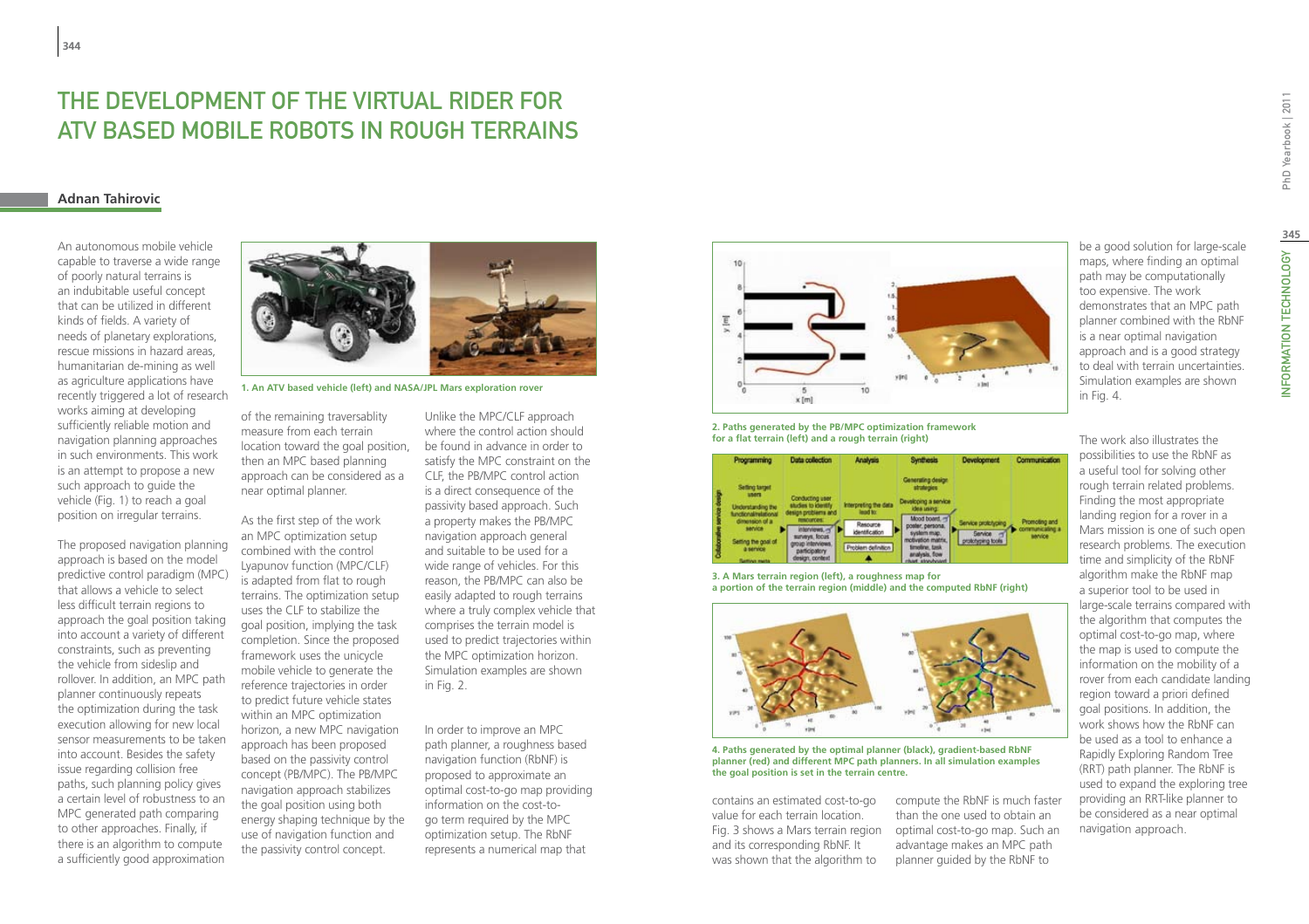# SPECIFICATION AND VERIFICATION OF QUA of Service in Open -World System s

# **Giordano Tamburrelli**

compositions represent a concrete react appropriately. Modern software systems are increasingly built out of components that are developed, deployed, and operated by independent organizations, which expose them for use by potential clients. We refer to systems designed in this scenario as Open World Systems [1]. Web services and, in particular, Web service example of such systems.

Continuous change is typical of this world and may occur in critical components of the system, clients' operational profiles, requirements, or deployment environments. Unpredictable changes continuously affect software systems and have a severe impact on the quality of service potentially jeopardizing the system's ability to meet desired requirements.

The thesis precisely addresses this issue and focuses on models for quality of service at run-time. Indeed, the adoption at runtime of software models and model checking techniques allow software engineers to automatically reason about changes, detect harmful configurations and–potentially–

We propose an approach for run-time modelling of systems and a framework (i.e., KAMI) which implements the approach. Moreover, we defined a run-time modelling technique for reliability of system and change-point detection technique based on Discrete Time Markov Chains. Finally, the contributions of this thesis has been implemented and validated through a case study and numerical simulations.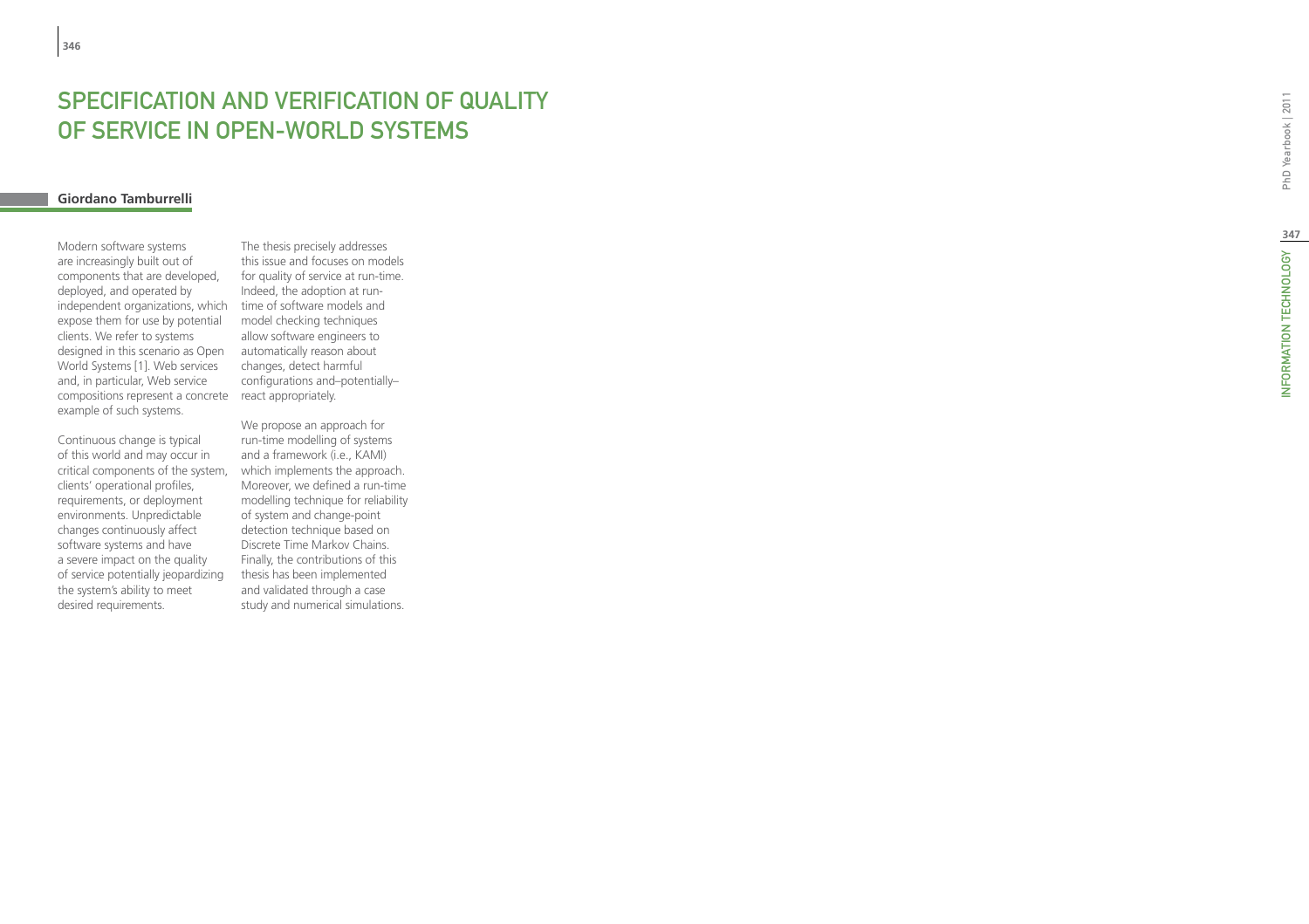# A methodological framework for physiology based affective computing: definition and evaluation

# **Simone Tognetti**

In this work, we have faced the problem of estimating emotions of people that interact with an artificial system. An emotion, in this work, is considered to be the internal state of a person, which cannot be directly observed, and which we want to estimate from a set of measures gathered during the interaction with the machine. This problem has been addressed mainly by two disciplines: Psychophysiology and Affective computing. Psychophysiology is a branch of Psychology in which researchers aim at mapping psychological states to physiological reactions by designing models that generalize over many people and contexts. Psychophysiology has developed models and methodologies to manage this complex problem. Psychophysiology has a strong grounding on methodological aspects that support the identification of valid, reliable and general descriptive models of the phenomena; however, it suffers from applicability mostly limited to lab settings. Being a science, Psychophysiology aims to describe phenomena, namely affective phenomena. Affective Computing is a recent discipline that differentiated

from Psychophysiology with the purpose to overcome some of its limitations. First, it uses different sources of information to evaluate emotions. The use of



### **1. General model of affective human–computer interaction, Q is the questionnaire answer, U is the unintentional form of interaction,**  Q is the questionnaire answer, U is the unintentional form of interaction,<br>A is the action Lis the stimulus and S is the external noise<br>

physiological signals, extensively used in Psychophysiology, was not able to produce the expected results all the times. The introduction of new signals (e.g., speech, facial expressions, posture, etc.) aims at overcoming the limiting results of Psychophysiology. Moreover, Affective Computing leaked the experimentation outside the labs. Affective Computing has thus a strong grounding on techniques and methods to achieve the goal of facing the problem in an application scenario; however, it suffers from poor attention to methodological aspects so that, often, it is difficult to replicate the obtained results. The two disciplines have followed parallel paths in which few attempts have been made in order to give a general overview of the problem. By taking into account the interesting aspects

and overcoming the limitations of both disciplines, the main contribution of our work is the proposal of a general methodological framework that provides: (1) a general model of the affective phenomena that takes place in real life Human-Computer Interaction (HCI) scenarios; (2) a methodology that guides the definition and realization of experiments to estimate valid and reliable models in these scenarios.

The model we are proposing is grounded on the findings of both disciplines, and it aims to face the emotion estimation problem within a unifying view that is useful for two main reasons: firstly, it helps to formalize variables, relationship among variables and the hypotheses that are relevant for the problem, then, it helps the validation



**2. Wearabale device developed during our research. It acquires BVP, GSR and a 3-axes acelerometer with bluetooth data transmission**

process, thus improving the model toward a valid and reliable formal definition. The methodology we are proposing, on the other side, is useful to provide ``guidelines'' to use and to estimate the model. An agreed methodology is useful for the following reasons: it supports in the decisions about critical aspects, reducing variability on results, and it promotes the replication and sharing of results. An agreed model and methodology are still not available in literature but are two key elements that people facing this problem should implement: they both enable the validation and the replication of results, the inner fundamental aspects of scientific method. The second contribution of our work is the application of our methodological framework to three different scenarios. The first application we considered is a Rehabilitation

Robotics task. Human Robotic Interaction is an interesting application for affective computing, since robots need to perceive people in order to have proper reactions. In a rehabilitation robotics task it is important to perceive patient's stress in order to adapt the therapy and allow for a better recovery. We involved impaired patients that have been asked to perform a rehabilitation protocol characterized by a set of sessions with a rehabilitation robot. The second application scenario is a multimedia context where it is relevant to perceive the subjects' interest to customize the multimedia content they receive. 15 subjects have been exposed to different multimedia contents in order to recognize their arousal. Finally, a third context is given by a video game scenario. The videogames are very popular in the Affective Computing community since they provide a good testing

effectively produce a wide range of emotions. We involved 75 subjects, we asked them to play a racing game and their preference among different game settings has been modeled. The third contribution of our work is related to the problem of the suitability of devices to measure physiological signals. Most of the current research on emotion recognition is based on laboratory instruments that become less suitable when the research is brought outside laboratory contexts. These instruments have been designed to work in a lab, they affect the movements of the subjects and they require a relevant amount of time to be placed on the person. We designed and implemented a wireless headset that is easy-to-wear, that does not compromise the interaction, and that can reliably measure the physiological signals in many application contexts.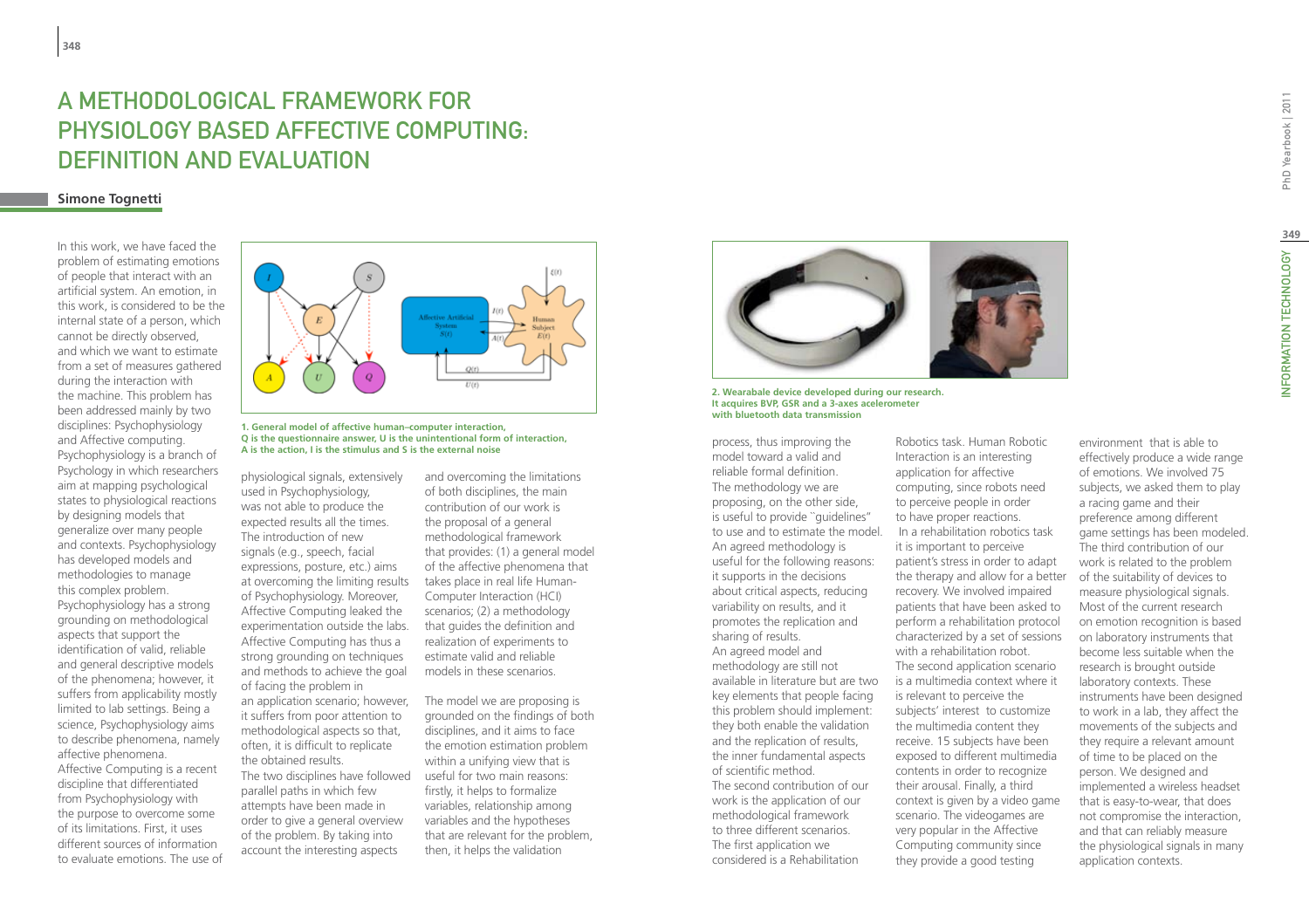# No-Reference and Reduced-Reference methods for multimedia forensics and quality assessment

# **Giuseppe Valenzise**

In the last fifteen years, the production and distribution of digital media content, such as images, audio, video, etc., have grown at a formidable speed. On one hand, this content can be easily and cheaply acquired through off-the-shelf devices, even by people without specific training in multimedia technology. Moreover, editing these types of content in order to enhance them, save them to another format, or even tamper with them to alter their semantic content is a matter of few clicks thanks to popular commercial software. On the other hand, users are nowadays able to share, advertise and disseminate both self-generated and third-party content over on-line archives (e.g., YouTube or Flickr), social networks (e.g., Facebook or MySpace), blog spaces and peer-to-peer networks, thus rendering each single copy virtually everlasting. This has been enabled, among other things, by efficient video and audio coding tools developed in the last two decades, which have dramatically reduced the bandwidth required to transmit and store multimedia content. Examples are the DivX (MPEG-4) and the state-of-theart H.264/AVC codecs for video, or the MPEG2-Layer 3 (MP3) or the Advanced Audio Codec (AAC) in the case of audio. In turn, also the traditional distribution schemes adopted by

the music and film production companies have to undergo a radical transformation to contrast the advancing of competing production (user-generated content) and sharing (peerto-peer clients, web-based streaming) paradigms. Therefore, we have been gradually observing a shift of the market from the retail sale of physical media (CD, DVD, etc.) and television broadcasting, to web stores (e.g. the iTunes Store by Apple or the online streaming system offered by NetFlix), Internet Protocol Television (IPTV), podcasting, etc. These new production, editing and dissemination paradigms raise important issues related to the integrity and the quality of the downloaded content. In fact, each individual copy downloaded by a user is potentially unique, in that it could differ from the original due to several factors: ∙ a distinct acquisition process: e.g., the same piece of speech might have been acquired with different recording devices; or a video might have been "ripped" from a DVD or grabbed in a theater; ∙ coding: the same content may have been coded (or transcoded) with different coding standards, with different results in terms of quality. For instance, the H.264/AVC standard is able to compress video at half or less

the bit rate of MPEG-2, while

preserving approximatively the same quality; ∙ editing: e.g., photos are typically enhanced by means of commercial software tools, and retouched (this could be either a form of enhancement, or be aimed at doctoring the semantic content

of the image); ∙ transmission: audio-visual content transmitted over error-prone networks may suffer from transmission errors, packet drops, delay or jitter, with a consequent loss of visual quality for the final user. In the thesis, we describe methods for evaluating the last two sources of disparity between a copy of a digital content and its original version. The focus is on the user side, where either the authenticity, the integrity or the quality of the received content are to be assessed. Such a viewpoint is particularly useful, as it allows the evaluation of these criteria from the same perspective experienced by the final content consumer. At the same time, focusing on the receiver side is extremely challenging, since the end-user may receive the digital content after a chain of processing operations including the four categories (acquisition, editing, etc.) described above.

One of the major limitations when working at the receiver

the received copy, is not available. of view; however, they are more side is that the original version of the content, which would be the natural term of comparison for There are two main approaches to judge the received content in this case, which correspond to different architectural choices or constraints:

∙ The *reduced-reference* (RR) approach, where the receiver has access to a compact representation of the original signal by means of a signature or a hash. The RR information is typically transmitted to the user through an auxiliary channel, which is supposed to be unsusceptible to losses or malicious intruders that might alter the signature. In some original digital content (e.g., using watermarks). ∙ The *no-reference* (NR) approach, where no

information about the original content is available at the receiver side. In this case, the receiver can only rely on statistical characteristics of the digital signal to assess the impact and the extent of possible modifications.

Generally speaking, RR methods are more precise than NR, but integrating them seamlessly into the network architecture requires the deployment of a dedicated RR channel, which is not always

distortion. the case. On the other hand, NR methods entail the maximum flexibility from the network point challenging, and typically require an accurate modeling of the signal and of the degradation in order to provide accurate results. The discussion in the thesis follows these two approaches, for the two sources of disparity discussed above (editing and transmission). The impact of these tools principally involves, but is not limited to, the fields of images/video forensics and video quality assessment. With regard to the integrity of

the received content, we analyze the problem of tampering in the RR setting for image forensics, cases, it is possible to insert the designing a multimedia hash that  $RR$  information directly into the enables to verify the authenticity of the multimedia content and, in case of forgery, to identify the kind of attack. The hashing system leverages recent findings in the field of Compressive Sensing, and exploits distributed source coding tools to reduce the overhead cost of transmitting the RR information. We then focus on the case of video, and describe preliminary results on the no-reference identification of encoding parameters (e.g., quantization parameters) which could be a useful tool in forensic analysis.

> As for the quality of the received content, we concentrate on quantifying the degradation of

a video due to channel errors. We propose a RR approach based on distributed source coding tools. We also discuss a NR video quality assessment technique which is able to infer from the decoded pixels which are the portions of the video that have been lost, without accessing the bitstream. This information is fundamental to produce accurate estimates of channel-induced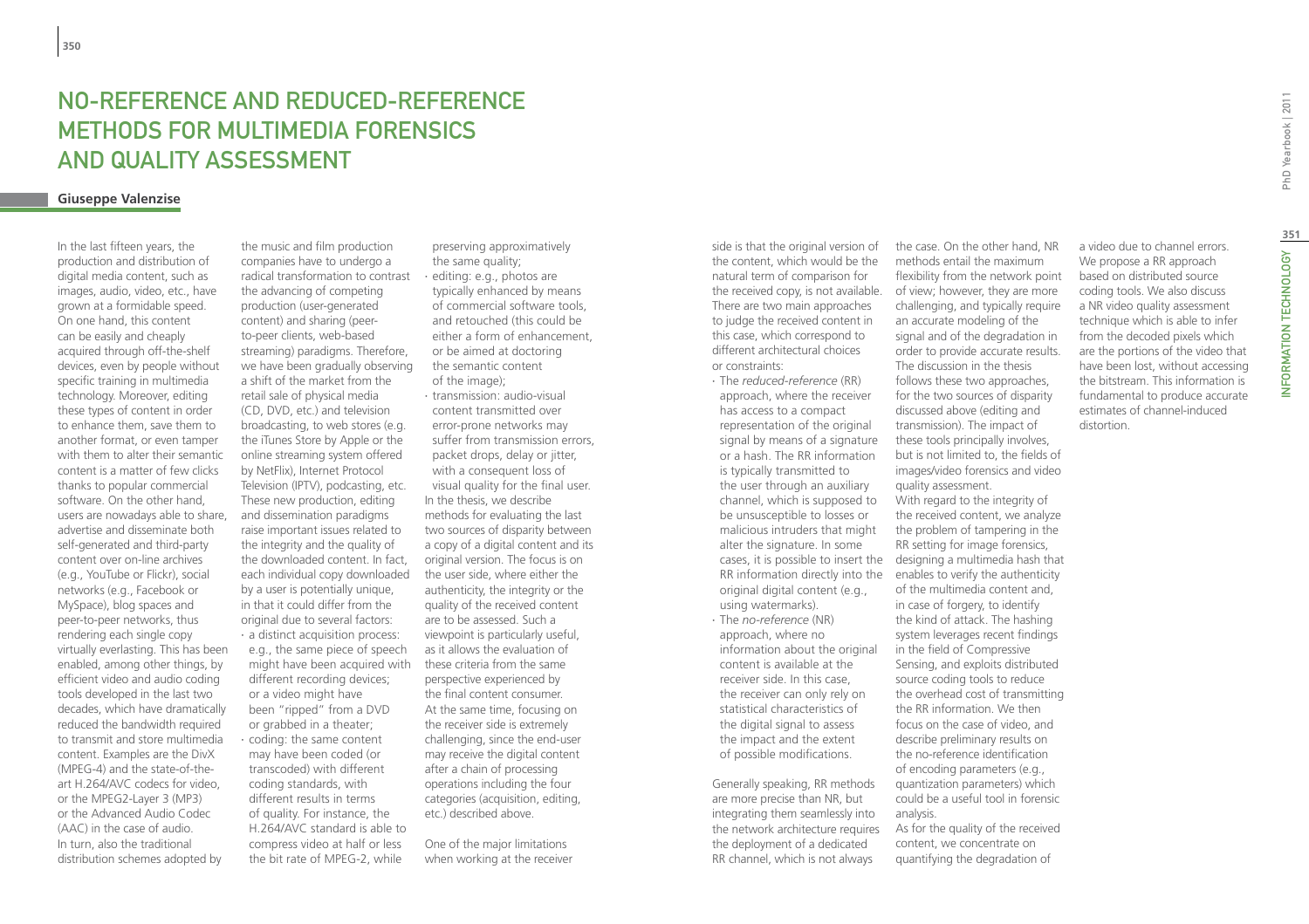# Distributed Synchronization Algorithms for Wireless Sensor Networks

### **Nicola Varanese**

synchronization algorithms. In this algorithm based on the concept The ability to distribute time and frequency among a large population of interacting agents is of interest for diverse disciplines, inasmuch as it enables to carry out complex cooperative tasks. In a wireless sensor network (WSN), time/ frequency synchronization allows the implementation of distributed signal processing and coding techniques, and the coordination of the access to the shared wireless medium. Large multi-hop WSN's constitute a new regime for network synchronization, as they call for the development of scalable, fully distributed thesis, the problem of realizing network-wide synchronization is approached by employing distributed clock control algorithms based on the classical concept of coupled phase and frequency locked loops (PLL and FLL). By observing that WSN's allow for greater flexibility in the design of the synchronization network architecture, this work considers both peer-to-peer (mutually coupled - MC) and hierarchical (master-slave - MS) architectures (see Figure). In general, MS topologies guarantee faster synchronization, but they are hindered by higher noise accumulation, while MC topologies allow for an almost uniform error distribution at the price of much slower convergence. Also, while most

other cooperative communication MAC protocol prescribes nodes of previous research focused on synchronization at the application layer, this thesis considers synchronization at the lowest layers of the communication protocol stack of a WSN, namely the physical and the medium access control (MAC) layer. At the physical layer, carrier frequency synchronization issues arise when employing distributed space-time coding (DSTC) or techniques. In this case, multiple nodes transmit at the same time, and classical synchronization techniques cannot be employed. We develop a synchronization of distributed frequency locked loops (D-FLL) in order to compensate different carrier frequency offsets (CFO) within an ensemble of nodes. A novel frequency difference detector (FDD) is designed to estimate the synchronization error between each node and its neighbours from the preamble of physicallayer frames. The computed error is employed by a proportional controller to adjust the frequency of the local oscillator. We derive stability conditions and evaluate the steady-state synchronization accuracy of a network of D-FLL's with both MC and MS architectures. The deleterious effects of CFO and the benefits of frequency synchronization based on D-FLL are assessed for a multihop relay network employing a

distributed differential space-time code. At the MAC layer, time synchronization issues arise when employing slotted medium access protocols, e.g., TDMA. We first focus on synchronization acquisition in peer-to-peer MC architectures, where convergence of distributed algorithms can be especially problematic. The considered to exchange time information by broadcasting signalling frames (beacons) including either frame sync sequences or time-stamps. Depending on the signalling format, beacon frames can be transmitted either at random (contention-based) or in a deterministic (reservationbased) fashion. For all signalling strategies, the analysis provides sufficient conditions for almost sure stability of distributed synchronization algorithms based on PLL's. Simulation results show that the most efficient signalling strategy is the random transmission of frame sync sequences as it allows faster convergence. The accuracy of network synchronization is analyzed in depth for the case of reservationbased signalling. First, we consider the case of clocks whose frequency is stable, i.e., it does not change between subsequent synchronization updates. Assuming a linear clock





Comparison with the CRLB shows of both PLL and hybrid PLL/FLL model, whereby each clock is uniquely defined by its initial phase and (constant) frequency, we develop a novel algorithm for the distributed estimation of clock parameters. Closed-form expressions are provided for the estimation error over both MC and MS architectures. Distributed estimation is compared with the accuracy achieved by employing PLL algorithms based on a proportional integral (PI) clock controller. In particular, the time error at steady-state is characterized for a network of coupled PLL's with regular MC topology. Simulation results show that coupled PLL's achieve better accuracy with respect to distributed estimation over both MC and MS architectures. Also, the Cramer-Rao lower bound (CRLB) is computed for the observation model at hand. that both coupled PLL's and distributed estimation algorithms

are quite far from the bound when employing MC topologies. The assumption of clock stability does not hold when the network operates with very low duty cycles. Low duty-cycles imply that nodes leave their radio turned off for most of the time, thereby limiting the frequency of synchronization updates. As the time between subsequent updates grows larger, the frequency of local clocks does change due to, e.g., varying environmental temperature. In this case, the clock controller needs to be optimized in order to effectively track the changing frequency. With the intent of simplifying controller optimization, we present a hybrid PLL/FLL algorithm that adjusts phase and frequency by employing two control loops in parallel. The tracking accuracy algorithms is derived in closedform for the case of regular

MC architectures. Finally, the performance of clock control algorithms is compared with conventional techniques based on raw temperature compensation (temperature compensated clock - TCC). Simulation results show that PLL and hybrid PLL/FLL algorithms are both superior to TCC on any synchronization architecture. In conclusion, synchronization algorithms based on phase and frequency locked loops prove to enable accurate and scalable synchronization with both peerto-peer (MC) and hierarchical (MS) architectures, thereby providing absolute freedom in synchronization network design. Also, clock control algorithms show to be robust against packet collision events, infrequent synchronization updates, and errors introduced by different noise sources, such as transmission delays and clock frequency instabilities.